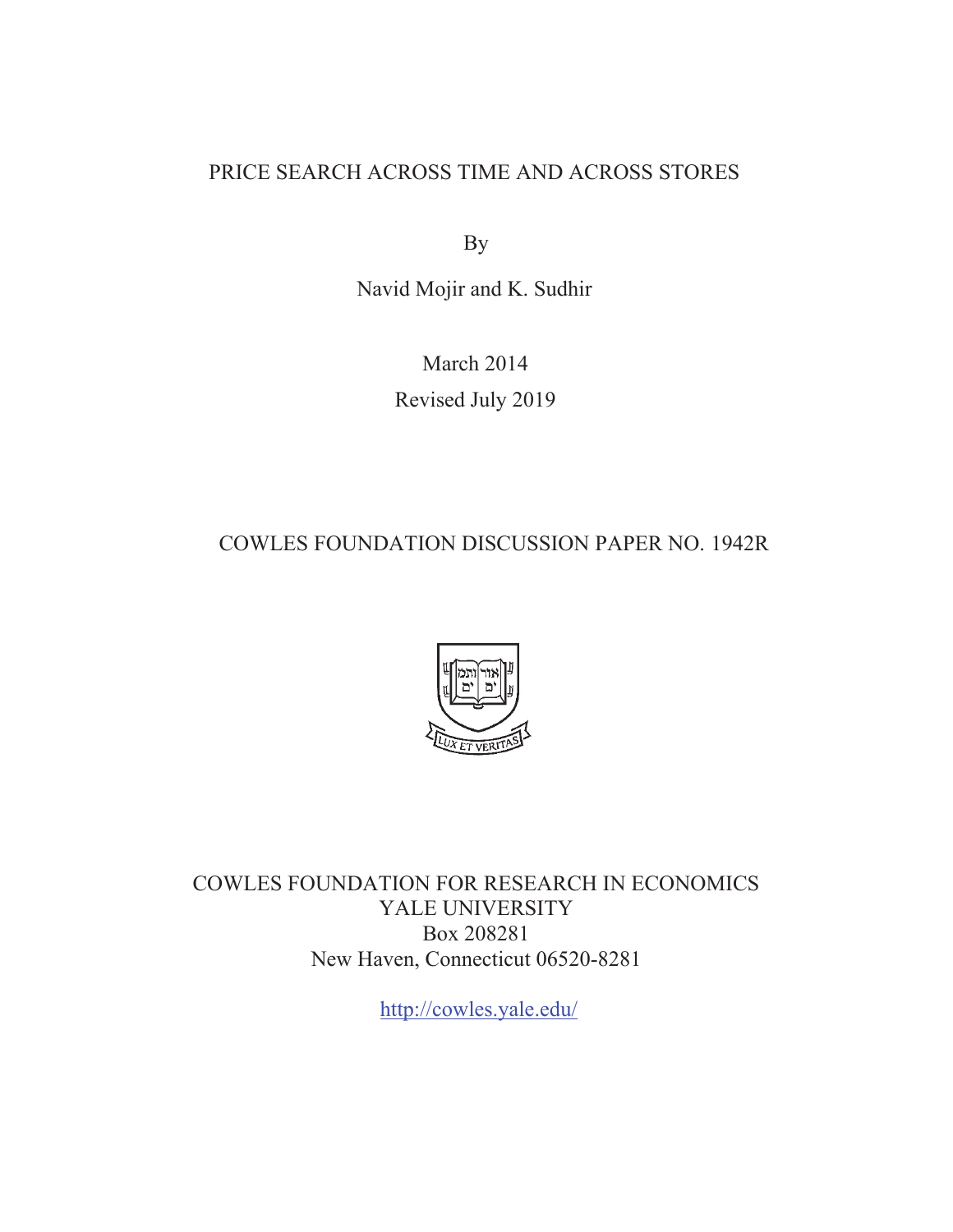# Price Search across Time and across Stores

Navid Mojir

Harvard Business School, nmojir@hbs.edu

K. Sudhir

Yale School of Management, k.sudhir@yale.edu

In response to price dispersion across stores and price promotions over time, consumers search across both stores and time, in many retail settings. Yet there is no search model in extant research that jointly endogenizes search in both dimensions. We develop a model of search across stores and across time that nests a finite horizon model of search across stores within an infinite horizon model of inter-temporal search. The model is estimated using an iterative procedure that formulates it as a mathematical program with equilibrium constraints (MPEC) embedded within an E-M algorithm to allow estimation of latent class heterogeneity. The empirical analysis uses data on household store visits and purchases in the milk category. In contrast to extant research, we find that omitting the temporal dimension underestimates price elasticity. We attribute this difference to the relative frequency of household stockouts and purchase frequency in the milk category. Interestingly, we find that for a given mean and variance in price, increasing the frequency while reducing depth of price promotions across all stores can increase share of visits and profits for consumers' preferred store for the segment with high price sensitivity and low cross-store search cost; consumers who are most prone to search across stores and across time.

Key words : Consumer Search, Price Search, Store search, Spatial search, Temporal search, Spatiotemporal Search, Dynamic Structural Models, MPEC

# <span id="page-1-1"></span>1. Introduction

Price dispersion across stores and price promotions across time is widespread in retail settings. In response, consumers can search across stores and across time to avail the best possible prices. Depending on their cost of search, ability to time (delay or accelerate) purchases, relative preferences for stores, and household locations with respect to stores, there is empirical evidence that consumers choose different search strategies along the store and time dimensions  $(Gauri et al. 2008)^{1}$  $(Gauri et al. 2008)^{1}$  $(Gauri et al. 2008)^{1}$  $(Gauri et al. 2008)^{1}$  $(Gauri et al. 2008)^{1}$  $(Gauri et al. 2008)^{1}$  While the analysis by [Gauri et al.](#page-41-0) was for grocery products involving repeat purchases, search across stores and time is widespread even for one-time purchases. For instance, a potential car or household appliance buyer

<span id="page-1-0"></span><sup>&</sup>lt;sup>1</sup> In [Gauri et al.](#page-41-0) [\(2008\)](#page-41-0), search across stores is considered as spatial search and search across stores and time is referred to as spatio-temporal search, but the general ideas are relevant even if search is online and consumers have heterogeneous preferences over stores due to retail characteristics or household-specific store preferences which can make certain stores more attractive to search first.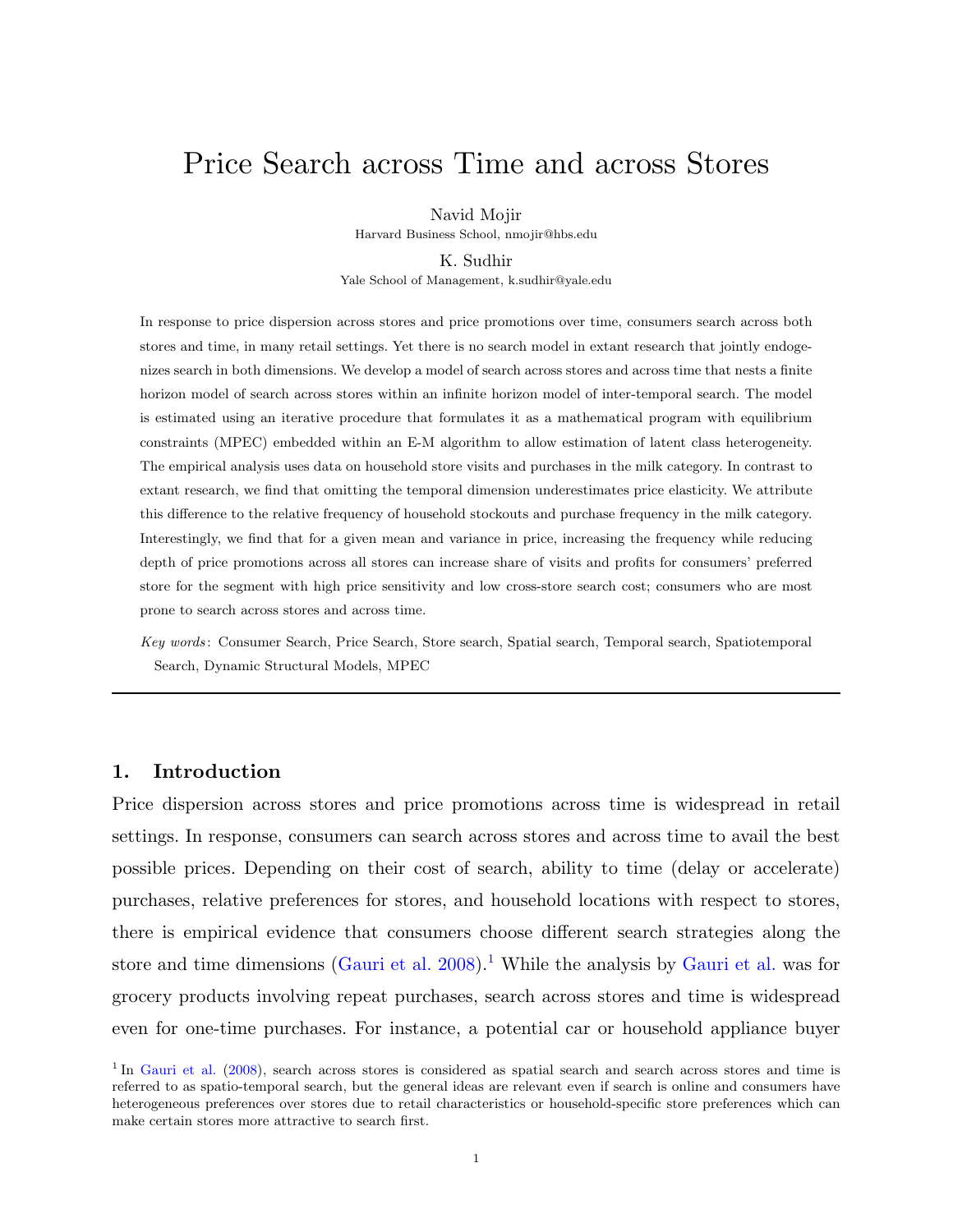may search for a sufficiently low price across several stores and repeat the search at these stores over many months before making a purchase and exiting the market. With online consumer journeys becoming more visible, researchers can now observe store search and revisits over time. But though search across stores and time are widely pervasive in the real world, there are no theoretical or empirical models that endogenize search on both the store and temporal dimensions. In this paper, we therefore develop and estimate a structural empirical model that endogenizes search across stores and across time.

There is a vast literature in economics and marketing on price search, both theoretical and empirical. Much of this research is focused on search around a one-time purchase in the presence of price dispersion across stores, but with no price promotions. Two types of search models dominate the search (across stores) literature. The first is the fixed sample size search model proposed by [Stigler](#page-42-0) [\(1961\)](#page-42-0), where faced with price uncertainty, consumers search at a fixed sample of stores and choose the lowest priced alternative. The second and more widely used type of model is the sequential search model proposed by [McCall](#page-42-1) [\(1970\)](#page-42-1) and [Mortensen](#page-42-2) [\(1970\)](#page-42-2), which argues that a consumer will not find it optimal to search a pre-determined fixed set of stores, when the marginal cost of the additional search may not exceed the benefit. Other notable contributions to the theoretical sequential search literature include [Weitzman](#page-42-3) [\(1979\)](#page-42-3), who introduces a dynamic programming approach to model search across stores. Consumers buy after sampling prices in the fixed sample size price search, or when they decide not to search any further in sequential search. As these models abstract away from price promotions, search along the temporal dimension (as in waiting and searching again at the stores for a low price) is never optimal in these models.

In marketing, the literature on consideration sets is based on the fixed sample size model [\(Roberts and Lattin](#page-42-4) [1991,](#page-42-4) [Mehta et al.](#page-42-5) [2003\)](#page-42-5). [Honka](#page-42-6) [\(2014\)](#page-42-6) assumes a fixed sample size model; a reasonable assumption in the context of her study of insurance purchases. In contrast, [Kim et al.](#page-42-7) [\(2010\)](#page-42-7) assume a sequential search model to rationalize price dispersion in a differentiated product market as does [Koulayev](#page-42-8) [\(2009\)](#page-42-8). There has been some recent work testing which of the two search models fit the data better. Using online data on price dispersion, [Hong and Shum](#page-42-9) [\(2006\)](#page-42-9) are not able to empirically assess the superiority of the two types of search models using their data. Using more detailed data on the sequence of searches across online book stores, [De los Santos et al.](#page-41-1) [\(2012\)](#page-41-1) find that in the context of the online book retailing, there is greater support for the fixed sample size model because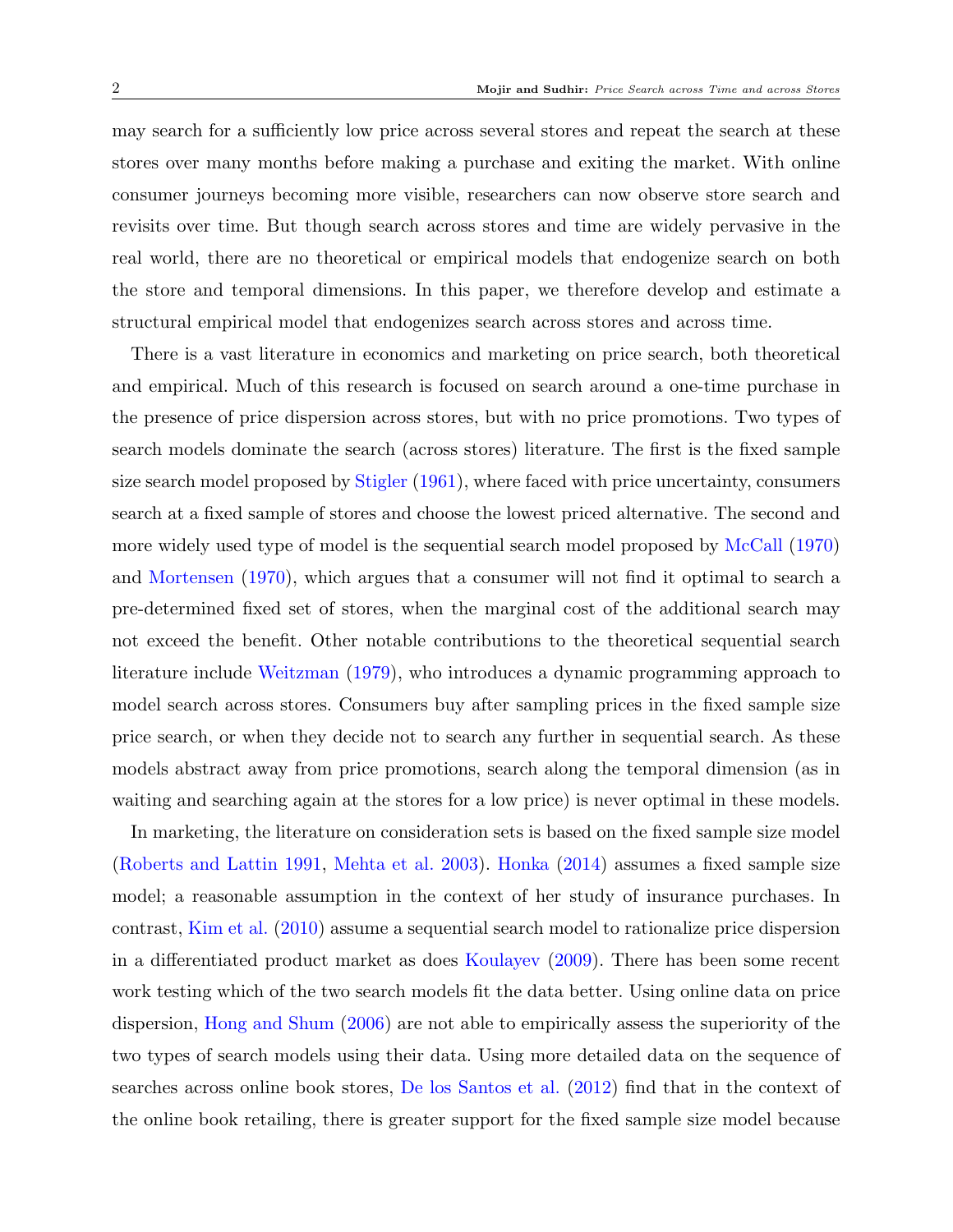unlike the prediction of the sequential search model, consumers do not always purchase at the last store. To address situations, where the sequence of search is not known, but only price and consideration sets are available, [Honka and Chintagunta](#page-42-10) [\(2017\)](#page-42-10) develop an identification strategy to distinguish between sequential and simultaneous search.

There is also a literature on price search over time in the presence of periodic price promotions. Theoretical models include [Salop and Stiglitz](#page-42-11) [\(1982\)](#page-42-11), [Conlisk et al.](#page-41-2) [\(1984\)](#page-41-2) and [Besanko and Winston](#page-41-3) [\(1990\)](#page-41-3). In recent years, there have been many empirical models of intertemporal price search, building off the descriptive evidence on purchase acceleration in response to price promotions using scanner data (e.g., [Neslin et al.](#page-42-12) [1985\)](#page-42-12). For example, [Erdem et al.](#page-41-4) [\(2003\)](#page-41-4), and [Hendel and Nevo](#page-41-5) [\(2006\)](#page-41-5) structurally model price search behavior over time allowing consumers to have the flexibility to time their purchases by either accelerating or decelerating purchases by holding inventory, or by postponing consumption itself. Some papers recognize the fact that consumers do visit and make purchase at multiple stores, but make the simplifying assumption that store visits occur due to an exogenous process (e.g., [Erdem et al.](#page-41-4) [2003;](#page-41-4) [Hartmann and Nair](#page-41-6) [2010;](#page-41-6) [Seiler](#page-42-13) [2013\)](#page-42-13). [Hartmann and](#page-41-6) [Nair](#page-41-6) [\(2010\)](#page-41-6) study the problem of inter-temporal demand estimation of tied goods (razors and razor blades) across multiple store formats, treating store visits as exogenous. [Seiler](#page-42-13) [\(2013\)](#page-42-13) studies the problem of inter-temporal price search for detergents, treating store choice as exogenous, but endogenously models within store price search for various brands, conditional on visiting the store. The model provides a structural "search cost" based framework for the "price consideration" model in [Ching et al.](#page-41-7) [\(2009\)](#page-41-7). Our paper extends the literature by endogenizing search along both the store and temporal dimensions, but we abstract away from within-store price search.

This paper also contributes to the literature on store choice, particularly in the context of groceries. A key characteristic of grocery choice is that consumers typically shop for a basket of categories, rather than just one category. Like in other contexts outside of groceries, stores may also vary in their product assortments and prices. [Bell et al.](#page-41-8) [\(1998\)](#page-41-8) consider the role of shopping basket on store choice by breaking down shopping costs into fixed costs (i.e. independent of shopping basket) and variable costs (i.e. dependent on the shopping basket) and develop a model of store visits based on consumers choosing a store with the lowest total shopping cost. They find that consumers prefer Everyday Low Price (EDLP) stores when shopping for larger baskets. [Leszczyc et al.](#page-42-14) [\(2000\)](#page-42-14) estimate a dynamic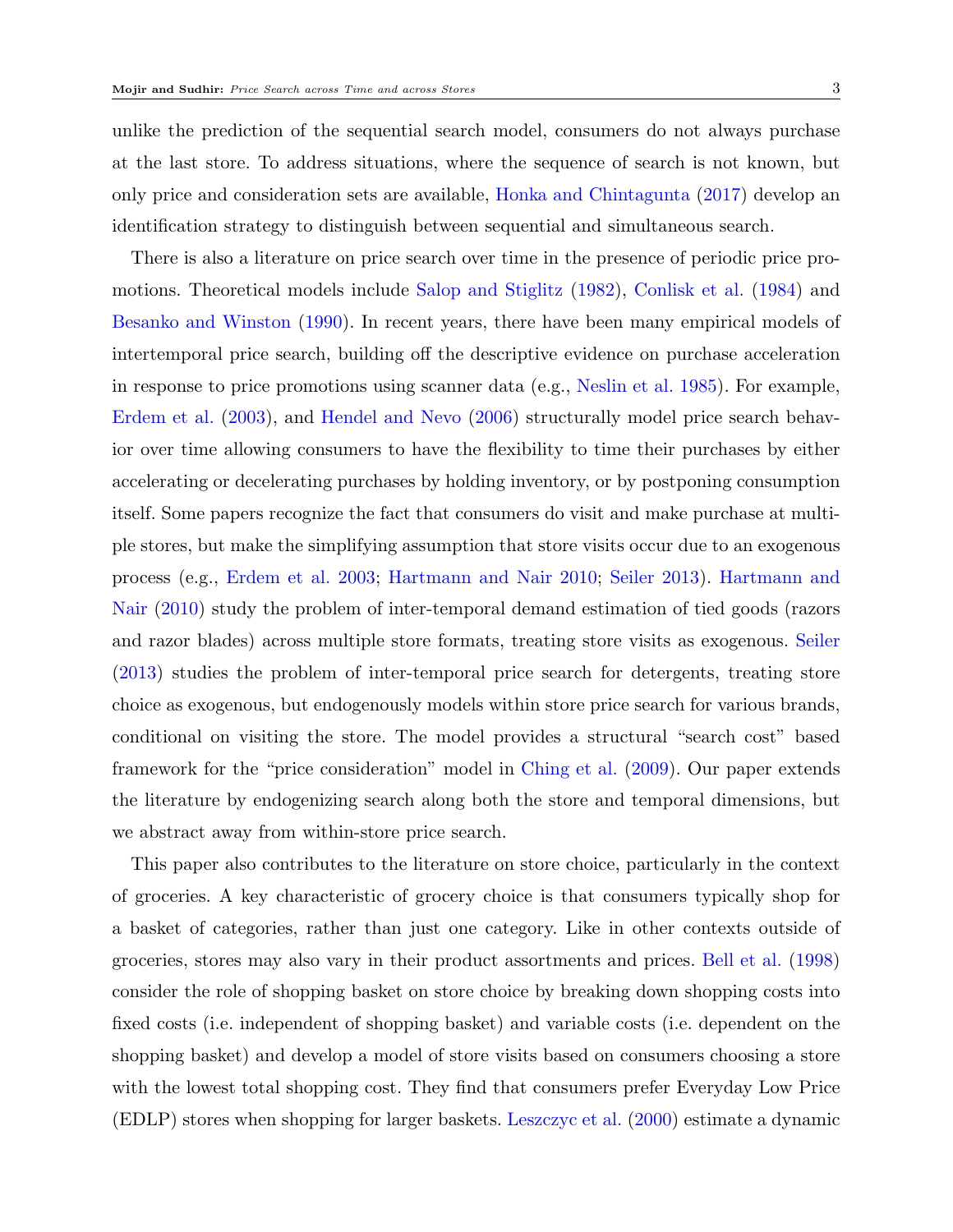hazard model that takes into account choice of store based on factors such as basket size (stockup or fill-in), and time between trips. [Fox et al.](#page-41-9) [\(2005\)](#page-41-9) explore shopping behavior across different retail formats and [Fox and Hoch](#page-41-10) [\(2004\)](#page-41-10) explore cherry-picking behavior among consumers with different shopping and store visit behavior. They conclude that cherry-pickers, on average, save more per item while having larger shopping baskets.

We contribute to this literature by developing a forward-looking dynamic structural model that includes store choice–accounting for household-specific variables (e.g., distance to store), trip-specific variables (e.g., as type of shopping trip—stockup or fill-in, time since last stockup shopping trip) and store characteristics (e.g., EDLP) from the past literature as well as expectations about price promotions. But our focus still is on search within a particular category.

The key intertemporal tradeoff behind the forward-looking structural model is that given (1) price promotions within the focal milk category and (2) factors impacting store choice (including basket-related factors), households not only consider current states of milk inventory, prices, and time since stockup, but also (1) future expectations of milk prices at different stores in the household's consideration set and (2) likelihood of visiting various stores in the future for the overall basket needs. This justifies a forward-looking dynamic structural model of search across stores and across time. The structural model then allows us to answer novel questions about how consumers trade off search across time versus across stores within a category (especially regularly purchased categories with significant spend such as milk and soda). This helps generate insights on how promotion policies may enhance or detract from the behavioral loyalty and profitability of a household's preferred store.

There are a number of modeling issues and challenges that we need to address in developing a model of search across stores and across time and applying it to frequently-purchased consumer goods. First, this is a unique setting in which we nest a dynamic model of sequential search and purchase across stores in a time period, within another model of repeated purchases across time. Since the number of grocery stores that consumers search is finite, we nest a finite horizon store search problem within a larger infinite horizon problem of search across time. Second, we need to allow for stockpiling and stockouts in the category, where consumer purchases are stored and consumed over multiple periods, and they may suffer from stockouts when a trip is not feasible, or prices are high. As we noted earlier, even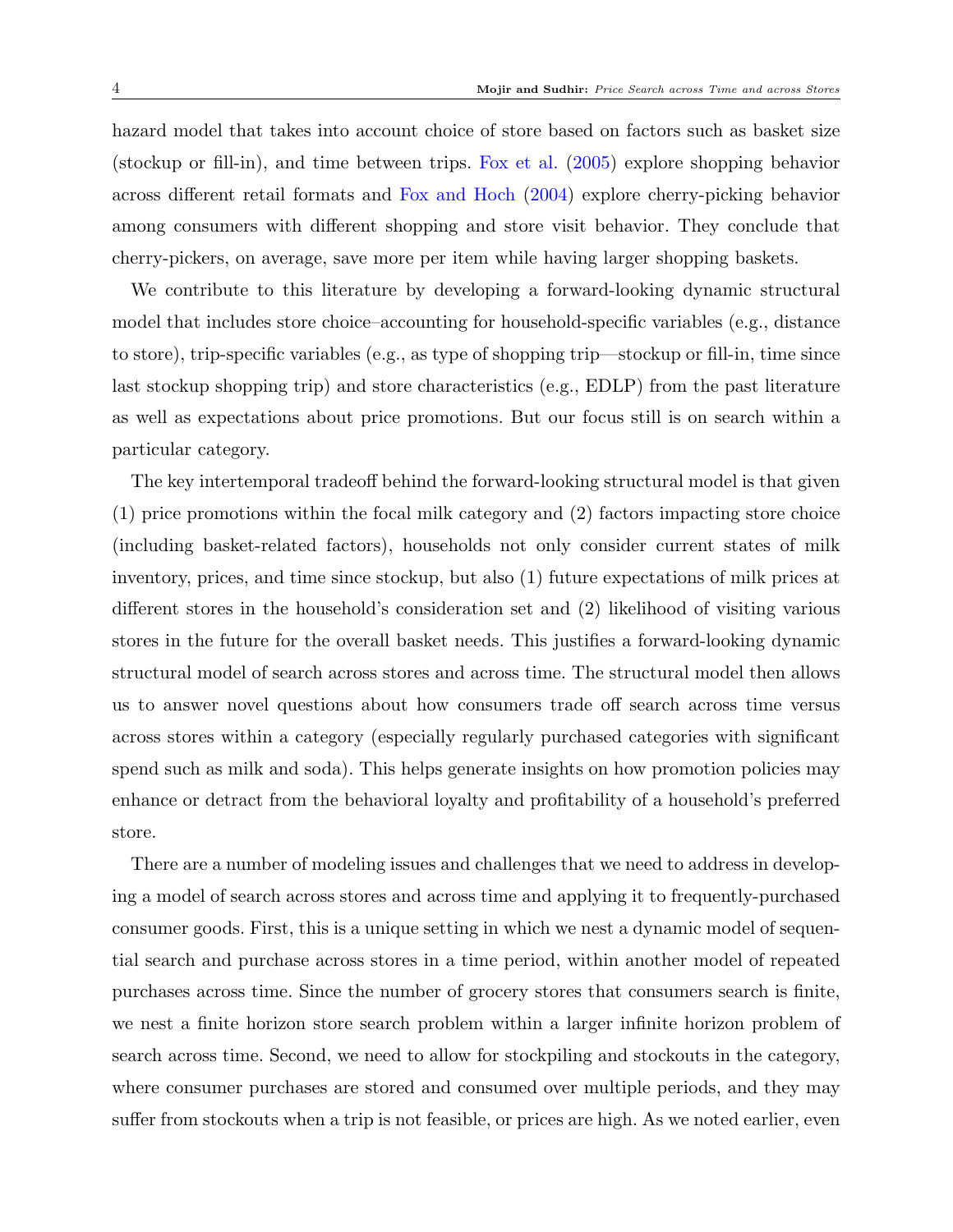with one-time purchases, if there is price dispersion and price promotions, our modeling framework of nesting a finite horizon model of store search embedded in an infinite horizon model of temporal search will be applicable. But without repeat purchases, stockpiling and stockout issues, it reduces to an optimal stopping problem. In settings where durable goods prices are negotiated (rather than posted) after visiting stores, prices upon revisits may have temporal dependence (e.g., it may not exceed last negotiated price), but these may be easily incorporated within the modeling framework by appropriately modifying the distribution of price expectations. Finally, we account for the fact that store visits are driven by factors unrelated to the focal category. Extant temporal search models abstract away from this issue by assuming that store visits are exogenous. Table [1](#page-5-0) summarizes characteristics of structural search models to highlight and clarify relevant features that are incorporated into the models.

<span id="page-5-0"></span>

| Paper                       | Product                | Online/ | Endogenous      | Store Visit                       | Within Store Temporal |                |
|-----------------------------|------------------------|---------|-----------------|-----------------------------------|-----------------------|----------------|
|                             | Category               | Offline |                 | Store Search Basket Effect Search |                       | Search         |
| One-time purchase sequences |                        |         |                 |                                   |                       |                |
| Kim et al. $(2010)$         | Camcorders             | Online  | Sequential      | NA                                | $\operatorname{Yes}$  | N <sub>o</sub> |
| Honka $(2014)$              | Auto Insurance         | Offline | Simultaneous NA |                                   | NА                    | N <sub>o</sub> |
| Ursu $(2018)$               | Hotels                 | Online  | Sequential      | NА                                | Yes                   | No             |
| Repeat Purchase Sequence    |                        |         |                 |                                   |                       |                |
| Erdem et al. $(2003)$       | Ketchup                | Offline | NA.             | No                                | No                    | Yes            |
| Hendel and Nevo (2006)      | Detergent              | Offline | NA.             | No                                | No                    | Yes            |
| Hartmann and Nair (2010)    | Razor & Blades Offline |         | No.             | Exogenous                         | No                    | Yes            |
| Seiler $(2013)$             | Detergent              | Offline | NA.             | No.                               | Yes                   | Yes            |
| This paper                  | Milk                   | Offline | Sequential      | Yes                               | No                    | Yes            |

Table 1 Selected Empirical Structural Models of Search

We estimate the dynamic structural model allowing for discrete heterogeneity. Given that we model visits and purchases (not just purchases as in extant models), the number of events included in each households visit and purchase sequence is large enough that the likelihood of each household's observed sequence falls below machine precision. Without heterogeneity, this is not an issue as one can work by summing over the log-likelihoods of each observation. But when accounting for unobserved heterogeneity, one needs to use the weighted sum of the households' observed sequence likelihood, based on the probability of belonging to different segments. This becomes computationally infeasible when the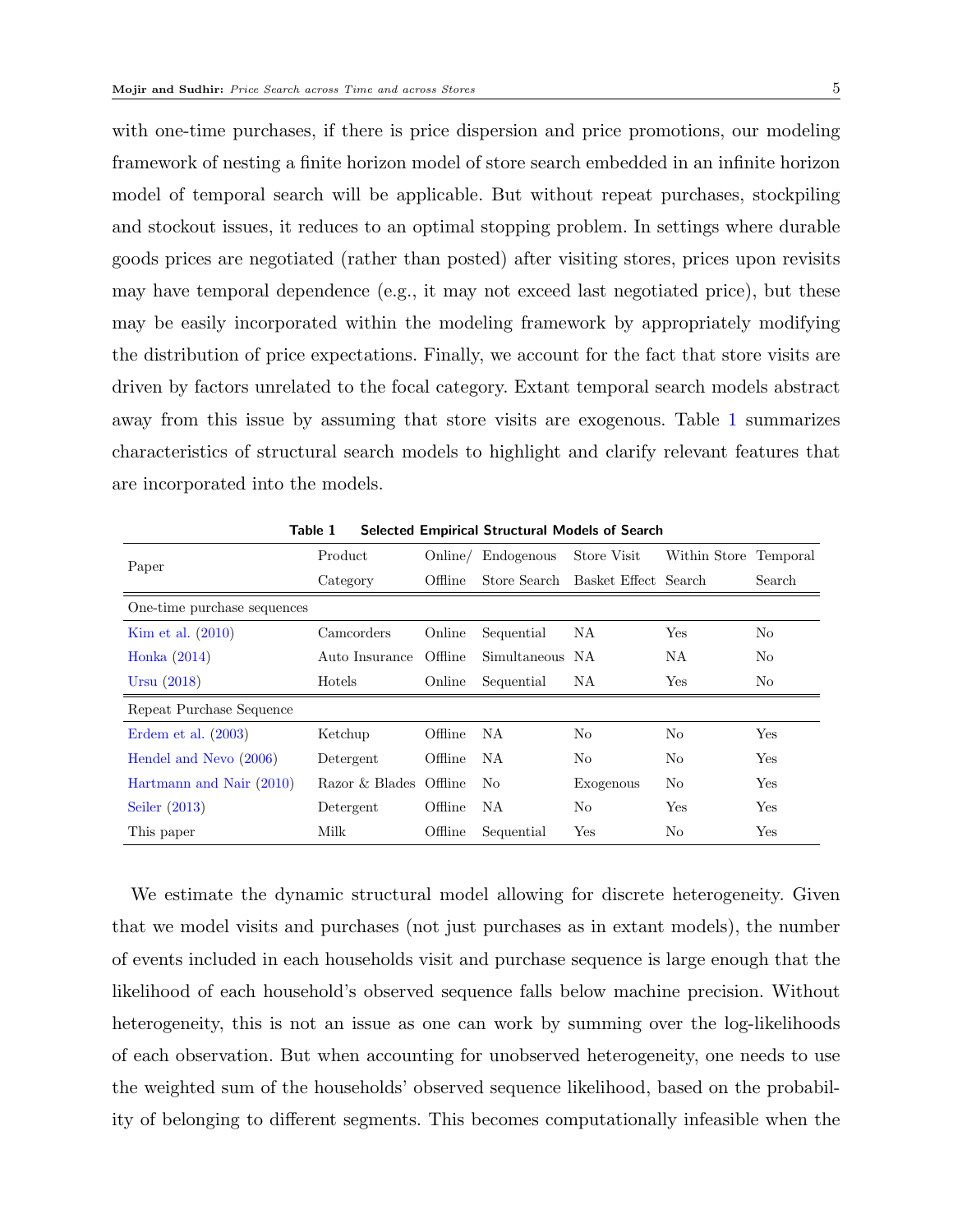sequence is made of a large number of visit and purchase events as in our setting. An EM algorithm similar to [Arcidiacono and Jones](#page-41-11) [\(2003\)](#page-41-11) allows us to address this issue. We solve the dynamic program using the MPEC approach. Overall, we therefore embed an MPEC based estimation within an EM Algorithm in estimating the dynamic programming model with unobserved heterogeneity.

We estimate the structural model using household visit and purchase choices in the milk category. With the highest level of penetration and the second highest (after soda) level of spending among groceries and high frequency of purchases, milk is an ideal category for studying price search across stores and time. We also observe sufficient variation across weeks in stores visited, factors outside the milk category that impact store choice (e.g., basket size) and milk purchases at a store conditional on visiting a store to aid model identification.

Our key findings are as follows: First, we find three segments of consumers that vary in their level of search costs and price sensitivity and therefore exhibit different patterns of search across stores and time. The largest segment (41%) has high cost of store search, and low price sensitivity. Therefore, they search little across stores and visit stores less frequently. Yet, they still can get low prices by searching temporally within their preferred store. A second segment (40%) has relatively low search cost for its primary store, hence visits the preferred store often, and prefers to shop during weekdays. The third segment (19%) has the lowest search cost; this segment searches both temporally and across stores and obtains the lowest prices. The implicit search costs for a visit to a store varies from \$3.23 for the low search cost segment to \$29.08 for the high search cost segment.

Second, not accounting for either the store or time dimension of search leads to underestimated price elasticities. The direction of the bias in estimates from omitting the temporal dimension is opposite to what has been reported in the literature (e.g., [Erdem et al.](#page-41-4) [2003;](#page-41-4) [Hendel and Nevo](#page-41-5) [2006\)](#page-41-5). We provide an explanation for this difference based on the fact that the previous literature has focused on categories with potentially high levels of consumer stockpiling, while there is more concern about stockouts and not having milk readily available in the context of our model.

Finally, we use our model to study the effect of increasing promotion frequency on consumer store visit and purchase behavior. We find that while one segment of consumers do not respond to more frequent promotions (the first segment with low price sensitivity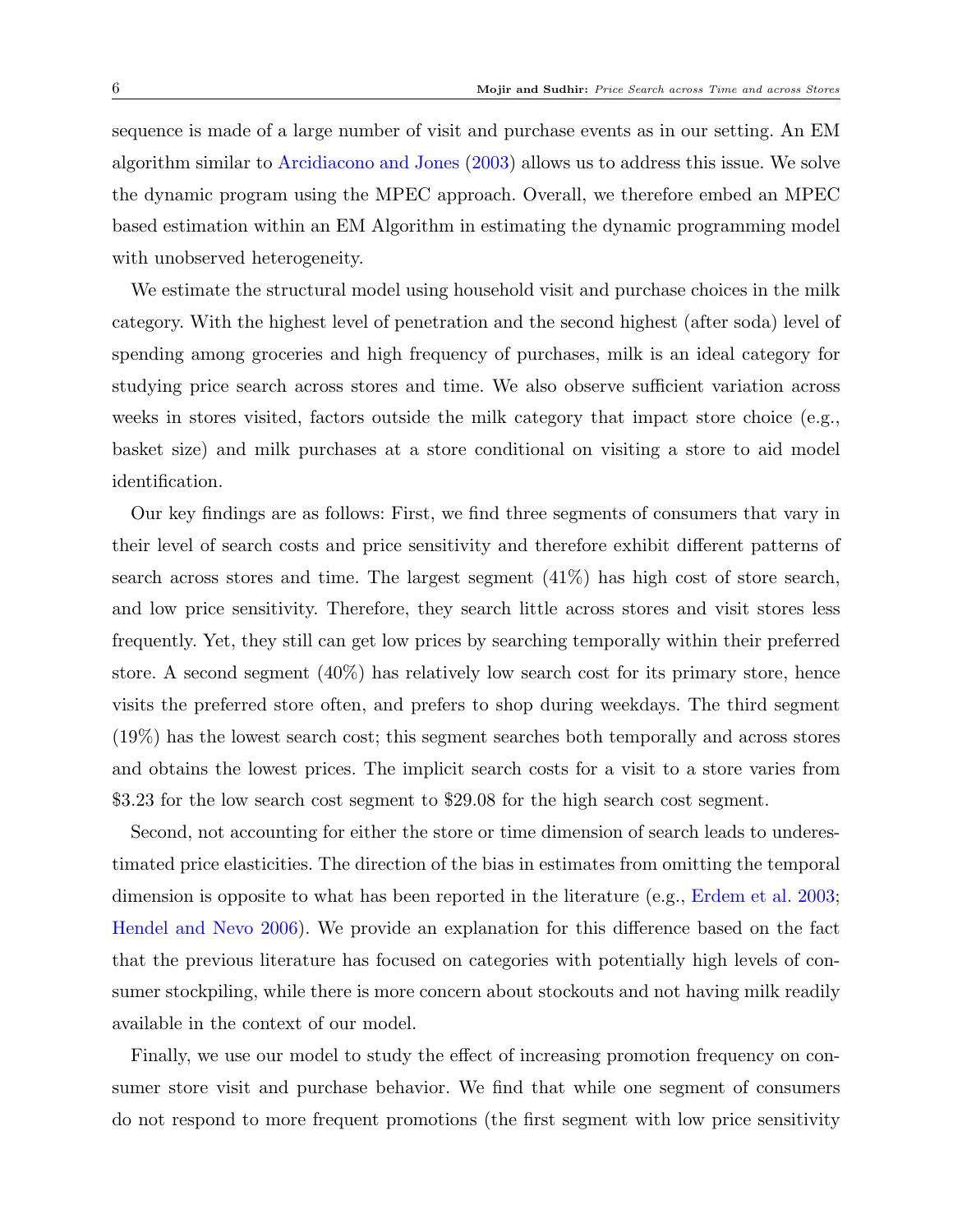and high search cost), a second segment of consumers who search across time respond to such an increase by timing their purchases (cherry-picking) and taking advantage of price promotions more. This results in reduced paid prices and profits from this segment. An interesting phenomenon happens for a third segment of consumers who search both across time and across stores. For this segment of consumers, increased promotion frequency results in less search across stores (hence increased share of visits to consumer's favorite store). From the perspective of the primary store, the increased share of store visits overpowers the timing of purchases over time and results in higher paid prices and profits from this segment of consumers. Therefore we conclude that increased promotion frequency does not necessarily result in increased cherry-picking and reduced profits. In fact, the result of such policy would depend on consumers' search strategy and varies across different consumer segments.

The rest of the paper is organized as follows: Section [2](#page-7-0) describes the data and the modelfree evidence in support of the modeling assumptions. Section [3](#page-13-0) describes the model and Section [4](#page-25-0) describes the estimation. Section [5](#page-30-0) describes the results of the structural model and biases induced by omitting time dimension of search. Section [6](#page-35-0) describes the counterfactual on how price promotions can induce greater (behavioral) store loyalty. Section [7](#page-38-0) concludes.

# <span id="page-7-0"></span>2. Data and Model-Free Evidence

We begin with a description of the data and descriptive statistics. We then provide modelfree evidence in support of the primary features of the model—search across stores and search across time.

# <span id="page-7-2"></span>2.1. Data

We use a Nielsen household-level panel data set of all grocery purchases by a sample of households across the United States from January to December 2006.[2](#page-7-1) We observe every shopping trip and all grocery items purchased and price paid for each item by each household. We also observe store zip code and household census tract county code which allows us to calculate (an approximate) distance and travel time between each household

<span id="page-7-1"></span><sup>&</sup>lt;sup>2</sup> Researchers own analyses calculated (or derived) based in part on data from The Nielsen Company (US), LLC and marketing databases provided through the Nielsen Datasets at the Kilts Center for Marketing Data Center at The University of Chicago Booth School of Business. The conclusions drawn from the Nielsen data are those of the researchers and do not reflect the views of Nielsen. Nielsen is not responsible for, had no role in, and was not involved in analyzing and preparing the results reported herein.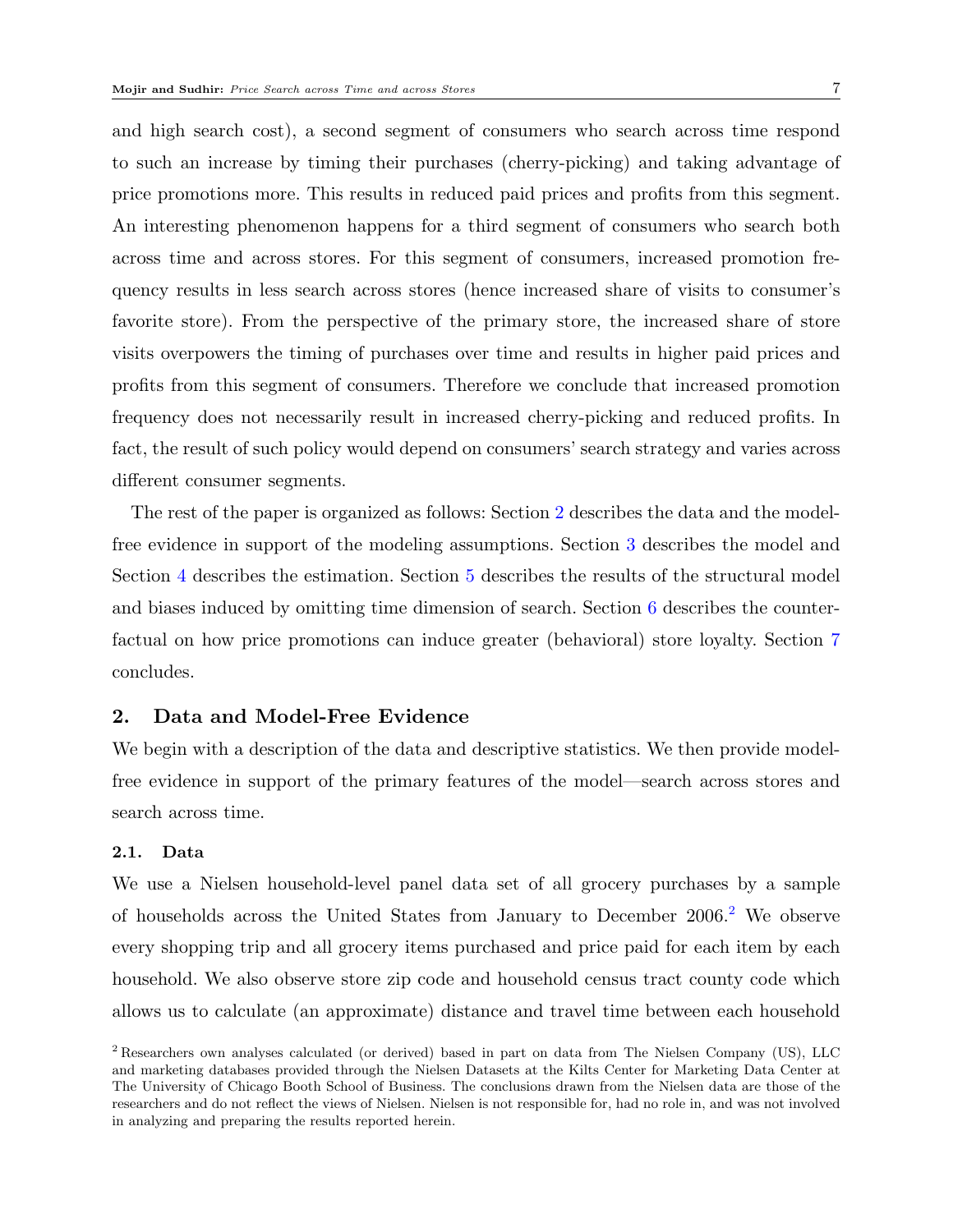and each store in its consideration set. We complement this data with Retail Scanner Data from Nielsen, to construct the weekly prices at the relevant stores.

We use milk as our focal category. Milk is an ideal category for modeling search in the grocery category due to its high spend and purchase frequency. It has the second highest spend (\$80 with a 3.39% basket share) after soda (\$117 with a basket share of 4.81%), and the highest level of penetration (88%) among the top ten of the high-spend categories. See Appendix [A](#page-1-1) for a category analysis of spend and penetration. It is also purchased frequently as households that purchase in the category typically consume it daily, and it has limited shelf-life.

We construct our sample of households from the panel data as follows. First we drop households who do not shop frequently (fewer than 20 shopping trips over the year across all stores) or do not purchase milk frequently (less than 5% of their shipping trips). Second, we consider a store to be in a household consideration set only if the household spends greater than or equal to 10% of its annual spending in grocery in that store. Based on this cutoff, 94% of households shop at three or fewer stores across the entire period of the data. We exclude the  $6\%$  of households who shop at more than 3 stores.

We discuss three other features of the data that inform our modeling choices. First, the vast majority (84%) of purchases are private labels at the store and the median share of private brands across all households is 83% with many households buying only private labels. Further, most of the households who make non-private label purchases could be considered in one of two groups; One group consistently buys the same national brand– which means there is no brand choice. A second group mixes private labels and national brands, but they buy the national brand almost always when it is on promotion, and thus when it is priced lower than the private label. A Pearson chi-square test rejects the independence of promotion and choice of non-private label (p-value, 0.000). Collectively, all of these groups represent  $91.5\%$  of households in the data.<sup>[3](#page-8-0)</sup>

Given these features of the data, we abstract away from modeling brand choice, as it adds limited empirical value in the category. For those households who exclusively buy private labels across stores, we simply track category purchases and use prices of the private label

<span id="page-8-0"></span><sup>&</sup>lt;sup>3</sup> As a point of comparison, we note that the 91.5% cumulative share of included households is comparable to the cumulative shares accounted in [Hendel and Nevo](#page-41-5) [\(2006\)](#page-41-5) who endogenize brand choice, but not store choice in their study of laundry detergents (liquid: 93% and powder: 90%).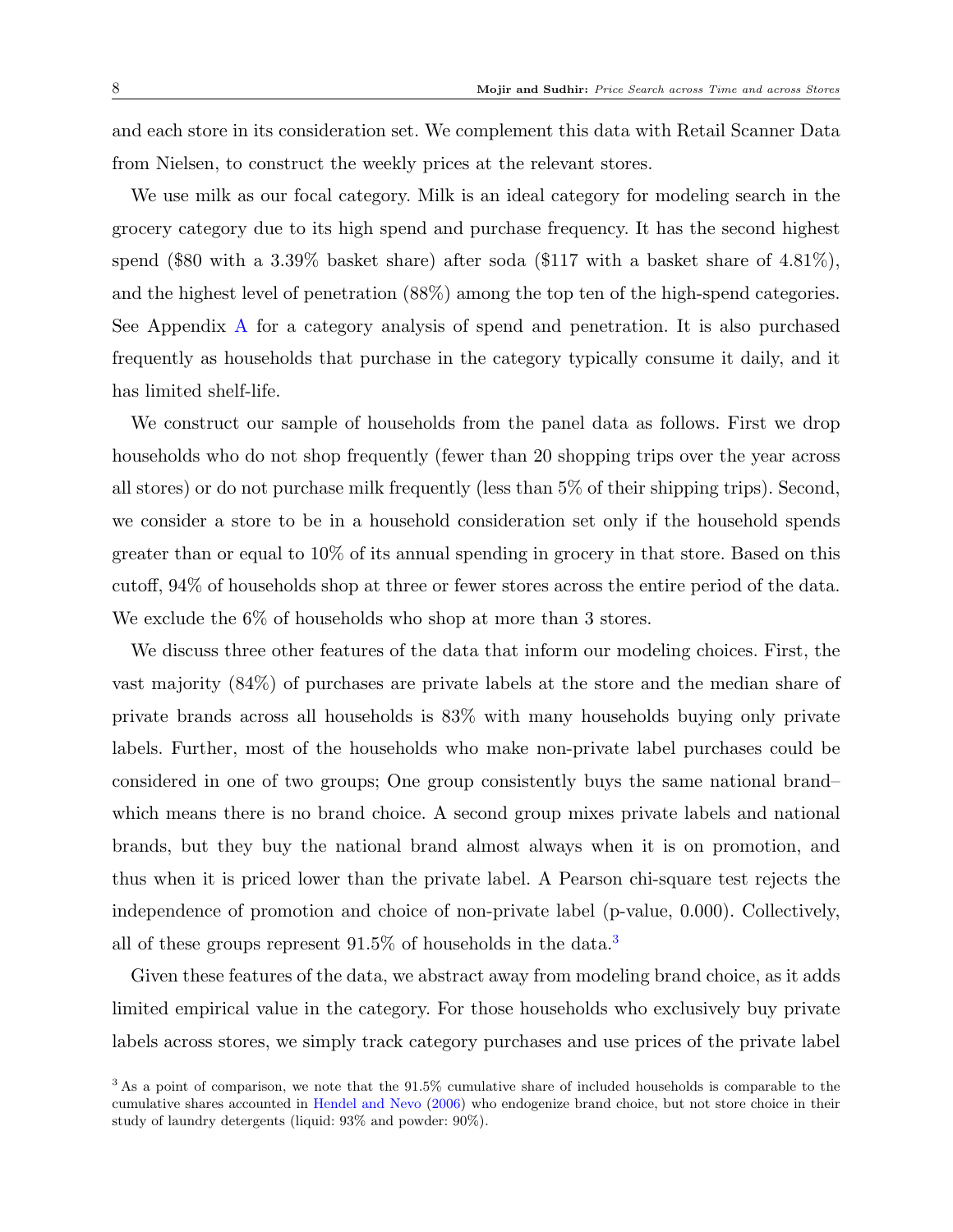at each corresponding store. For those households who buy exclusively a national brand, we simply track category purchases and use the prices of the relevant national brand. Finally, for those who mix between national and private brands based on the lowest price, the relevant price is that of the lowest priced product in their consideration set for each period. The relevant price distribution for each is also constructed—for the relevant loyal or cheapest brand—as appropriate.[4](#page-9-0)

Second, households in the category are largely size-loyal with median share of the preferred size at 93%. Given the extent of size loyalty among households in the category, it makes little sense to model size choice at the household level–because the i.i.d. error assumption across sizes in the logit would produce worse fit with the data than by simply not modeling size choice. Among the high frequency and high volume households (over 20 store visits with at least 5% of trips including milk purchase), the preferred size was 1 gallon for most of households, with its median share at 81%. We restrict our analysis to the 1 gallon households.<sup>[5](#page-9-1)</sup> We also dropped  $5\%$  of the high frequency and high volume households that occasionally purchased more than 1 unit. While our model can conceptually accommodate multi-unit purchases, the restriction to single unit purchases helps to mitigate computational complexity from an expanded state space.

While it is easy to obtain the price for the product that is purchased from the database, we need to impute the right price considered by a household at the store when the household does not purchase milk. Appendix [D](#page-25-0) provides details on construction of price data. We dropped a small number of households who shopped at stores for which we do not have any price data. In all, we use panel data on 948 households in our estimation. Given that we expect search behavior to differ across weekdays and weekends, we split the week into a weekend period (Friday-Sunday) and weekday period (Monday-Thursday). Thus the temporal unit of analysis is  $\frac{1}{2}$  week.

<span id="page-9-1"></span><span id="page-9-0"></span><sup>4</sup> For the remaining 8.5% of households, we use the price of their most-bought brand to form the price distribution. <sup>5</sup> [Seiler](#page-42-13) [\(2013\)](#page-42-13) endogenizes search within the store and uses loyalty to brands and sizes even in the presence of lower prices to identify within store "price search" cost across households; however he notes that the low share products market share are consistently over-predicted, even if the search cost is modeled. Such overprediction would be even greater at the household level for those very loyal to a particular size. Given the trade-offs in fitting the data, and our research focus on across store and across time search, and the high levels of size loyalty, we abstract away from endogenizing within store price search for sizes and restrict our analysis to category choice on the preferred size and brand.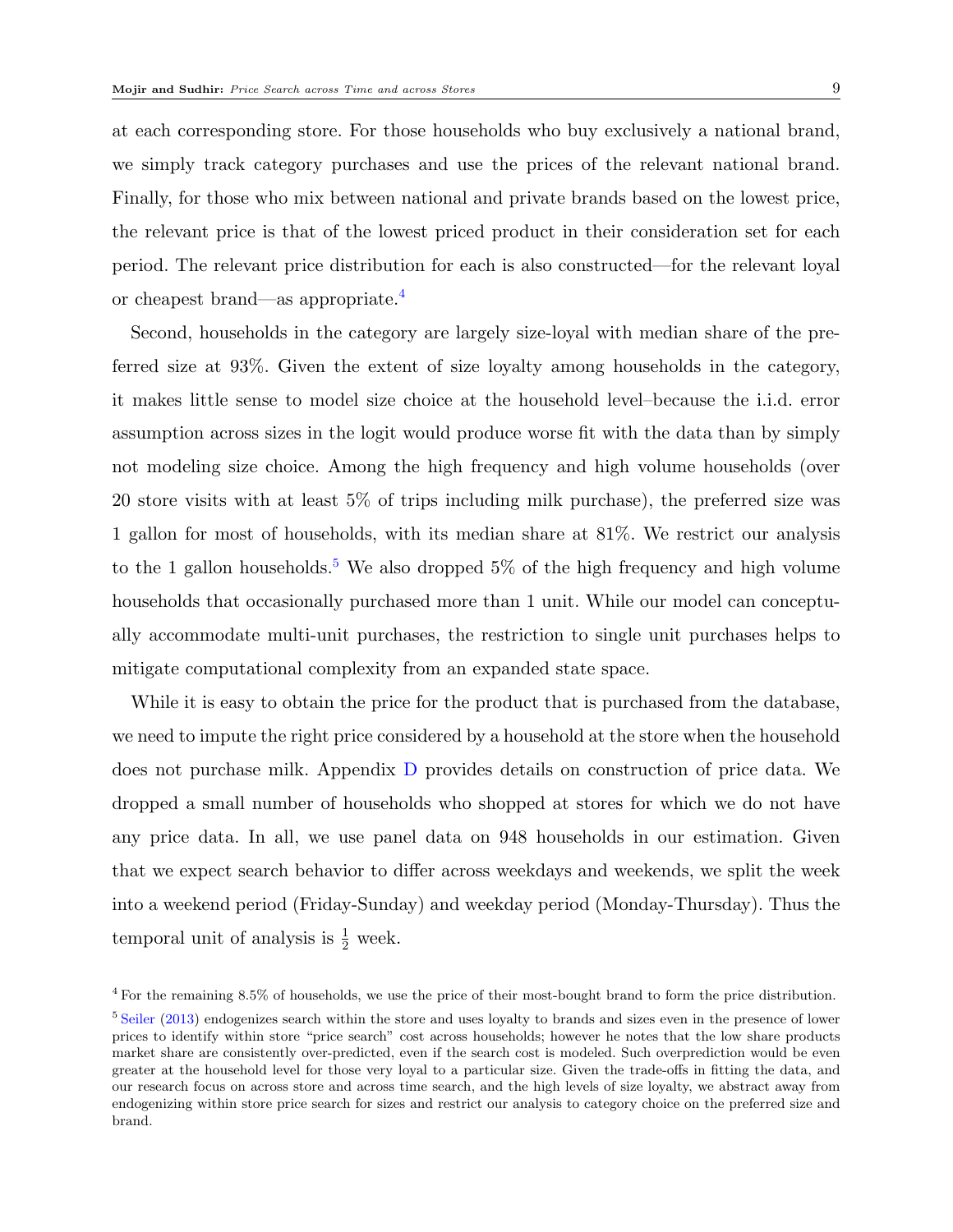## 2.2. Model-Free Evidence

We begin by demonstrating model-free evidence for the key premise of search across stores and across time.

Price Variation across Stores and Across Time: We begin with some metrics about the extent to which prices vary across stores and across time to justify price search.

To measure the extent of cross-store price variance observed by households in a given period, we compute the coefficient of variation (CV) for each household across stores within their consideration set at each time period The average of these CV is 19%.

To measure the cross-time price variance within stores experienced by households, we compute the CV of prices at each store. The average CV is 5.3%. This number is 5.6% for HiLo stores and 2.3% for EDLP stores.

Finally, we note that there is little seasonality in demand for milk; hence the price variation reported above is not driven by seasonality. Overall, the reported metrics of CVs of prices indicate potential gain for households from performing price search across stores or time. Further, note that there is variance around the average CVs, so individual households differ in their incentives for search—which of course provides identifying price variation for estimation of the search model.

Price Search across Stores: We build up the evidence for price search across stores for milk through the following series of five analysis: (1) households shop at multiple stores within a time period, (2) households buy milk at different stores, (3) milk is not always bought at the first store visited in a period, (4) milk inventory impacts probability of visiting multiple stores, and (5) milk inventory impacts probability of visiting the store with lowest average milk price.

Figure [1](#page-11-0) shows the household level distribution of share of periods in which multiple stores are visited, conditional on visiting at least one store in the period. Clearly, a large number of households visit multiple stores within the same weekday or weekend period.

However, multi-store visits need not reflect store search for milk. Even if a household visited multiple stores to satisfy their basket needs, they could always have bought milk at one store–indicating no search across stores. Figure [2](#page-11-1) presents distribution of purchases of milk from household's "favorite store" (i.e. store from which consumer has purchased the item most often). Many households buy milk from multiple stores and are not tied into a "preferred" store for milk.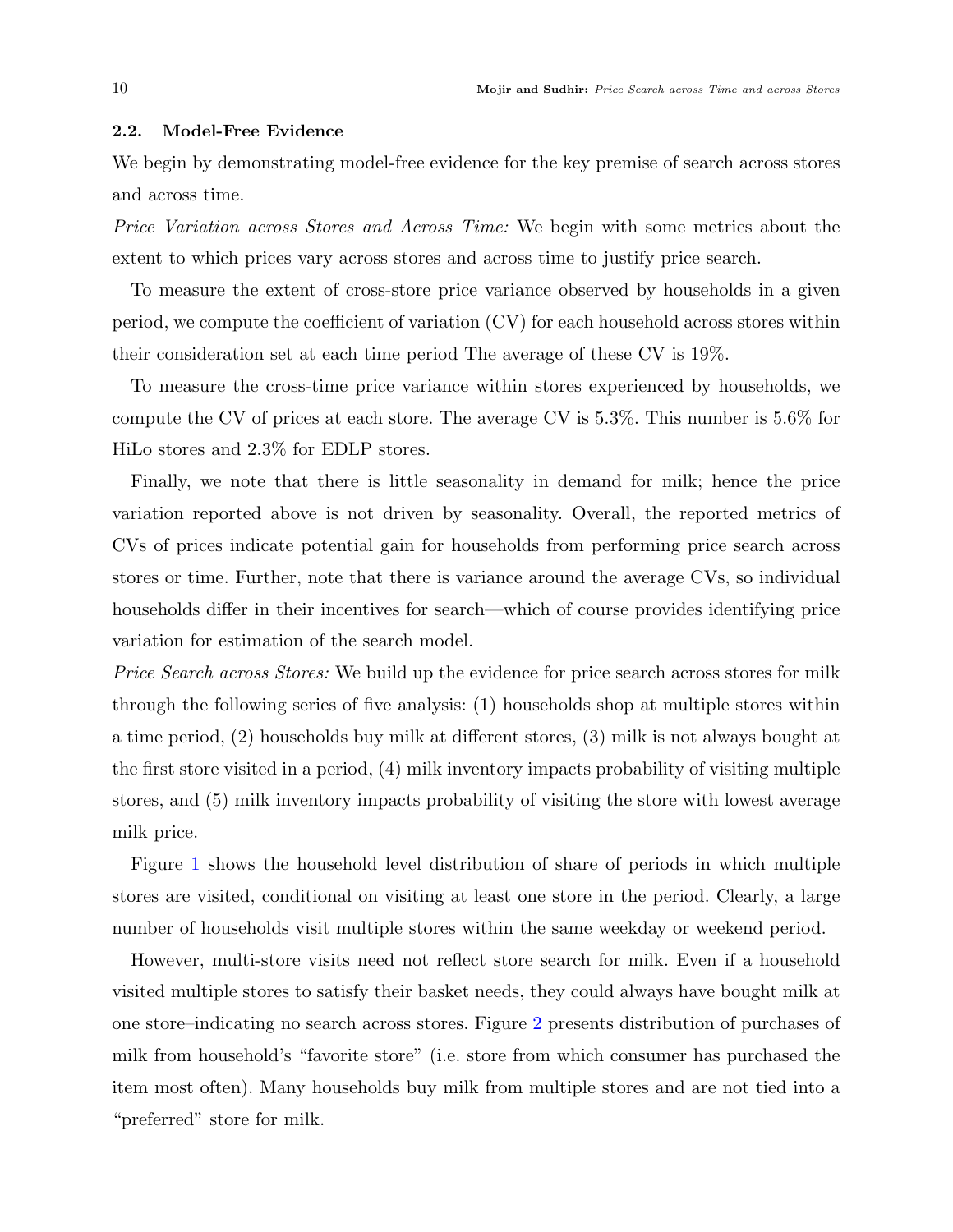

<span id="page-11-0"></span>Figure 1 Distribution of share of multi-store periods across households

<span id="page-11-1"></span>

One possibility is that even if milk may be bought at different stores, it may always be at the first store visited in that period. Figure [3](#page-12-0) shows the distribution of probability of purchasing milk from the first store visited during any period conditional on visiting multiple stores in the same time period. As the figure suggests, only 10% of households have a probability of 90% or more to make their purchase at the first store that they visit during any given period. Most households purchase milk at the second or third store during the same period. This is suggestive evidence of cross-store search.

To specifically assess whether milk drives multiple store visits (and thus cross-store search), we estimated a logistic regression where we model the probability of visiting multiple stores as a function of milk inventory level, controlling for inventory levels of other categories by using "time since last stockup trip" as a proxy and household heterogeneity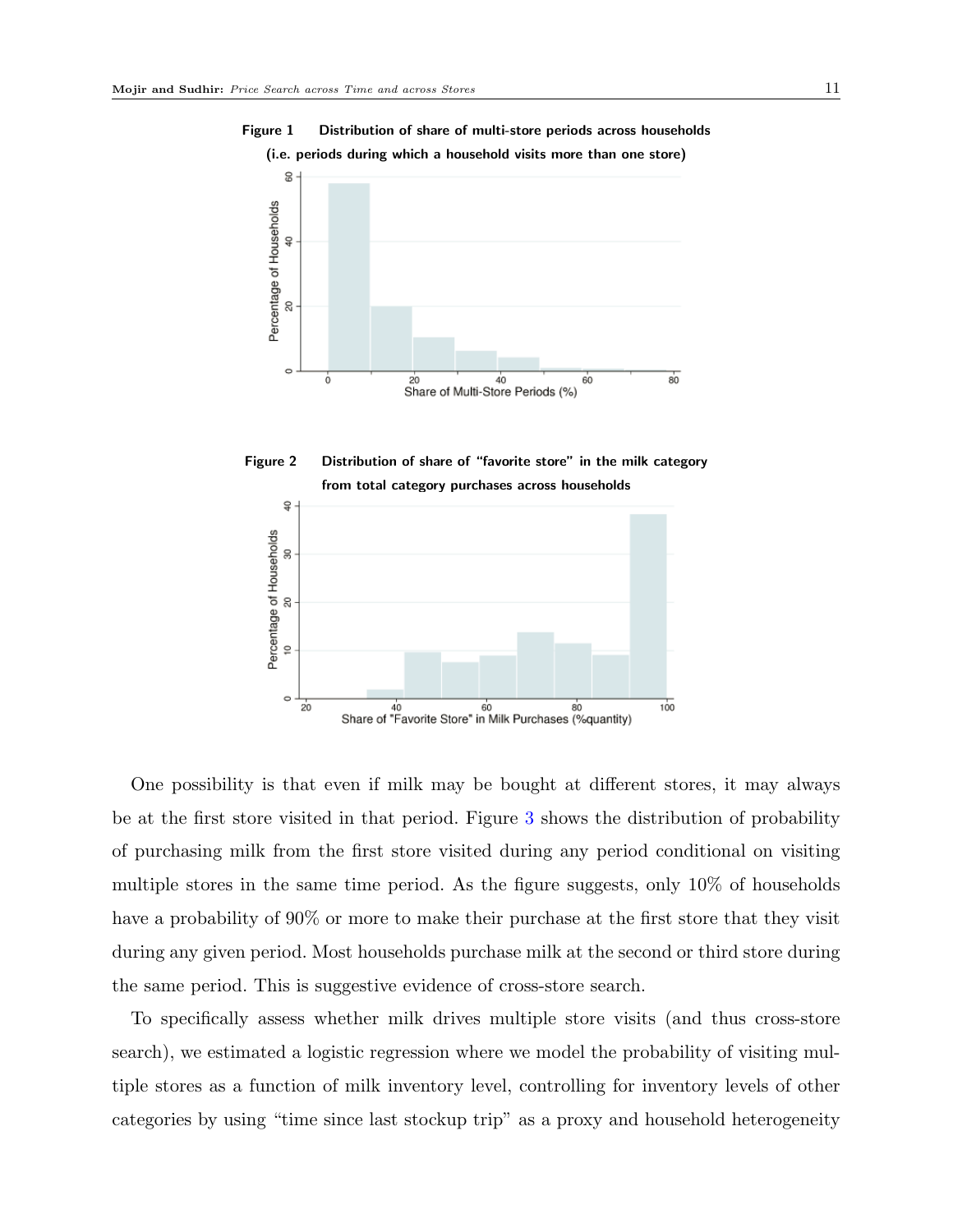by including household fixed effects.<sup>[6](#page-12-1)</sup> The coefficient of milk inventory is negative and significant  $(p < 0.01)$ ; suggesting that an increase in milk inventory decreases the probability of visiting multiple stores in the same period.

Finally, to check whether milk price distribution across stores affects search, we estimate a similar logistic regression but with visiting the store with "cheapest milk" as the dependent variable. Again, the coefficient on milk inventory is negative and significant  $(p < 0.01)$ ; suggesting that the higher the milk inventory, the less likely the household will visit the store with the lowest milk prices, controlling for the influence of other categories.

The results of both regressions are presented in Appendix [B.](#page-7-0) While the results presented are for regressions across all time periods, we get qualitatively identical results if we condition on periods when there is at least one store visit. We therefore conclude that milk prices influence store search decisions.



<span id="page-12-0"></span>Figure 3 Distribution of probability of purchasing milk from the first store visited

Search across Time: To study whether consumers adjust purchase timing in response to milk promotions we test the differences in inter-purchase times between milk purchases as a function of whether milk is purchased on promotion or not. The idea is that consumers accelerate their purchases when there is a promotion before consuming their current inventory as demonstrated in the early work of [Neslin et al.](#page-42-12) [\(1985\)](#page-42-12) and [Hendel and Nevo](#page-41-5) [\(2006\)](#page-41-5). Given that milk is a perishable item that can be stockpiled only for short periods, it is an empirical question as to whether purchase acceleration is likely in the milk category.

<span id="page-12-1"></span><sup>&</sup>lt;sup>6</sup> The inventory level is not observed, so we construct inventory levels by tracking purchases and adjusting for consumption rates. We initialize the inventory level for households with a random value. The result is robust to different initial random values.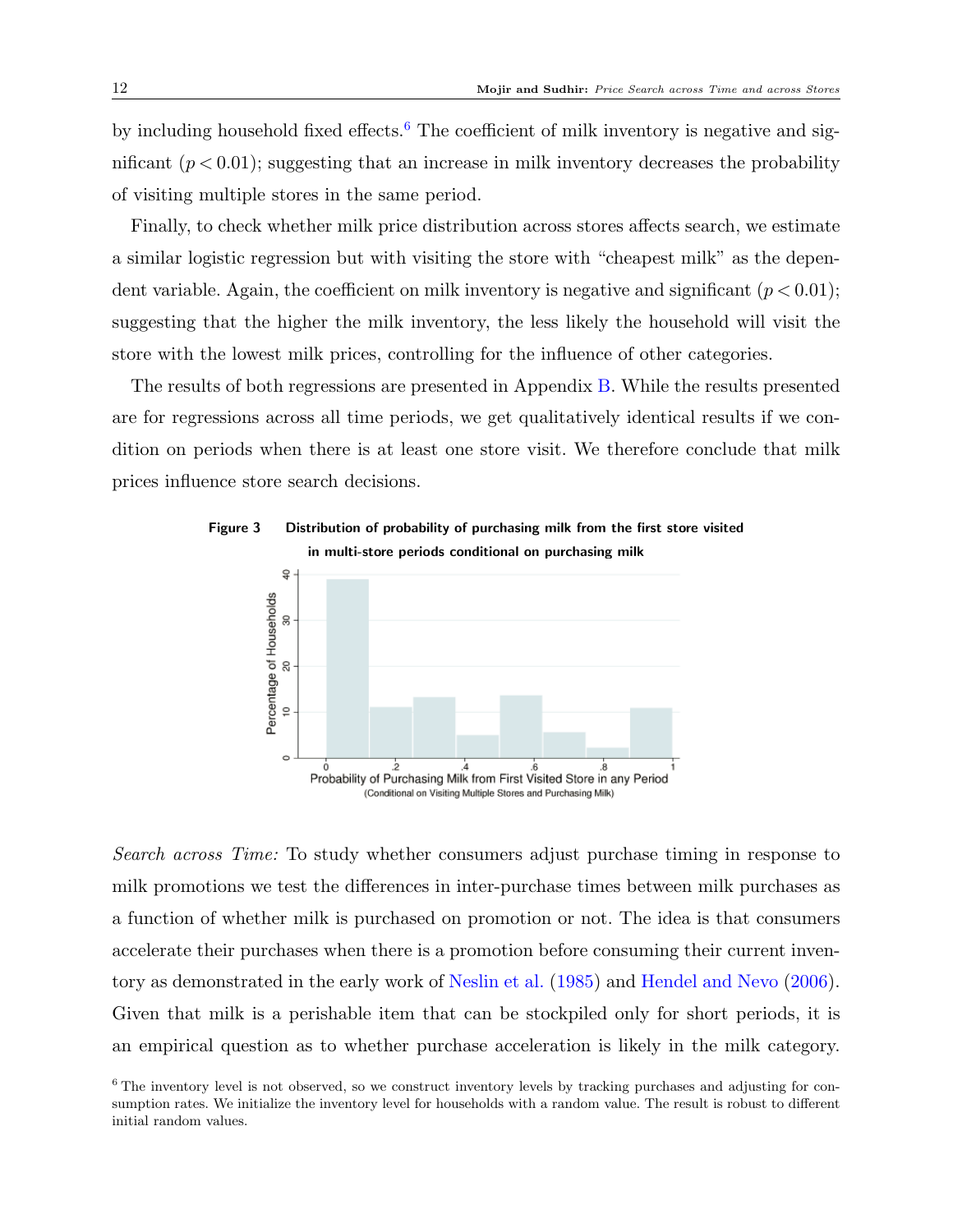To answer this question, we performed a paired sample t-test comparing average interpurchase time for purchases that are made on promotion versus those that are made on regular price. We found that the average inter-purchase time was 4.47 periods (half-weeks) across households when purchases were made at the regular price, and 4.88 (half-weeks) across the same households when purchases were made on promotion. The difference of 0.41 periods is statistically significant at  $p = 0.01$ , suggesting that there is evidence of purchase acceleration in the milk category.[7](#page-13-1)

## <span id="page-13-0"></span>3. The Model

We develop a household model of repeat purchase for a non-durable good. We allow the household to hold inventory and consume over time, thus decoupling purchase and consumption. The model embeds endogenous price search across stores (taking into account the household's benefit relative to search cost from visiting a store) and across time (by timing the purchase when prices are low so as to balance stockpiling and stockout costs) to take advantage of periodic price promotions.<sup>[8](#page-13-2)</sup> Given that the model is applied to a grocery category, we model the fact that store visits are driven not only by the focal category, but also by the basket of groceries that needs to be purchased.

As discussed in the introduction, the intertemporal tradeoff underlying the forwardlooking model is that it takes into account not just the current states (e.g., price, inventory, time since stockup), but also (1) future expectations of milk prices at different stores in the household's consideration set and (2) likelihood of visiting various stores in the future for overall basket needs. We next present the details of the model of store visits, purchases and consumption over time.

#### 3.1. The Basic Set Up

At each time period  $t$ , a household h can search across a finite consideration set of stores denoted by  $\Omega_h$ <sup>[9](#page-13-3)</sup>. The choice of time period can be flexible depending on the model setting.

<span id="page-13-1"></span><sup>7</sup> For this test, we dropped households that never bought milk on promotion as we could not do a paired test for this group. We also dropped households that had lapses of more than 12 periods (one and a half months) between purchases, as these few outlier households disproportionately impact the duration between purchases relative to the large number of households making regular purchases.

<span id="page-13-2"></span><sup>&</sup>lt;sup>8</sup> Given the features of the milk category that we described in the last section, we model choice at the category level and abstract away from brand choice. For categories where brand choice is important, the model can be easily extended to incorporate brand choice. However, the model would be computationally more difficult to estimate.

<span id="page-13-3"></span><sup>9</sup> We assume that the consideration set for each household is constant and does not change over time. Furthermore, as we will see in the estimation section, in our implementation, all the model parameters are assumed to be heterogeneous up to a finite number of segments.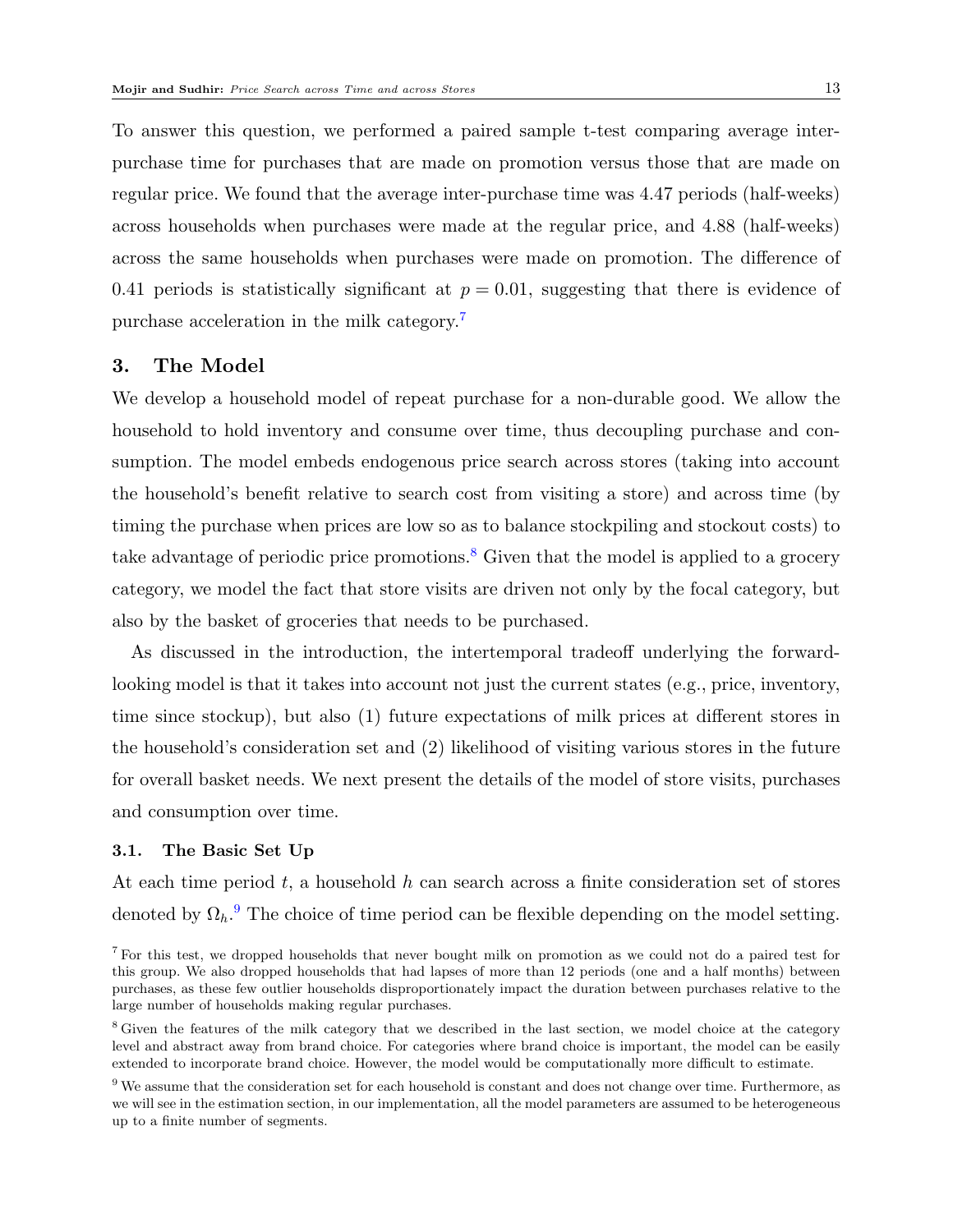We use a half week period in our empirical analysis due to the grocery setting, as very few people revisit the same store within the same half week, but we could model shorter periods as appropriate if we need to model online purchase journeys. Let  $N_h^{max}$  be the maximum number of stores in  $\Omega_h$ ; then, there is potentially a maximum of  $N_h^{max}$  stages of store search in any given period t until all the stores in the consideration set  $\Omega_h$  are exhausted. Note however, that a household may stop search within a period after visiting  $0 \leq n \leq N_h^{max}$  stores. Let the tuple  $(t, n)$  represent the time and store dimensions of the search process; n representing the store search stage at time period t. Let  $\Omega_{\text{htn}}$  denote the set of unvisited stores for household h at time period t at spatial search stage n.

Figure [4](#page-15-0) represents one time period of store search. Each time period consists of potentially  $N_h^{max}$  different stages of search. Each stage involves two decisions by the household: a store visit decision and a category purchase decision.

Visit Decision  $(t, n)$ : Household h observes visit-related state variables  $x_{ht}^v$  and decides whether or not to visit another store  $k$  from the set of unvisited stores at stage  $n$  in period  $t(\Omega_{htn})$  so as to maximize the household's value function across the remaining stages in period t and across future time periods.<sup>[10](#page-14-0)</sup> A household that decides to visit another store k moves to the purchase decision at stage  $(t, n)$ . A household that decides not to visit an additional store  $k$ , concludes its store search for period  $t$  and moves to stage 1 of store search at time  $t+1$  i.e.,  $(t+1,1)$ .

*Purchase Decision*  $(t, n)$ : When at store k from the set of unvisited stores  $\Omega_{\text{htn}}$ , the household observes purchase-related state variables  $x_{htk}^p$  (this includes store-specific variables for the  $k^{th}$  store) and decides whether to purchase or not at that store to maximize the household's value function across the remaining stages in period  $t$  and across future time periods. After the decision of whether to make a purchase or not in the focal category, the household moves to the next visit decision which would include remaining, unvisited, stores in the consideration set, unless all the stores in the consideration set have been visited, in which case, the household moves to the next time period.

<span id="page-14-0"></span> $10$  While our framework does not allow the same store to be revisited in the same time period, a household can go back to the same store in the next time period. If we make the time period small enough, this can practically accommodate store revisits. In our empirical analysis, we treat time period as  $1/2$  week. The median probability of revisiting the same store conditional on visiting at least one store in the half week across the households in our sample is 6.1%. Therefore, we consider that our time period is short enough that store revisits in the same time period should not have significant effect on the estimates.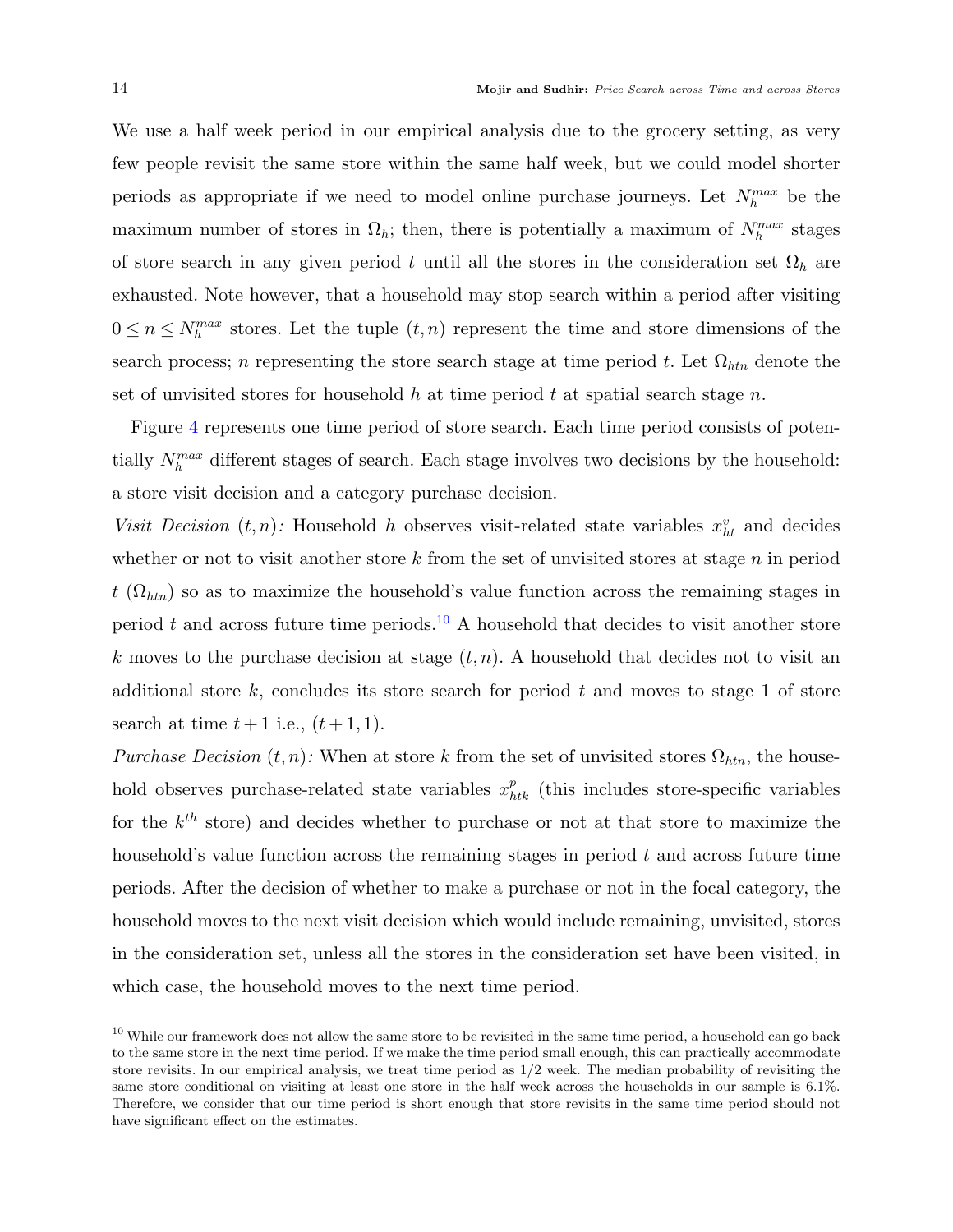<span id="page-15-0"></span>

Figure 4 Schematic of model at period  $t$ 

Notes: At each visit stage, consumers have already observed visit-related state variables and are aware of price distribution at all stores in their consideration set, but they do not know realized prices. At each purchase stage, consumers know the realized price at the store that is being visited and also the observed state variables for the next visit stage. More details about the specific state variables for visit and purchase are discussed below in the visit and purchase flow utilities.

Note that each household gets the utility from consumption of the focal category at each time period only once. We assume that consumption occurs after the household is done with the search process and right before moving to the next time period. Thus, we ensure that changes in the level of inventory are taken into account when the household gets utility from consumption.

To summarize, a household  $h \in \{1, 2, ..., H\}$  at time period  $t \in \{1, 2, 3, ...\}$  and store search stage  $n \in \{1, 2, ..., N_h^{max}\}\$ , observes state variables  $x_{ht}^v$  that affect the decision to visit a store. The household makes a decision about whether to visit and which store to visit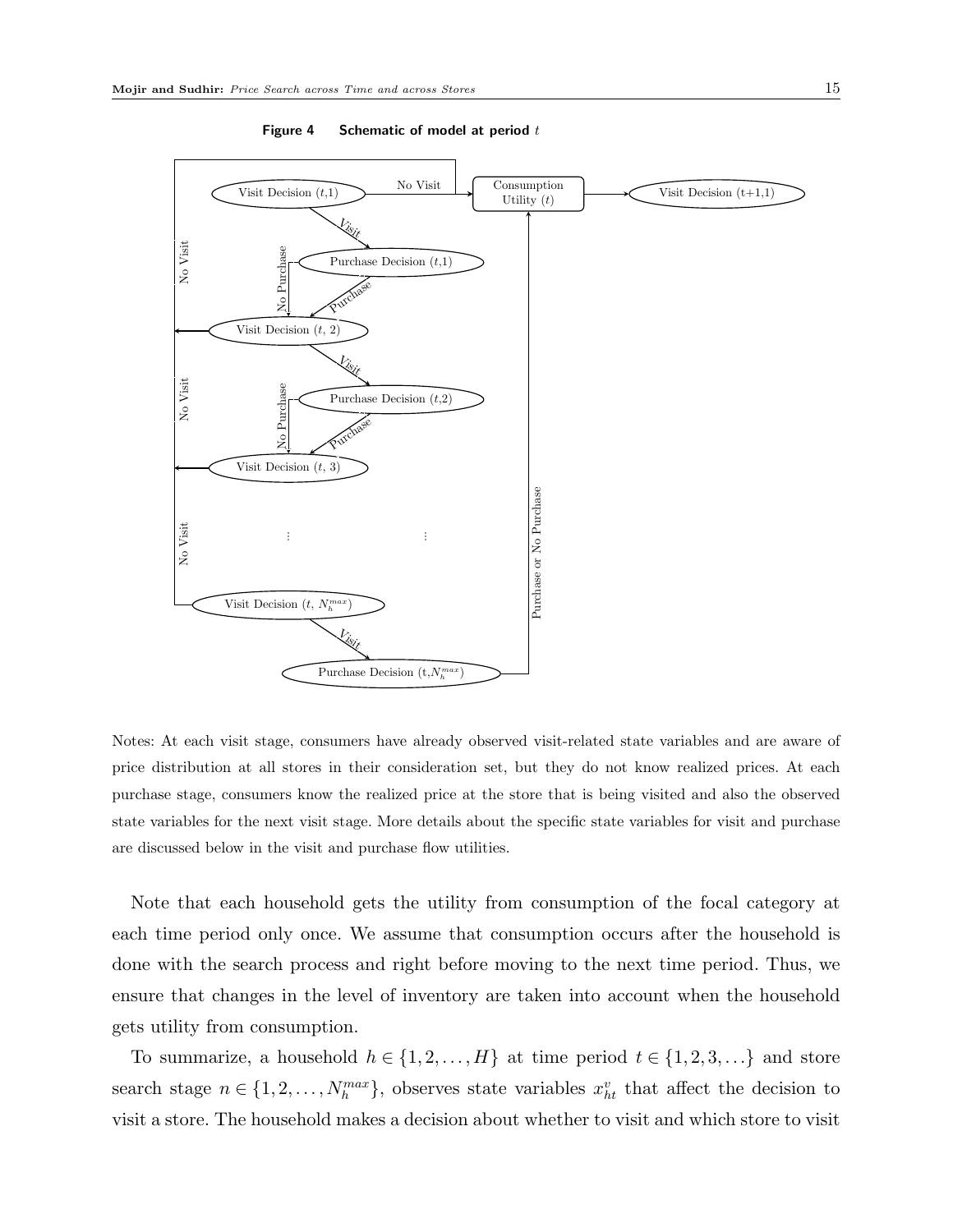$y_{htn}^v \in \Omega_{htn} \cup \{0\}$ , where  $y_{htn}^v = 0$  represents a decision to stop search for period t at stage n. Conditional on visiting store k from the set of unvisited stores  $\Omega_{htn}$  (i.e.,  $y_{htn}^v = k > 0$ ) the household observes purchase-related state variables  $x_{htk}^p$  for that store and makes a decision  $y_{\text{htn}}^p \in \{0,1\}$ , where 0 indicates no purchase in the focal category and 1 indicates purchase in the focal category.

#### 3.2. Flow Utilities

#### Visit Decision

We begin with the flow utility (i.e., the immediate utility) from visit and purchase at stage n. There are three sets of factors that influence the decision of which store to visit and when to make the visit. First, there are store-specific characteristics that could make a store more or less attractive. These include observed factors (e.g. store format) and unobserved factors (e.g. proximity to work). Second, travel costs which would depend on geographical distance or travel time for a store and also opportunity cost of consumer's time at the time of visit. For example, working households can have a higher opportunity cost of search during weekdays, while households with retired seniors or an adult non-working member may have higher opportunity costs of search on weekends. Third, consumer shopping needs or equivalently, level of inventory of different categories in the consumer's shopping basket. We capture these factors in our specification of the utility of visiting store  $k \in \Omega_{htn}$  at stage  $(t, n)$  as follows:

$$
u_{htnk}^v(x_{ht}^v) = X_{hk}\beta_h - S_h(d_{hk}, W_t) + \eta T_{htn}^{stockup} + \varepsilon_{htnk}^v \qquad for \ k > 0
$$
  

$$
= \bar{u}_{htnk}^v(x_{ht}^v) + \varepsilon_{htnk}^v \qquad (1)
$$

Where the first term indicates preferences for store characteristics. In our implementation, we include two store characteristics in  $X_{hk}$  to account for store differentiation: (1) Whether store k is  $EDLP<sup>11</sup>$  $EDLP<sup>11</sup>$  $EDLP<sup>11</sup>$  and (2) Whether store k is the primary grocery store for household  $h$ , where we operationalize the primary store as the one which has the highest share of visits in the household's consideration set. $^{12}$  $^{12}$  $^{12}$ 

<span id="page-16-0"></span> $11$  Note that the effect of store pricing policy is structurally captured (partially) by price expectations for the focal category. The coefficient on EDLP captures other aspects of preference that includes the influence of pricing policy of other, non-focal, categories among other factors.

<span id="page-16-1"></span> $12$  Given share of visits will be affected by price promotions, one concern is whether the definition of primary store is endogenous. In practice, visits to primary stores are substantially larger than for secondary stores; hence the classification is very robust and not very sensitive to pricing variation.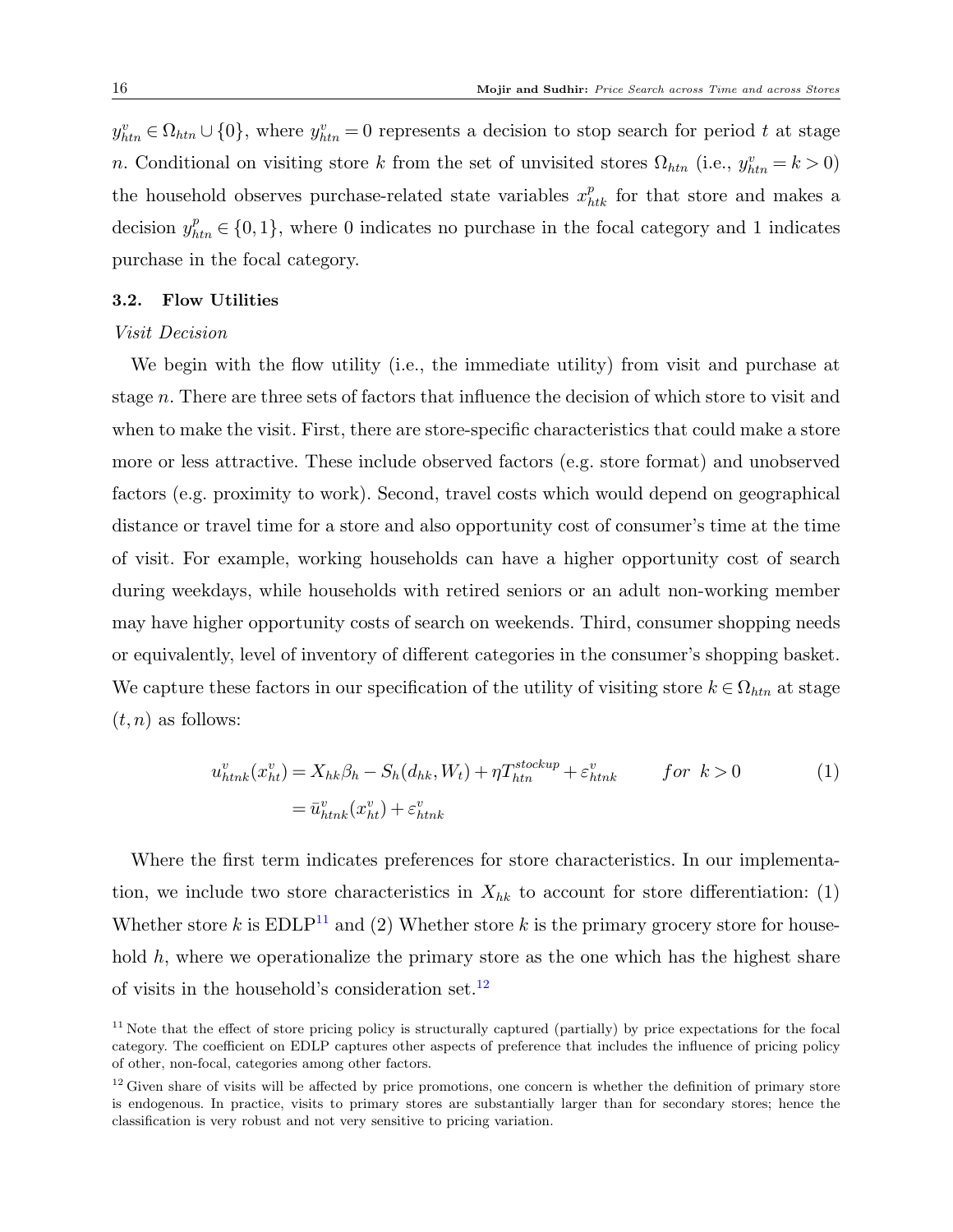The second term  $S_h(d_{hk},W_t)$  is the travel cost incurred by household h to visit store  $k \in \Omega_{\text{htn}}$ . We interchangeably refer to this cost as store visit cost or search cost (in line with the search literature). While this cost needs to be incurred to learn about milk prices, it also allows consumer to search for prices and buy in other categories. This is a critical insight in modeling category level search behavior in the grocery sector, where purchases often are for a basket of goods. Here  $d_{hk}$  is defined as the travel time to store k for household h.<sup>[13](#page-17-0)</sup> We consider search cost to be a linear function:  $S_h(d_{hk}, W_t) = \iota_h + \delta_h d_{hk} + \omega_h W_t$ , where  $W_t$  is a dummy variable coded as 1 if time period t is a weekend, 0 otherwise. This weekend dummy variable allows us to account for difference in opportunity cost of consumers' time during weekends and weekdays.

The third term,  $\eta T_{\text{ht}n}^{stockup}$  the number of time periods since last stockup, summarizes the effect of a household's basket of grocery needs on store visits in a parsimonious manner. The intuition is that the longer it has been since a stockup visit by the household, the more likely the household would need to visit stores due to depletion of inventory in the non-focal categories independent of the inventory in the focal category.<sup>[14](#page-17-1)</sup> We define a trip as a stockup trip if total spending (excluding milk) of household  $h$  in that trip is higher than average spend (excluding milk) for that household across all their trips. We exclude milk from the definition of stockup so that it captures only the effect of categories other than milk on store visits. Note that in this case we are assuming the base utility for visiting a store is zero right after a stockup visit and that utility increases with the number of periods since last stockup trip. This is to capture the increase in household's willingness to make a visit due to depletion of inventory of the basket of non-focal categories.<sup>[15](#page-17-2)</sup> Finally,

<span id="page-17-0"></span><sup>&</sup>lt;sup>13</sup> The travel time is from the center of the zip code area for each household's residence to each store as we do not observe the workplace address for households' members). The center of zipcode approximation is common in the literature as household addresses are withheld for privacy reasons. (e.g. [Gauri et al.](#page-41-0) [\(2008\)](#page-41-0), [Bell et al.](#page-41-8) [\(1998\)](#page-41-8), and [Briesch et al.](#page-41-12) [\(2009\)](#page-41-12)).We measured travel time using Google maps Application Programming Interface (API). Final estimates presented in the paper are based on the square root of travel times as these results are robust to distance outliers.

<span id="page-17-1"></span><sup>&</sup>lt;sup>14</sup> Note that we have not included the effects of focal category inventory in the flow utility for visits directly. This effect will impact visits indirectly through its effect on the choice-specific value function by impacting consumption utility (when there is not adequate stock) in the dynamic structural framework.

<span id="page-17-2"></span><sup>&</sup>lt;sup>15</sup> A household is more likely to visit its primary store for stockup trips. In our data, the share of primary store for stockup trips is 63%. Given our subsequent assumption that the unobserved error shocks are distributed type I extreme value, the resulting logit functional form of visit probability can potentially accommodate a positive interaction effect between time since last stockup and visit to the primary store. If we have positive coefficients for "time since last stockup visit" and primary store, then in the convex region of the curve, the increase in the probability of visiting the primary store would be higher than that of non-primary stores, the longer it has been since last stockup visit. We verified this later based on the estimates of the structural model.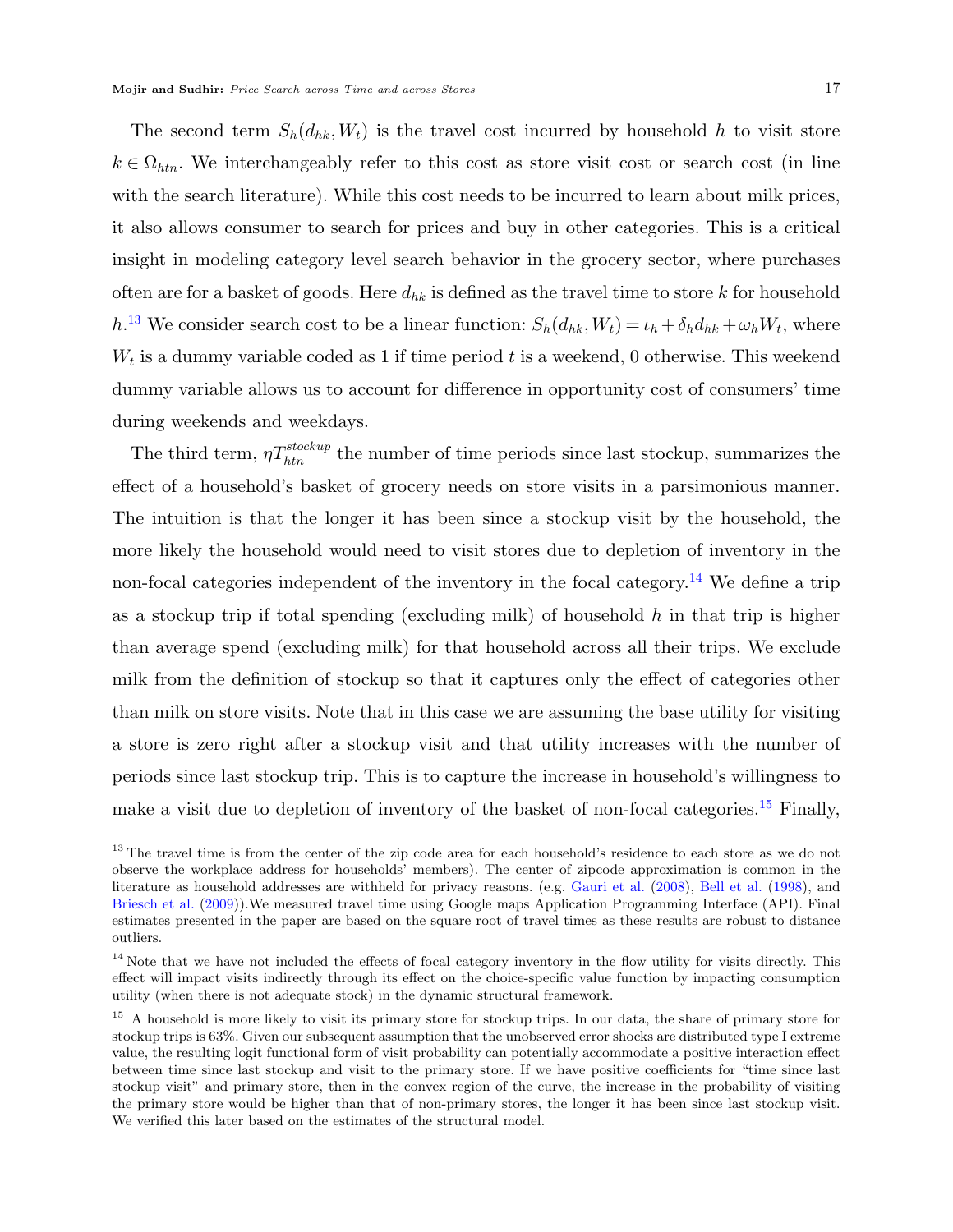$\varepsilon_{htnk}^{v}$  is a visit choice-specific structural error shock that represents factors observed by the consumer but unobserved by the researcher that affect the decision to visit store  $k$  at stage  $n$  at time  $t$  for household  $h$ .

A household that forgoes search obtains the following utility:

<span id="page-18-1"></span>
$$
u_{htn0}^v(x_{ht}^v) = \varepsilon_{htn0}^v \tag{2}
$$

#### Purchase Decision

After visiting store  $k$ , the household decides whether to make a purchase or not in the focal category. The flow utility for a household making a purchase is given by:

$$
u_{htnk1}^p(x_{htk}^p) = \alpha_h p_{kt} + \varepsilon_{htnk1}^p
$$
  
=  $\bar{u}_{htk1}^p(x_{htk}^p) + \varepsilon_{htnk1}^p$  (3)

Where  $\alpha_h$  is the price sensitivity of household h,  $p_{kt}$  is price of the focal category in store k at time period t, and  $\varepsilon_h^p$  $_{\text{think1}}^p$  is a purchase choice-specific structural error shock representing factors that affect the purchase decision and are observed by the household but not the researcher.

A household that does not purchase obtains:

$$
u_{htnko}^p(x_{htk}^p) = \varepsilon_{htnko}^p \tag{4}
$$

The structural error shocks in the above equations are all assumed to be independent and identically distributed (i.i.d) type I extreme value.<sup>[16](#page-18-0)</sup>

#### Consumption Utility

Before moving to the next time period, the consumer gets utility from consumption of the focal category, which is a function of the inventory that includes purchases in the current period. We represent the consumption utility as:

<span id="page-18-2"></span>
$$
u_{ht}^c(i) = \varphi_h(c(i))\tag{5}
$$

where  $i$  represents the inventory level of the focal category at the end of all visits at time t (i.e. after taking into account potential increases in the inventory because of purchases).

<span id="page-18-0"></span><sup>&</sup>lt;sup>16</sup> We note that purchase and visit error shocks across different stores for the same household at the same time period can be potentially correlated. We assume the standard conditional independence for computational reasons.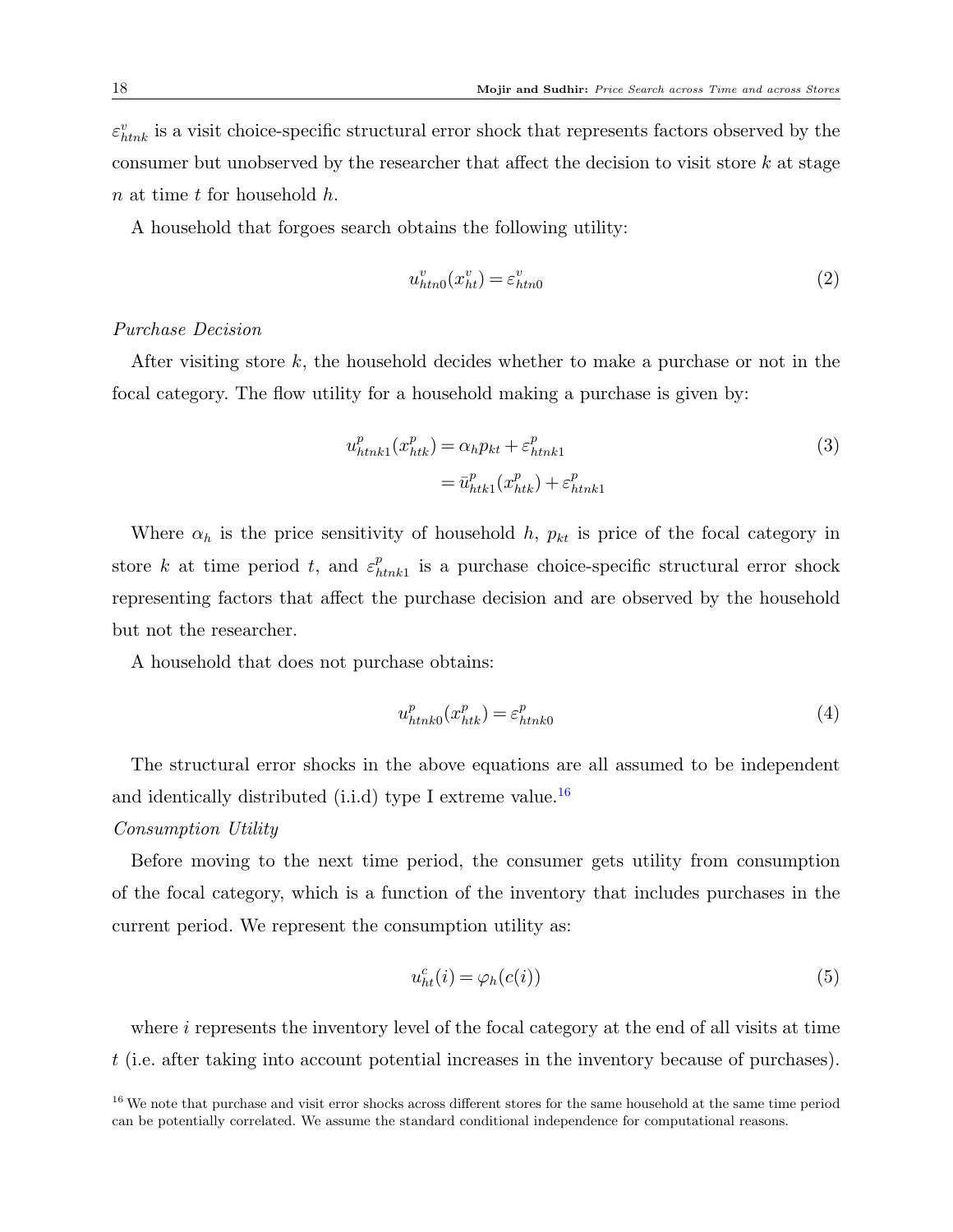$c(i)$  is consumption as a function of inventory level and  $\varphi_h$  is the utility of consuming  $c(i)$ units. We do not include an error shock on consumption utility as it is non-separable from the flow utilities from the search and purchase stages.

Let  $\rho_h$  be the household h's per-period consumption rate of the focal category. Specifically, we assume consumption to be either the per period consumption if there is sufficient inventory or zero (we set fractional consumption to zero limit the state space):

$$
c(i) = \begin{cases} 0 & i < \rho_h \\ \rho_h & i \ge \rho_h \end{cases}
$$

This means the household consumes an amount equal to the consumption rate if there is more than one serving left in the inventory and consumes zero otherwise. This specification allows us to capture a drop in the consumption utility when a household does not have adequate inventory. The assumption that the consumption utility from a fractional serving is zero (rather than linear) is an approximation that helps us model the inventory state space in terms of number of servings, which is an integer, rather than as a continuous variable.

Further, as described in the inventory transition equation below, that inventory is perishable after  $T$  periods; this accommodates a nonlinear stockpiling (inventory) cost—the entire value of inventory not consumed within  $T$  periods is lost to the household.<sup>[17](#page-19-0)</sup>

We assume that utility of consumption is  $\varphi_h(c(i)) = \sigma_h c(i) + \tau_h$ , where  $\sigma_h$  and  $\tau_h$  are parameters to be estimated. Thus when there is not enough inventory for a household serving, i.e.,  $i < \rho_h$ , the utility will be  $\tau_h$ , the disutility from stockout.

## State Transitions

Here we define the state transitions associated with inventory, prices, time since last stockup visit, weekday/weekend, and store consideration sets.

We define the inventory for each household  $h$ , at each time period  $t$ , and at the end of each stage of search n to be represented by  $i_{htn}$ . We need to define the transition of inventory across both time periods and also across different stages of search within the same time period.

First, transition of inventory across time periods; At the end of the first stage of each time period, the level of inventory equals that of the end of the last stage of the previous time

<span id="page-19-0"></span><sup>17</sup> A linear in time inventory cost over the short time period of three weeks is not identified; hence our approach to model a highly nonlinear inventory cost is more appropriate for perishable products.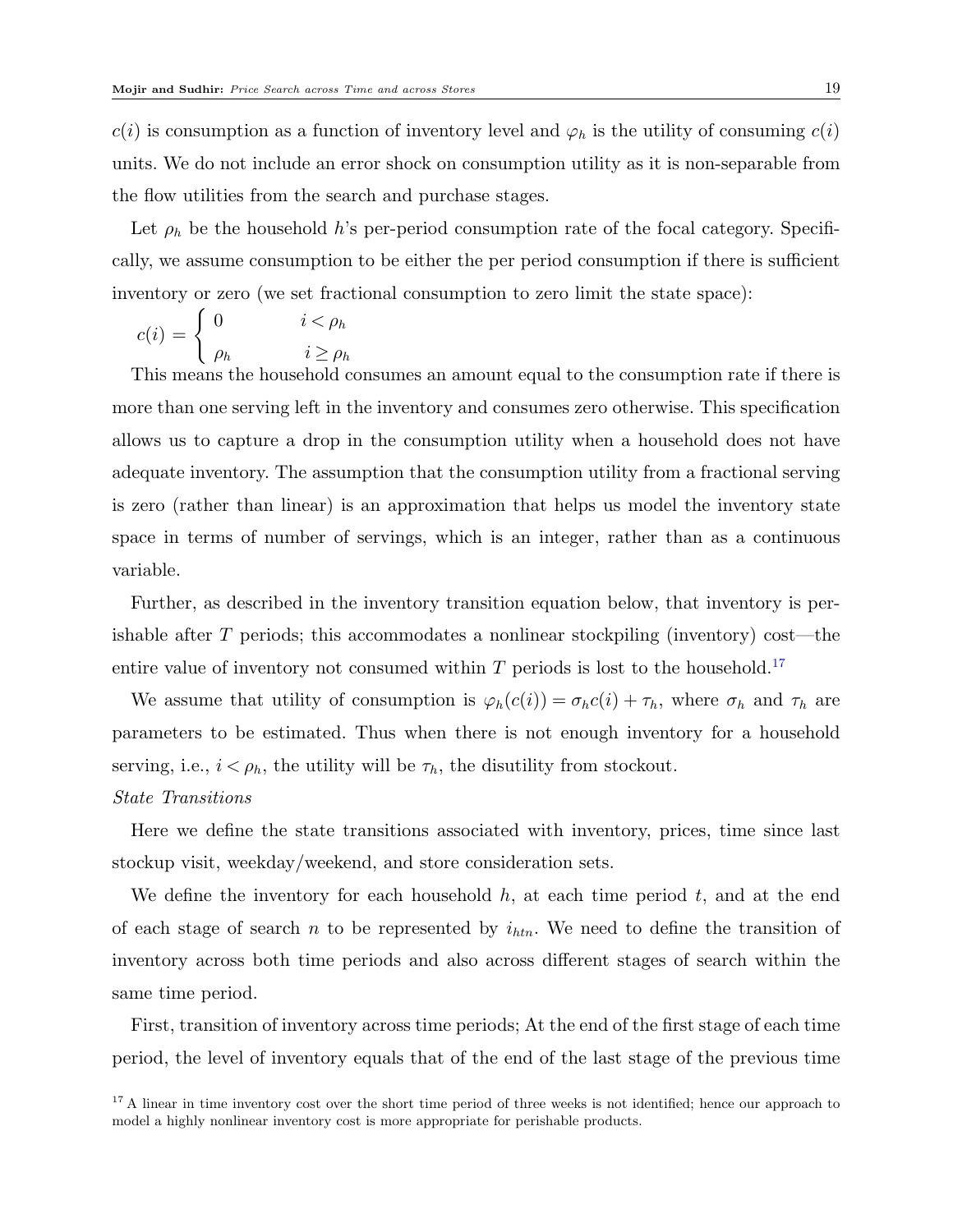period, represented by  $N_h(t-1)$ , plus any additions that might come from any purchase that might have occurred in the first stage of search. That is:

$$
i_{ht1} = \min(i_{ht-1N_t(t-1)} + y_{ht1}^p q, T \times \rho_h)
$$

Here, q represents the quantity purchased (i.e. milk container size in our application). The min operator is used to account for perishability of milk and impose a non-linear inventory cost (i.e. we assume that the inventory is perishable after T periods).

Second, transition of inventory across search stages within the same time period; In this case, the inventory at the end of each stage equals the inventory at the end of the previous stage plus any changes due to a purchase at the current stage. If the current stage is the last stage of search for the period, we need to account for the reduction in the inventory level due to consumption. That is:

$$
i_{htn} = \min(\underbrace{i_{htn-1}}_{\text{carryover}} + \underbrace{y_{htn}^p q}_{\text{purchased}} - \underbrace{I\{n = N_h(t)\} c(i_{htn-1} + y_{htn}^p q)}_{\text{consumed amount}}, \underbrace{T \times \rho_h}_{\text{maximum storable}})
$$

Here,  $I\{n = N_h(t)\}\$ is an indicator function that equals one if the current stage is the last stage of search in the period.

We assume that prices follow an exogenous discrete distribution with m different levels of possible prices. We allow for prices to have different distributions for different stores.[18](#page-20-0) We assume a store-specific multinomial distribution of prices over the m price levels over time. While many of the papers in the literature that do not model store search assume that prices, while exogenous to demand shocks, follow a Markov process, we assume consumer price expectations are independent across time. Formally:  $p_{kt} \sim Multinomial(1, \vec{p_k})$ .<sup>[19](#page-20-1)</sup> This temporal independence assumption is driven by both conceptual and practical issues. At a conceptual level, consumers have to observe prices at each store in order for a Markov

<span id="page-20-0"></span><sup>&</sup>lt;sup>18</sup> To be more precise, we have a different distribution for each household-store combination. That is because the relevant price for different households shopping from the same store might be different (e.g. one household might always buy a national brand while another always buys the store brand). Note that the price distribution assumption can be used flexibly for different settings. For instance, when we consider a negotiated price situation like cars, we could model price distribution to be at or below the negotiated price for a fixed period of time, that the dealer might honor the price.

<span id="page-20-1"></span> $19$  The price exogeneity assumption is common in the dynamic structural modeling literature; see [Erdem et al.](#page-41-4) [\(2003\)](#page-41-4), for a detailed discussion on the plausibility of the price exogeneity assumptions in modeling choice of frequentlypurchased consumer goods. In particular, [Khan et al.](#page-42-16) [\(2015\)](#page-42-16) discuss institutional reasons like state and federal pricing regulations that make milk prices plausibly exogenous to demand shocks and more a function of supply and cost shocks. We follow the literature in assuming price exogeneity. Note that while consumers know the parameters of the distribution,  $\vec{p}_k$ , before visiting a store, they do not know the realized price before making a visit.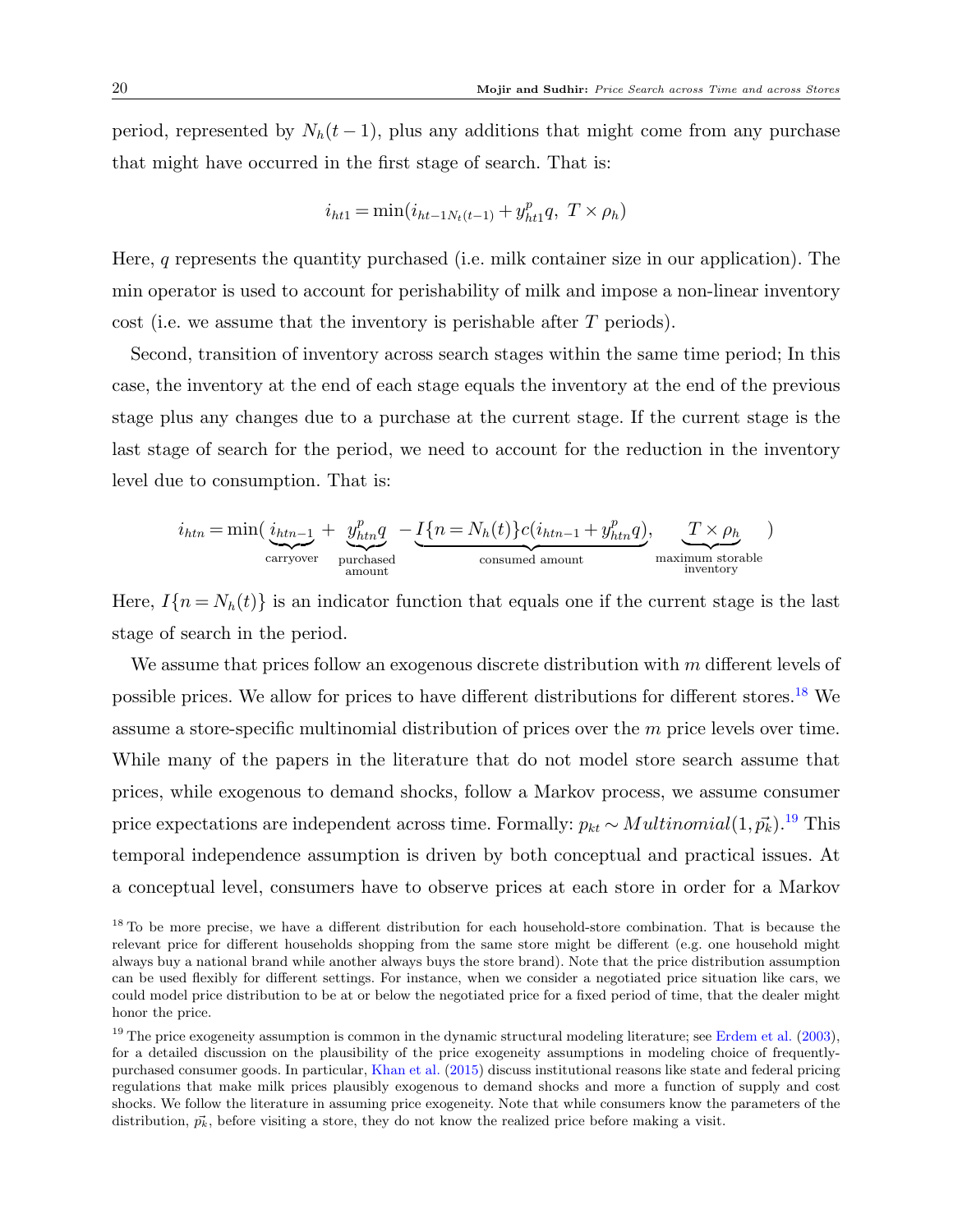assumption on price expectations to work. Since consumers only visit a subset of stores (or none at all) in any given period, in practice a Markovian assumption on the evolution of price expectations will not be a clearly superior assumption compared to the independence assumption. In theory, we can consider consumers to have price expectations that are independent from past prices, when the past price for a store is not observed, and have Markovian expectations, when the past price is observed. In practice, however, that would lead to an explosion of the state space, since we would need to keep track of not only past prices for each of the stores, but also, stores that have or have not been visited by the household in the previous period. We also abstract away from potential correlations of prices of different stores in a household's consideration set since we find it to be generally small and statistically insignificant for more than half of the households in our sample.

Let  $T_{\text{min}}^{\text{stockup}}$  represent time periods since last stockup visit at the beginning of stage n. We assume that probability of stockup visit (i.e.  $\theta_h$ ) is a function of time since last stockup visit<sup>[20](#page-21-0)</sup> Specifically, across search stages within the same time period:

$$
T_{htn+1}^{stockup} = \begin{cases} 0 & \text{probability: } \theta_h(T_{htn}^{stockup}) \\ T_{htn}^{stockup} & \text{probability: } 1 - \theta_h(T_{htn}^{stockup}) \end{cases}
$$

And across time periods  $(N_h(t))$  represents the latest stage that a visit decision is considered at time  $t$ :

$$
T_{h(t+1)1}^{stockup} = \begin{cases} 1 & \text{probability: } \theta_h(T_{h t N_h(t)}^{stockup}) \\ T_{h t N_h(t)}^{stockup} + 1 & \text{probability: } 1 - \theta_h(T_{h t N_h(t)}^{stockup}) \end{cases}
$$

Weekends and weekdays alternate. We initialize the first period to be Weekend or Weekday as appropriate. In our case, the first period falls on weekdays, so we initialize the variable to zero:  $W_1 = 0$  and  $W_t = 1 - W_{t-1}$ .

Store consideration set evolves as follows; the store visited in stage  $n-1$  is removed from the consideration set at stage  $n: \Omega_{ht0} = \Omega_h$  and  $\Omega_{htn} = \Omega_{htn-1} \setminus y_{htn-1}^v$ .

#### 3.3. The Visit and Purchase Sequence Problem

Each consumer makes a sequence of visit and purchase decisions to maximize utility from the current time period plus discounted utility from future periods. Based on flow utilities

<span id="page-21-0"></span><sup>&</sup>lt;sup>20</sup> The function  $\theta$  is empirically calibrated nonparametrically over the finite range of positive integer values in the data. It turns out to be monotonically nondecreasing function of  $T_{htn}^{stockup}$ . We set it to zero outside the range observed in the data.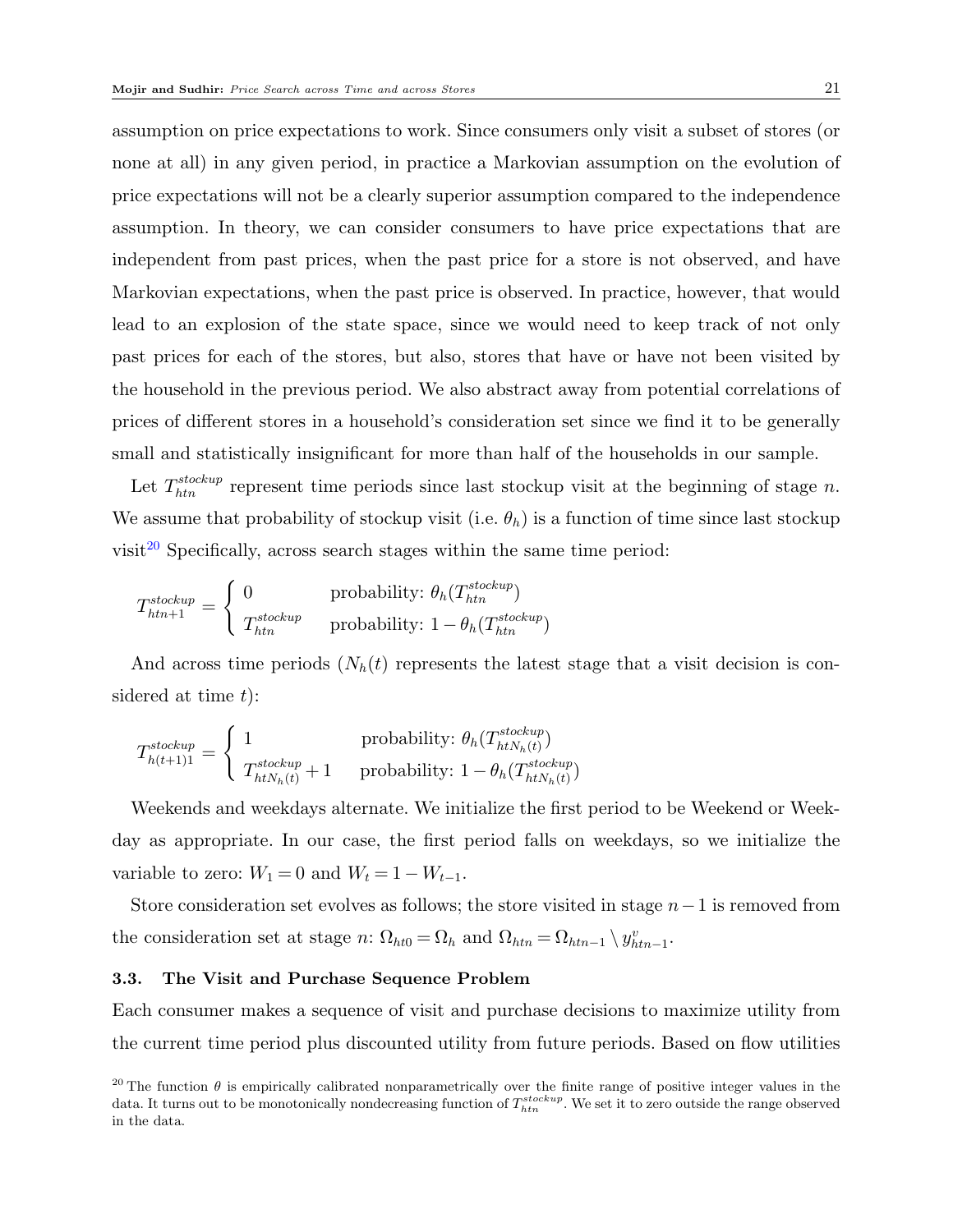defined in previous section, we can write the optimization problem as a sequence problem of visit and purchase decisions for each household  $h$ ,

$$
\max_{\{\Delta_{ht}\}_{t=0}^{\infty}} \mathbb{E}\left(\sum_{t=0}^{\infty} \beta^t \varpi_{ht}(\Delta_{ht}) | \tilde{x}_{ht}\right) \tag{6}
$$

Where  $\Delta_{ht} = \{y_{ht}^v, y_{ht}^p\}$  represents the vector of a household's visit  $(y_{ht}^v = \{y_{htn}^v\}_{n=1}^{N_h(t)})$  and purchase  $(y_{ht}^p = \{y_{htn}^p\}_{n=1}^{N_h(t)})$  decisions  $(N_h(t)$  represents the latest stage that a visit decision is considered at time period  $t$ ). These decisions in each time period are conditional on visit and purchase-related observed and unobserved state variables:  $\tilde{x}_{ht} = \{x_{ht}^v, x_{ht}^p, \varepsilon_{ht}^v, \varepsilon_{ht}^p\}.$ Here  $x_{ht}^p$  includes all the relevant observed state variables for the purchase state, while  $\varepsilon_{ht}^v = \{ \varepsilon_{htn0}^v, \{ \varepsilon_{htnk}^v \}_{k \in \Omega_h \setminus \Omega_{htn}} \}_{n=1}^{n=N_h(t)} \text{ and } \varepsilon_{ht}^p = \{ \{ \varepsilon_h^p \}_{k \in \Omega_h} \}_{n=1}^{n}$  $_{htnk1}^{p},\varepsilon _{h}^{p}$  ${}_{htnk0}^{p}$ } ${}_{k=y_{htn}^v}$  ${}_{h}^{N_h(t)}$  represent all the relevant unobserved state variables for visit and purchase stages, respectively. The total utility that the household gets across all stages within time period  $t$  is the sum of flow utilities from the visit and purchase stages up to stage  $N_h(t)$  plus consumption utility:

$$
\varpi(\Delta_{ht}) = \underbrace{\sum_{n=1}^{N_h(t)} \prod_{l=0}^{N_n^{max}} (u_{hth}^v)^{\mathbb{I}(y_{hth}^v = l)} + \underbrace{\sum_{n=1}^{N_h(t)} \prod_{l=0}^{1} (u_{hthkl}^p)^{\mathbb{I}(y_{hth}^p = l)} + \underbrace{u_{ht}^c}_{\text{consumption}}}{\text{vistik}} \tag{7}
$$

#### 3.4. Choice-Specific Value Functions

Within the finite horizon store search model, a household has to make two consecutive decisions in each stage of each time period (i.e. a decision to visit a store, potentially followed by a decision to make a purchase in the focal category). We therefore define two sets of value functions, one for visit decisions and the other for purchase decisions. To keep notation simple, we use the ex-ante value functions of search and purchase to write the choice-specific value functions. Precise definition of these value functions is presented in the next subsection. Let  $\mathbb{E} V_{htn}^v(x_{ht}^v, \Omega_{htn})$  represent the ex-ante value function of search at stage n of time period t for household  $h$ ; i.e., the highest expected value of utility that the household can get starting at search stage n if the set of unvisited stores is  $\Omega_{\text{htn}}$ . Similarly, let  $\mathbb{E} V_{htnk}^p$  represent the ex-ante value function at purchase stage n of period t if household  $h$  is visiting store  $k$ .

Consider household h with  $N_h^{max}$  stores in its consideration set visiting store k, making a purchase decision at time t. After observing purchase-related variables, the household has two options; (1) to make a purchase, or (2) to wait for stage  $(n+1)$  and consider visiting an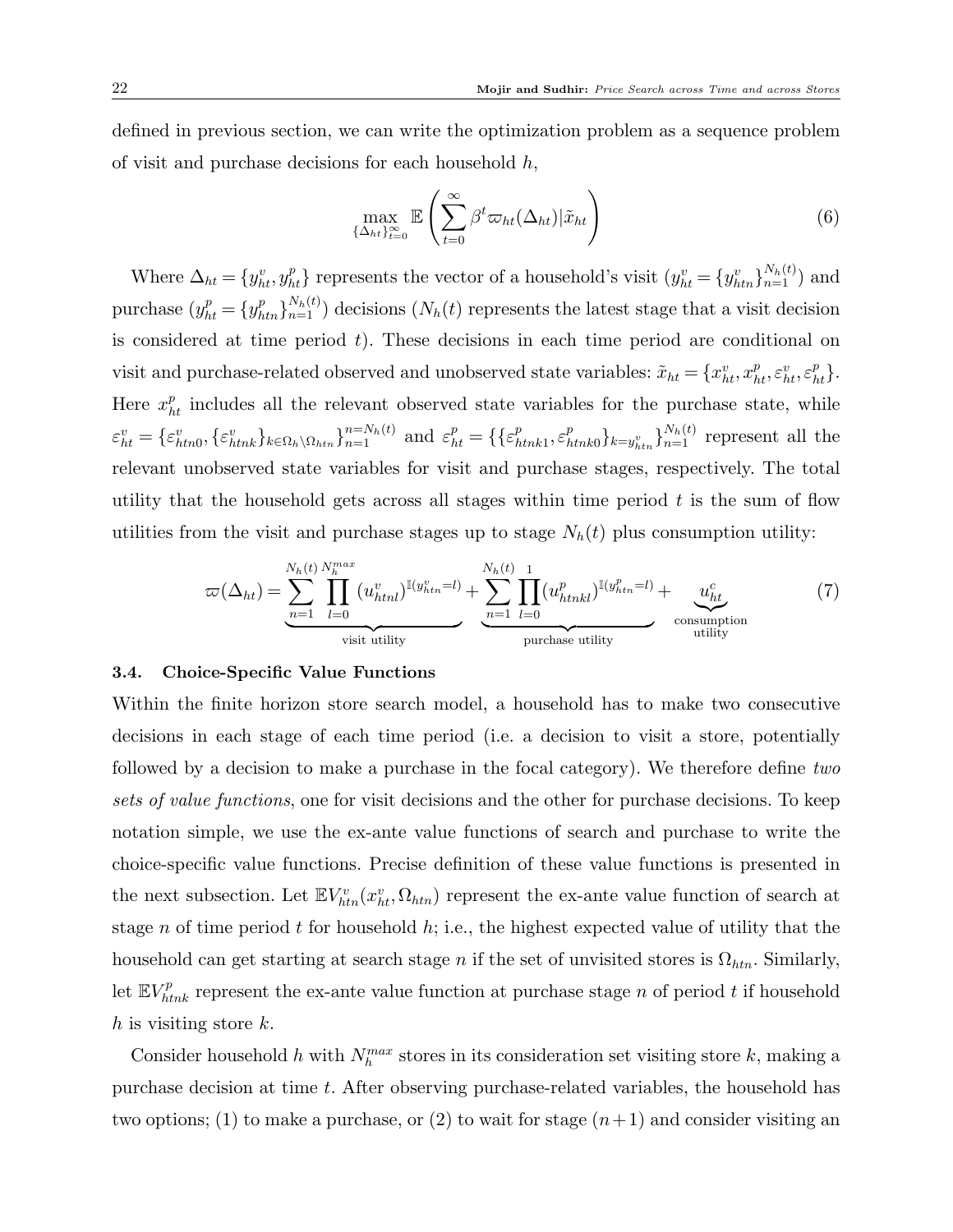unvisited store from the set of remaining stores  $\Omega_{htn} - \{k\}$ , or to wait till next time period if the set of unvisited stores is empty. If it is the last stage of search (i.e.  $n = N_h^{max}$ ), with a purchase, the household gets the corresponding flow utility of purchase plus the utility from consumption of the focal category and the discounted value of utility (across time) that she will get starting next period. On the other hand, if there are still more stores left to be visited (i.e.  $n \neq N_h^{max}$ ), the household gets the purchase utility plus the expected value of utility that she will get starting next search stage. Since this is in the same time period, there will be no discounting. Also, note that to avoid double-counting, we do not add consumption utility here.

$$
v_{htnk1}^{p}(x_{htk}^{p}, x_{ht}^{v}, \Omega_{htn}) = \begin{cases} \bar{u}_{htnk1}^{p} + \mathbb{E}V_{ht,n+1}^{v}(x_{ht}^{v}, \Omega_{htn} - \{k\}) + \varepsilon_{htnk1}^{p} & \text{if } n \neq N_{h}^{max} \\ \bar{u}_{htnk1}^{p} + u_{ht}^{c} + \\ \beta \mathbb{E}_{x_{h,t+1}^{v}|x_{ht}^{v}, \Delta_{ht}, \varepsilon_{ht}} \mathbb{E}V_{h,t+1,1}^{v}(x_{h,t+1}^{v}, \Omega_{h}) + \varepsilon_{htnk1}^{p} & \text{if } n = N_{h}^{max} \\ \end{cases}
$$

$$
= \bar{v}_{htk1}^{p} + \varepsilon_{htnk1}^{p}
$$
(8)

If the household does not purchase, and it is the last stage of search in the current time period, the household receives the utility from consumption plus the discounted value of expected utilities, starting from next time period. If there are still unvisited stores in the current time period, the household would get the expected value of stream of utilities from potential visits and purchases from those stores and future time periods. That would be captured in  $\mathbb{E} V_{htn+1}^v$ .

$$
v_{htnk0}^{p}(x_{htk}^{p}, x_{ht}^{v}, \Omega_{htn}) = \begin{cases} \mathbb{E}V_{htn+1}^{v}(x_{ht}^{v}, \Omega_{htn} - \{k\}) + \varepsilon_{htnk0}^{p} & \text{if } n \neq N_{h}^{max} \\ u_{ht}^{c} + \beta \mathbb{E}_{x_{h,t+1}^{v}|x_{ht}^{v}, \Delta_{ht}, \varepsilon_{ht}} \mathbb{E}V_{h,t+1,1}^{v}(x_{h,t+1}^{v}, \Omega_{h}) + \varepsilon_{htnk0}^{p} & \text{if } n = N_{h}^{max} \end{cases}
$$
(9)

Moving one step back, the household faces a decision of whether to visit a store and which store to visit. At this point, the household knows the realizations of random shocks for the visit stage but not for the purchase stage. The household also has not observed purchase-related state variables for unvisited stores yet (e.g., does not know prices before visiting the store). Therefore, the household should use the expected value of the utility for what comes next in making the decision whether and which store to visit. If the household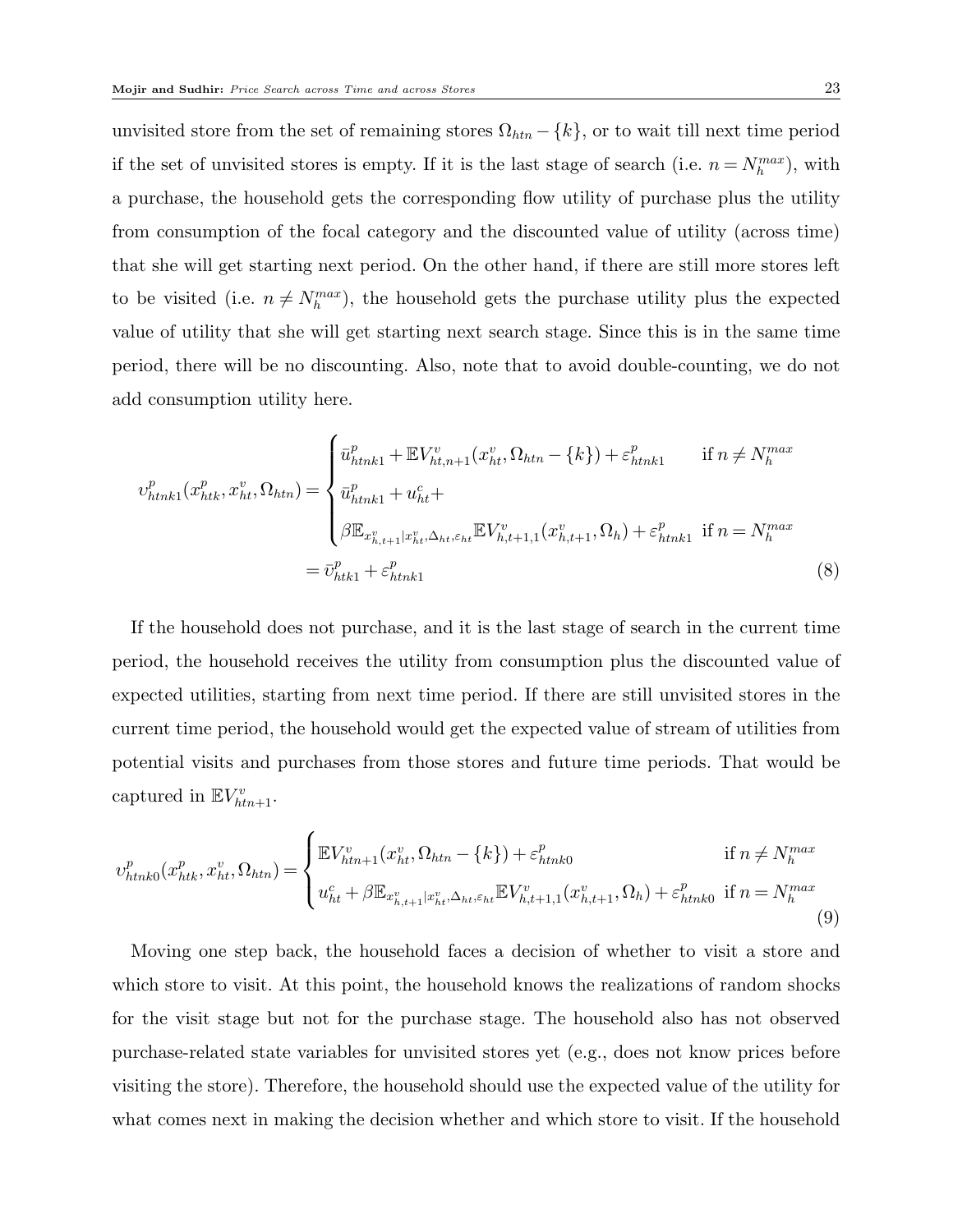decides to visit one of the unvisited stores, the next step would be making a purchase decision. Therefore, we can write the choice-specific value function for the visit stage as:

$$
v_{htnk}^v(x_{ht}^v, \Omega_{htn}) = \bar{u}_{htnk}^v + \mathbb{E}V_{htnk}^p(x_{ht}^v, \Omega_{htn} - \{k\}) + \varepsilon_{htnk}^v
$$
  

$$
= \bar{v}_{htnk}^v + \varepsilon_{htnk}^v
$$
 (10)

Here  $k \in \Omega_{htn}$ , implying that at this stage the household can choose a store from the set of unvisited stores in the current time period. If household decides to stop the search in the current period (i.e.,  $k = 0$ ), the household will get the discounted expected value of utility starting from the first visit stage of next time period, i.e.,

$$
v_{htn0}^{v}(x_{ht}^{v}) = \bar{u}_{ht}^{c} + \beta \mathbb{E}_{x_{h,t+1}^{v}|x_{ht}^{v}, \Delta_{ht}, \varepsilon_{ht}} \mathbb{E} V_{h,t+1,1}^{v}(x_{h,t+1}^{v}, \Omega_{h}) + \varepsilon_{htn0}^{v}
$$
\n
$$
= \bar{v}_{htn0}^{v} + \varepsilon_{htn0}^{v}
$$
\n(11)

#### 3.5. Ex-Ante Value Functions

Next, we define value functions and ex-ante value functions based on choicespecific value functions defined in the previous subsection. Denoting  $V_{htn}^v(x_{ht}^v, \Omega_{htn}) =$ max  $k \in \Omega_{htn} \cup \{0\}$  $\{v_{\text{thnk}}^v(x_{\text{ht}}^v, \Omega_{\text{htn}})\}\$ as value function of search stage, the ex-ante value function at the visit stage is given by,

$$
\mathbb{E}V_{htn}^{v}(x_{ht}^{v},\Omega_{htn}) = \mathbb{E}_{\epsilon_{htn}^{v}|x_{ht}^{v},\Omega_{htn},\epsilon_{htn-1}^{v}}\left[\max_{k \in \Omega_{htn} \cup \{0\}} \{v_{htnk}^{v}(x_{ht}^{v},\Omega_{htn})\}\right]
$$
\n
$$
= \log \left[\sum_{k \in \Omega_{htn} \cup \{0\}} \exp(\bar{v}_{htnk}^{v}(x_{ht}^{v},\Omega_{htn}))\right]
$$
\n(12)

where  $\epsilon_{\text{htn}}^v = \{\epsilon_{\text{htnk}}^v\}_{k \in \Omega_{\text{htn}} \cup \{0\}}$ . The second equality follows from the properties of extreme value distribution and the conditional independence assumption. Similarly, let the value function of the purchase stage be denoted by  $V_{htnk}^p = max\{v_h^p\}$  $_{htnk1}^{p},v_{h}^{p}$  $_{\text{htnk0}}^p$ , then we can write ex-ante value function at the purchase stage as,

$$
\mathbb{E}V_{htnk}^{p}(x_{ht}^{v},\Omega_{htn}) = \mathbb{E}_{x_{htk}^{p},\varepsilon_{htnk1}^{p},\varepsilon_{htnk0}^{p}|\varepsilon_{ht,n-1,k1}^{p},\varepsilon_{ht,n-1,k0}^{p}}^{\tilde{p}}\{max[v_{htnk1}^{p}(x_{ht}^{v},\Omega_{htn}),v_{htnk0}^{p}(x_{ht}^{v},\Omega_{htn})]\}
$$
\n
$$
= \int_{x_{htk}^{p}} log(exp(\bar{v}_{htk1}^{p}) + exp(\bar{v}_{htn0}^{p})]dP(x_{htk}^{p})
$$
\n(13)

Again, the second equality is based on the extreme value distribution and the conditional independence assumption.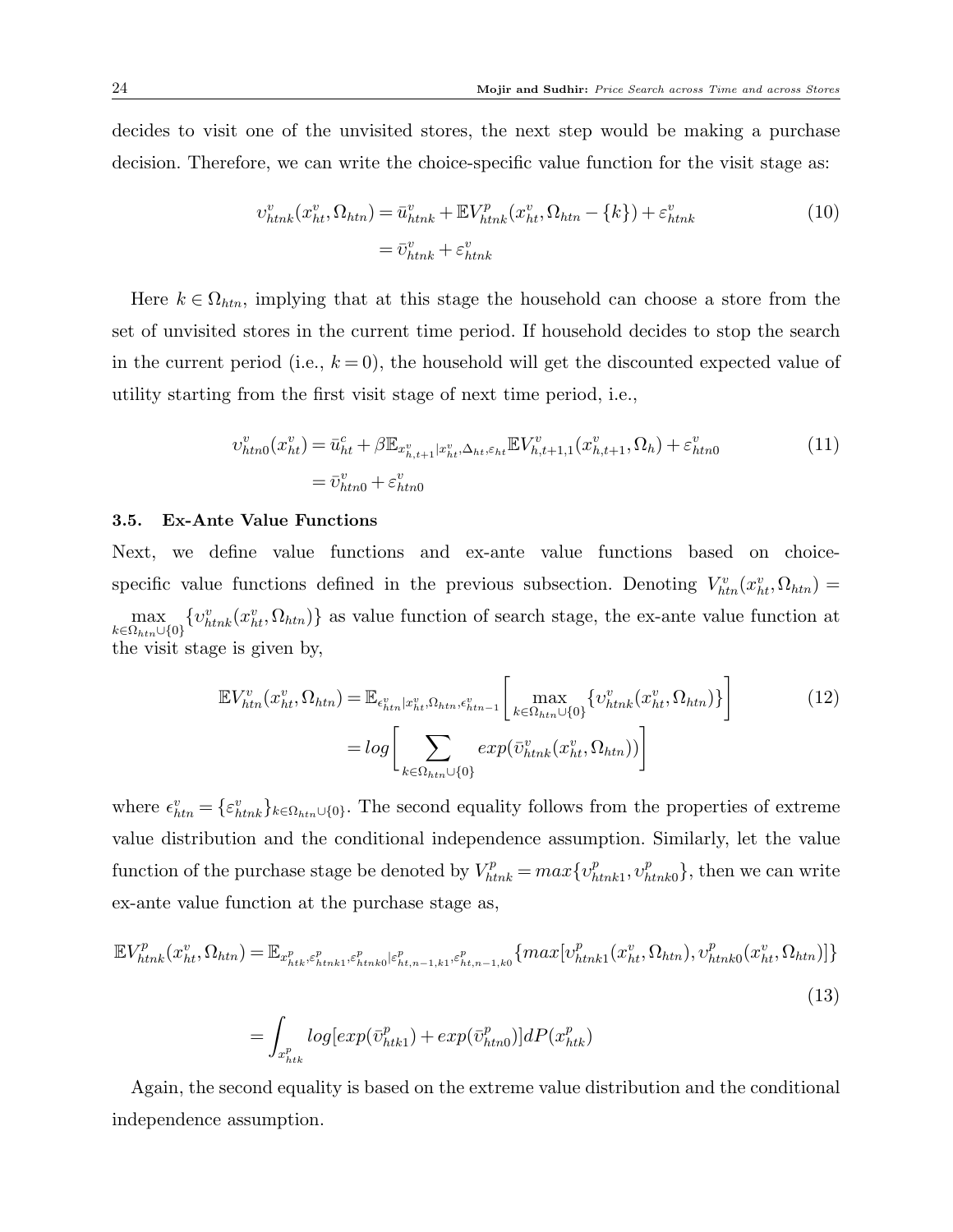#### 3.6. Choice Probabilities and the Likelihood Function

Based on the choice-specific value functions presented in the previous section, we can write the choice-specific probabilities at each stage in any given time period, given the distribution of error shocks. As the error shocks are drawn from a Type I extreme value distribution, the choice-specific probabilities can be represented as follows:

$$
P_{htnk}^{v} = \frac{exp(\bar{v}_{htnk}^{v})}{\sum_{j \in \Omega_{htn} \cup \{0\}} exp(\bar{v}_{htnj}^{v})}
$$
(14)

where  $P_{htnk}^{v}$  is the probability that household h at time period t and stage n chooses to search store  $k \in \Omega_{htn}$  from the set of unvisited stores or chooses to stop search in the current period  $k = 0$ . The probability of the same household making a purchase, while visiting store k can be written as:

$$
P_{htnk1}^{p} = \frac{exp(\bar{v}_{htk1}^{p})}{exp(\bar{v}_{htk1}^{p}) + exp(\bar{v}_{htn0}^{p})}
$$
(15)

We allow for discrete heterogeneity among households, i.e., a household h can belong to one of G segments denoted by q. Using the representation of probabilities above and the households observed decision, the likelihood for household  $h$  conditional on being from segment  $g$  can be written as,

$$
L_{h|g} = \prod_{t=1}^{T_h} \prod_{n=1}^{N_h(t)} \prod_{k=0}^{N_h(t)} (P_{htnk}^v | g)^{\mathbb{I}(y_{htn}^v = k)} (P_{htnk1}^p | g)^{\mathbb{I}(y_{htnk}^p = 1 \& y_{htn}^v = k)} (1 - P_{htnk1}^p | g)^{\mathbb{I}(y_{htnk}^p = 0 \& y_{htn}^v = k)} \tag{16}
$$

The unconditional likelihood for the sample of size  $H$  can be written as follows where  $p_g$  denotes the size of group g.

<span id="page-25-1"></span>
$$
L = \prod_{h=1}^{H} \left( \sum_{g=1}^{G} p_g L_{h|g} \right) \tag{17}
$$

# <span id="page-25-0"></span>4. Estimation

We formulate the estimation problem of the dynamic programming model as a Mathematical Program with Equilibrium Constraints [\(Su and Judd](#page-42-17) [2012\)](#page-42-17). However, instead of estimating the heterogeneous model using nonlinear constrained optimization as suggested in [Su and Judd](#page-42-17) [\(2012\)](#page-42-17), we combine the MPEC approach with an iterative EM algorithm procedure [\(Arcidiacono and Jones](#page-41-11) [2003\)](#page-41-11). We use a finite mixture of types to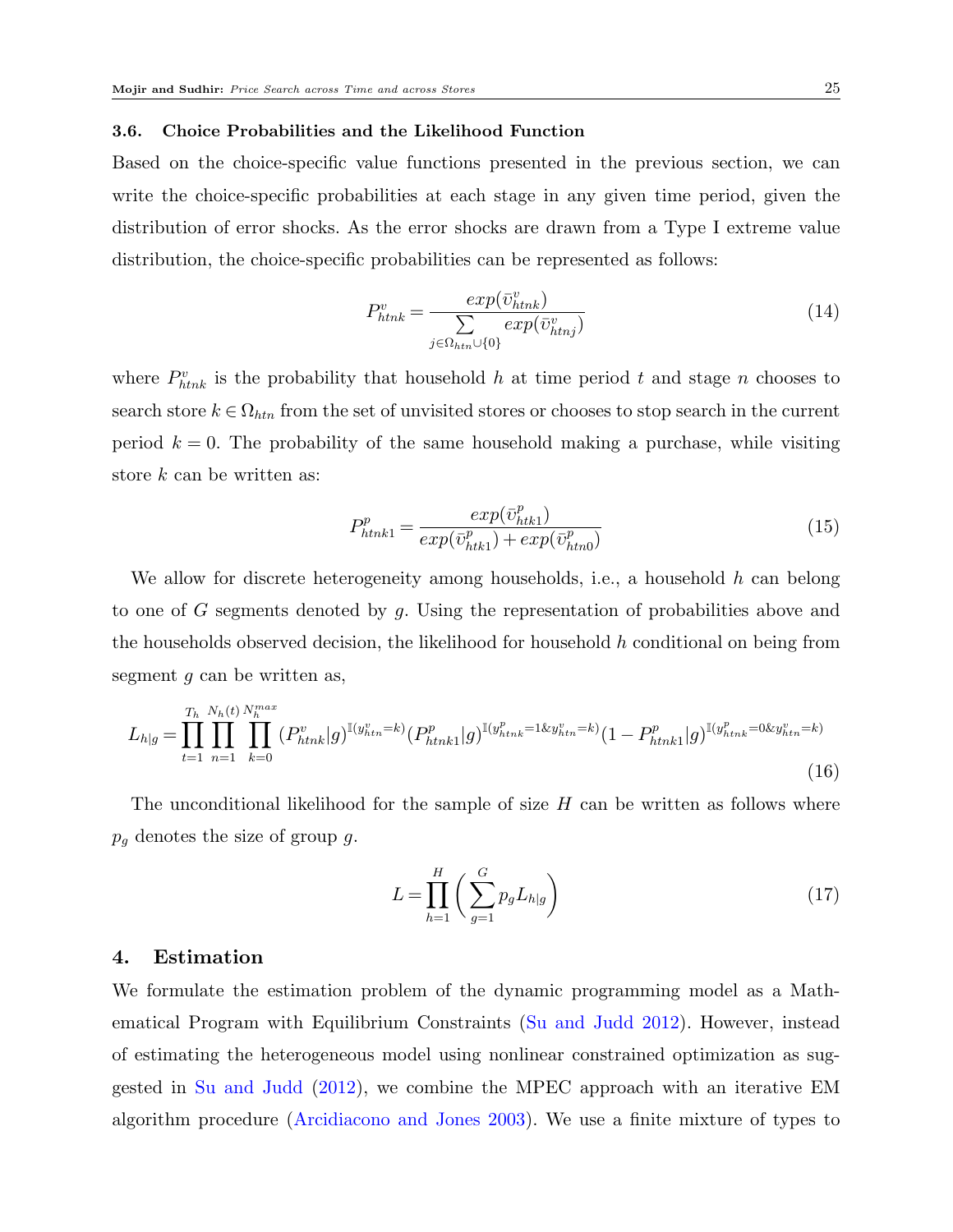capture heterogeneity. Although we can technically use the nonlinear constrained optimization approach even with finite heterogeneity, a practical challenge arises in our setting, where we model choices of store and purchase visits in each time period, compared to the case where only purchase choices are modeled conditional on store visits. With such a large number of choice probabilities the likelihood of each household's purchase string becomes smaller than numerical precision of the computer.<sup>[21](#page-26-0)</sup> With heterogeneity, the log likelihood function cannot be written simply as a summation of log of choice probabilities. By nesting the constrained optimization within an EM algorithm procedure, at any stage of the optimization process, the objective functions only enter in the form of summations of log of choice probabilities with the probability of membership in each segment set at the value of the previous iteration, thus bypassing the numerical precision problem.

### 4.1. The Mathematical Programming with Equilibrium Constraints

In the unconditional likelihood function, presented in Equation [17,](#page-25-1)  $L_{h|q}$  is a function of choice-specific value functions of the model. In fact, this equation could be re-written as:

$$
L = \prod_{h=1}^{H} \left( \sum_{g=1}^{G} p_g L_{h|g}(\bar{v}_h^p, \bar{v}_h^v; x_h^v, x_h^p, \Delta_h, \Theta) \right)
$$
(18)

While traditional nested fixed point approach (NFXP) suggests application of an unconstrained optimization algorithm and calculation of value functions outside the optimization loop using contraction mapping, this method proves to be computationally intensive considering the size of the state space and structure of the problem. Specifically, the finite horizon nested within an infinite horizon structure of our problem results in a system of Bellman equations that is computationally challenging in each iteration of the contraction mapping. Therefore, instead of using NFXP, we re-formulate the problem as a constrained optimization problem. To that end, we re-write the likelihood function as a function of

<span id="page-26-0"></span><sup>&</sup>lt;sup>21</sup> This happens for two reasons; first, long panel structure, which is not unique to our model. Note that  $L_{h|g}$  is the product of probabilities of the sequence of decisions for all the time periods during which household h is observed. Second, due to the nested structure of the model (i.e. a finite horizon cross-store model nested in an infinite time horizon model). The sequence of probabilities can include between one to  $2N_h^{max}$  probability terms for each time period (a visit and a purchase decision for each store) depending on actions that household  $h$  takes. This exacerbates the long panel issue by a factor of up to 6 depending on the maximum number of stores in households' consideration sets.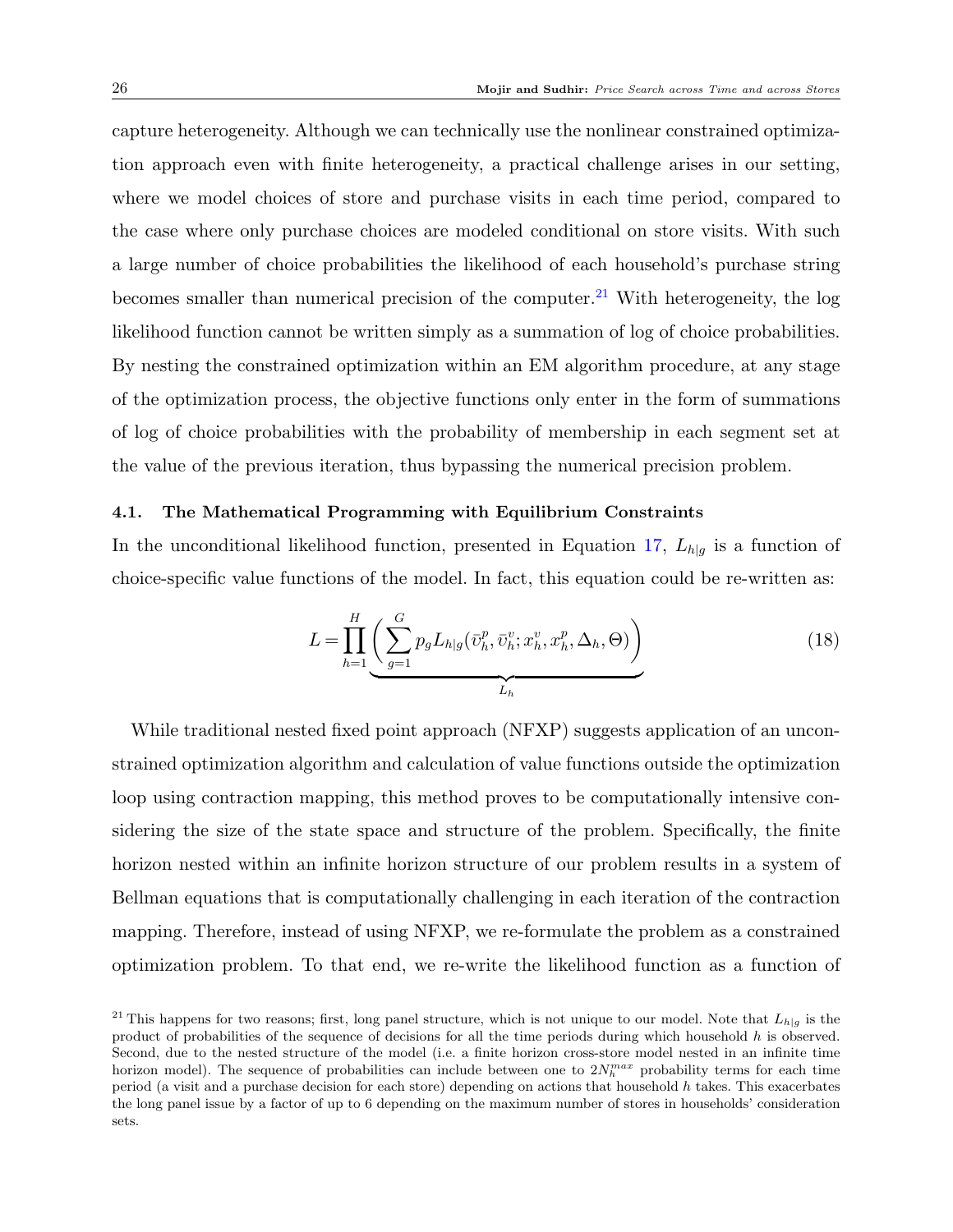choice-specific and ex-ante value functions and replace the contraction mapping with a set of constraints, each of which representing a Bellman equation.

$$
\max_{\Theta} \prod_{h=1}^H \bigg( \sum_{g=1}^G p_g L_{h|g}(\mathbb{E} V_h^v, \mathbb{E} V_h^p, \bar{\upsilon}_h^v, \bar{\upsilon}_h^v; x_h^v, x_h^p, \Delta_h, p, \Theta) \bigg)
$$

subject to:

$$
\mathbb{E}V_{htn}^{v}(x_{ht}^{v},\Omega_{htn}) = \log\left(\sum_{k \in \Omega_{htn} \cup \{0\}} \exp(\bar{v}_{htnk}^{v})\right) \qquad \forall t \in \{1,\ldots,T_h\}, \forall n \in \{1,\ldots,N_h\}
$$

$$
\mathbb{E}V_{htnk}^{p} = \int_{x_{htnk}^{p}} \log[\exp(\bar{v}_{htk1}^{p}) + \exp(\bar{v}_{htn0}^{p})]dP(x_{htk}^{p}) \qquad \forall t \in \{1,\ldots,T_h\}, \forall n, k \in \{1,\ldots,N_h\}
$$
(19)

where  $\mathbb{E} V^v_h = \{ \{ \mathbb{E} V^v_{htn} \}_{t=1}^{T_h} \}_{n=1}^{N_h^{max}}$  and  $\mathbb{E} V^p_h = \{ \{ \{ \mathbb{E} V^p_{htnk} \}_{t=1}^{T_h} \}_{n=1}^{N_h^{max}} \}_{k=0}^{N_h}$  are set of exante value functions for the search and purchase stages respectively. Similarly,  $\bar{v}_h^v$  =  $\{\{\{\bar{v}_{htnk}^v\}_{t=1}^{T_h}\}_{n=1}^{N_h^{max}}\}_{k=0}^{N_h^{max}}$  and  $\bar{v}_h^p = \{\{\{\bar{v}_h^p\}$  $_{htk1}^p, \bar{\upsilon}_h^p$  $P_{htn0}^{(n)}\}_{t=1}^{T_h}\}_{n=1}^{N_h^{max}}\}_{k=1}^{N_h^{max}}$  represent set of deterministic parts of the choice-specific value functions for the search and purchase stages.

To address the issue of small numbers arising from the fact that taking the log of the above objective would not transform multiplication of numerous probability terms inside  $L_{h|g}$ , we adopt the EM approach presented in [Arcidiacono and Jones](#page-41-11) [\(2003\)](#page-41-11). Assuming that  $Pr(g|x_h^v, x_h^p)$  $_h^p$ ,  $\Delta_h$ ,  $p$ ; $\hat{\Theta}$ ) represents conditional probability that household  $h$  belongs to group g conditional on observed state variables, decisions, group sizes, and set of parameters, the objective function of the above constrained optimization problem could be replaced with (derivation presented in Appendix  $E$ ):

<span id="page-27-0"></span>
$$
\max_{\Theta} \sum_{h=1}^{H} \sum_{g=1}^{G} Pr(g|x_h^v, x_h^p, \Delta_h, p; \hat{\Theta}) \log(L_{h|g}(\mathbb{E}V_h^v, \mathbb{E}V_h^p, \bar{v}_h^p, \bar{v}_h^v; x_h^v, x_h^p, \Delta_h, p, \Theta))
$$
(20)

#### 4.2. Segment Sizes and Household Probability of Membership

Allowing for a finite number of groups, let  $p<sub>g</sub>$  denote the unconditional probability that a consumer belongs to group g and  $p = (p_1, \ldots, p_G)$ . Following Bayes' theorem, we can write the probability that household h is from group q, conditional on household's observed behavior and a set of parameters

<span id="page-27-1"></span>
$$
p_g^h = Pr(g|x_h, \Delta_h, p; \Theta) = \frac{p_g L_{h|g}(x_h, \Delta_h, p; \Theta)}{\sum_{g=1}^G p_g L_{h|g}(x_h, \Delta_h, p; \Theta)}
$$
(21)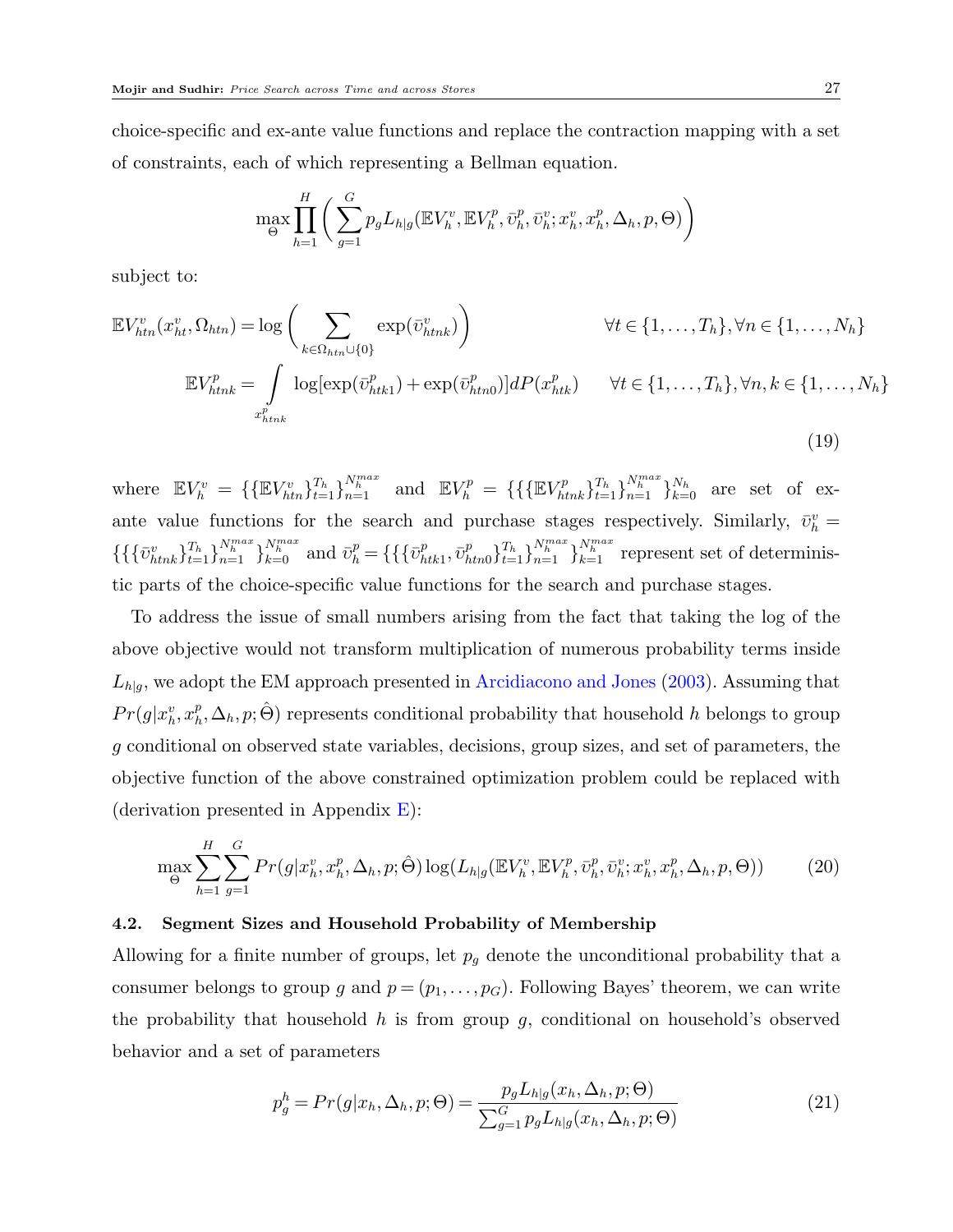Where  $L_{h|q}$  is individual likelihood for household h conditional on being of type g, and  $x_h = \{x_{ht}^v \cup \{x_{htk}^p\}_{k=1}^{N_h(t)}\}_{t=1}^{T_h}$  represents the set of all observed state variables for household h. The maximum likelihood estimate of  $\hat{p}_q$  is given by

<span id="page-28-0"></span>
$$
\hat{p}_g = \frac{1}{H} \sum_{h=1}^{H} Pr(g|x_h, \Delta_h, p; \Theta)
$$
\n(22)

#### 4.3. The Estimation Algorithm

We combine the procedure presented for estimating models with discrete heterogeneity in [Arcidiacono and Jones](#page-41-11) [\(2003\)](#page-41-11) with MPEC approach [\(Su and Judd](#page-42-17) [2012\)](#page-42-17). Equations [20,](#page-27-0) [21](#page-27-1) and [22](#page-28-0) suggest an iterative algorithm for estimation.

Step 0: Assume starting values of  $p<sub>g</sub>$  and  $\Theta$ .

Step 1: Calculate  $p_g^h$ , using equation [21,](#page-27-1) conditional on p and  $\Theta$ .<sup>[22](#page-28-1)</sup>

Step 2: Given the estimates of  $p_g^h$ , use equation [22](#page-28-0) to update  $p_g$ .

Step 3: Using estimates of  $p_g^h$ , maximize equation [20](#page-27-0) subject to Bellman equations as constraints to update Θ.

Step 4: Iterate over steps 1 to 3 till convergence on Θ.

The above iterative algorithm is an adaptation of the EM algorithm presented in [Arcidia](#page-41-11)[cono and Jones](#page-41-11) [\(2003\)](#page-41-11), in that instead of using the [Rust](#page-42-18) [\(1987\)](#page-42-18) nested fixed point algorithm to solve the dynamic programming problem, we solve the DP problem as a mathematical program with equilibrium constraints [\(Su and Judd](#page-42-17) [2012\)](#page-42-17).

#### 4.4. Identification

We present an informal discussion of identification in this section. The two most critical parameters for a search model across stores and time are price and search cost parameters. Intuitively, the purchase/no purchase decision in response to price variation as a function of state variables such as inventory identifies price sensitivity, while the frequency of store visits identifies search cost. We will elaborate more on this in the following paragraphs.

Identification of price parameter in our model might initially seem a bit tricky since the decision to purchase not only depends on the current price at the store that is being visited,

<span id="page-28-1"></span><sup>&</sup>lt;sup>22</sup> To calculate  $p_g^h$  we need to calculate likelihoods conditional on  $\Theta$ . We obtain the likelihood not through a contraction mapping, but through constrained optimization. The optimization problem has a constant objective function as we are solving conditional on Θ; hence the optimizer minimizes feasibility error of constraints (Bellman equations) rather than minimizing optimality error (which is zero with a constant objective function). We also assessed sensitivity to starting values of inventory, by estimating the model with random starting values of inventory and find our estimates to be robust.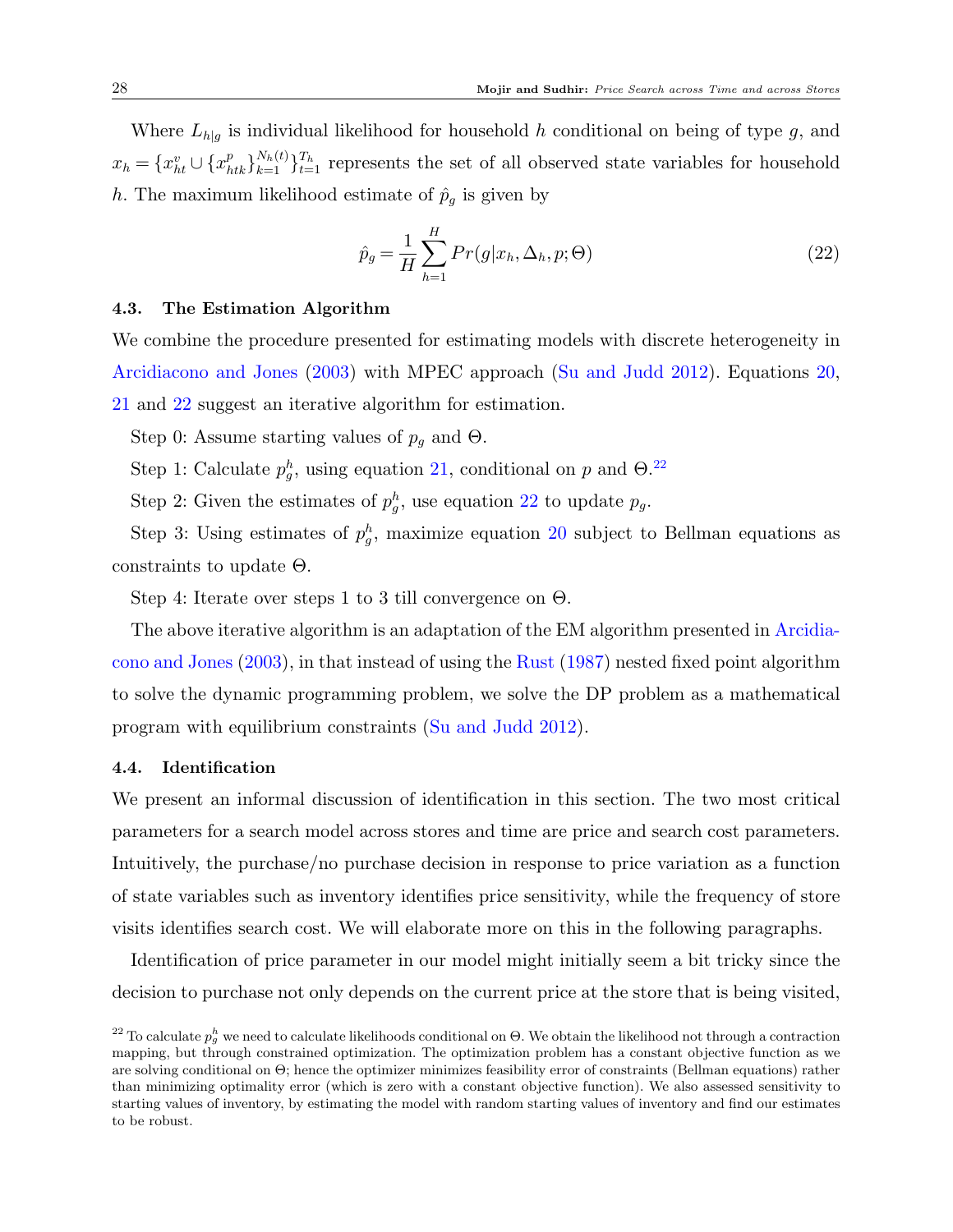but it also depends on the flow of future utilities from potential store visits in the future. Since the utility that comes from potential visits in the future depends on how high the search cost is, one might imagine that search cost parameters are not separately identified from price sensitivity. However, note that even though search cost parameters enter the purchase decision indirectly through the potential future utility of visiting another store, conditional on the store that is being visited and whether the period is a weekend or weekday, they are constant across different visits for the same household, whereas price is not and it is this variation in price conditional on store that gives us separate identification of the price coefficient.

Identification of other parameters is fairly straightforward. Parameters of consumption utility function ( $\sigma$  and  $\tau$ ) are identified from the observed variation in households con-sumption rate and the imputed stockouts.<sup>[23](#page-29-0)</sup> The effect of non-focal categories ( $\eta$ ) on visit decision is identified from observations where households visit stores without making a purchase in the focal category. We can identify preference for store formats based on household share of visits to different store formats. As is typical in the dynamic structural modeling literature, the discount factor is not identified in this model and we assume it to be 0.993 for each  $\frac{1}{2}$  period.<sup>[24](#page-29-1)</sup> While variance in travel time across household-stores identifies coefficient on travel time, and the overall frequency of visits identifies intercept of search cost, the difference between frequency of visits to primary and non-primary stores identifies preference for the primary store.

Note that we do not estimate the inventory cost since it is not identified. This is due to the lack of meaningful variation in choice of quantity, and also the short (i.e. three weeks) time horizon for inventory because of the perishable nature of milk. However, we are able to accommodate the cost of stockpiling in the model because the entire value of purchase is lost if not consumed within the "expiration" period.

<span id="page-29-0"></span><sup>&</sup>lt;sup>23</sup> We estimate consumption rate for each household separately using each household's purchase decisions. For each household, the consumption rate would be simply total amount purchased over number of time periods that the household is observed in our data.

<span id="page-29-1"></span> $^{24}$  Typically, weekly discount factor is assumed to be 0.995 in empirical research. Our assumption of 0.993 for halfweek time period is slightly smaller than the standard assumption, consistent with recent empirical estimates of the discount factor [\(Yao et al.](#page-43-0) [2012,](#page-43-0) [Chung et al.](#page-41-13) [2013\)](#page-41-13). For a review of the literature on discounting look at [Frederick](#page-41-14) [et al.](#page-41-14) [\(2002\)](#page-41-14).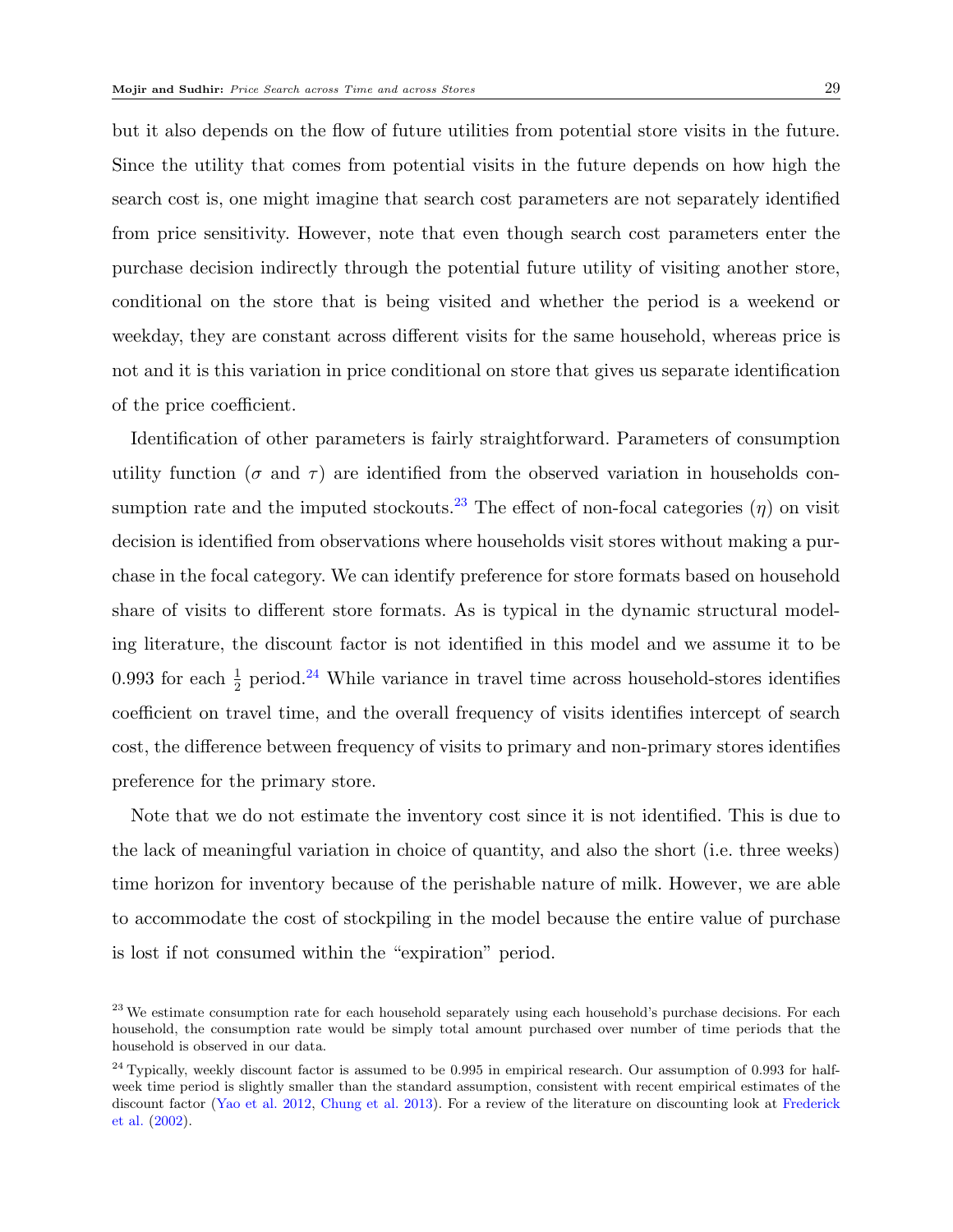# <span id="page-30-0"></span>5. Results

We begin with the estimates of our full structural model with three latent segments.<sup>[25](#page-30-1)</sup> We then discuss how price elasticities are biased when the store or time dimensions are omitted.

# 5.1. Estimates of the Full Structural Model

Table [2](#page-31-0) reports the estimates of the structural model. All coefficients are significant and have expected signs, except for the coefficient on preference for weekends for the third segment, and preference for EDLP stores for the second segment, which are insignificant.

Segment 1 comprises 41% of the sample households, while second and third segments represent 40% and 19% of the sample, respectively. Segment 1 has the highest search cost and lowest price sensitivity; therefore it does not place much value on price search; Hence, it should perform the least amount of search across time and across stores. Segments 2 and 3 have lower search costs and higher price sensitivities. Hence, they obtain greater value from search.

With the lowest level of search cost and a strong preference for the primary store, the third segment is expected to perform search across both dimensions. Compared to the third segment, the second segment has a higher search cost, which should result in lower levels of search across stores. Further, their preference for the primary store is high, relative to their search cost; hence, we expect to observe greater temporal search in this segment. The second segment has a preference for shopping during weekdays; the third segment has a preference for shopping at EDLP stores.

To test if our predictions for segment behavior based on the structural model estimates above are valid, we compare the observed behavior across three segments. Table [3](#page-32-0) presents metrics on the visit and purchase behavior for each segment. As expected, segment 1 visits stores least often. In fact, the first segment does very little search across stores considering the fact that a consumer in this segment on average visits more than one store in the consideration set only 2.3% of the time. Consistent with their less frequent store vists, the average basket size per trip is highest. The second segment visits stores more frequently, and performs some search across stores. But the level of spatial search for this segment is

<span id="page-30-1"></span><sup>25</sup> We tested models with other numbers of segments. Even though a model with four segments does slightly better in terms of AIC and BIC criteria, two of the segments in the four segment model were qualitatively very similar, making the more parsimonious three-segment model easier to interpret and more practical.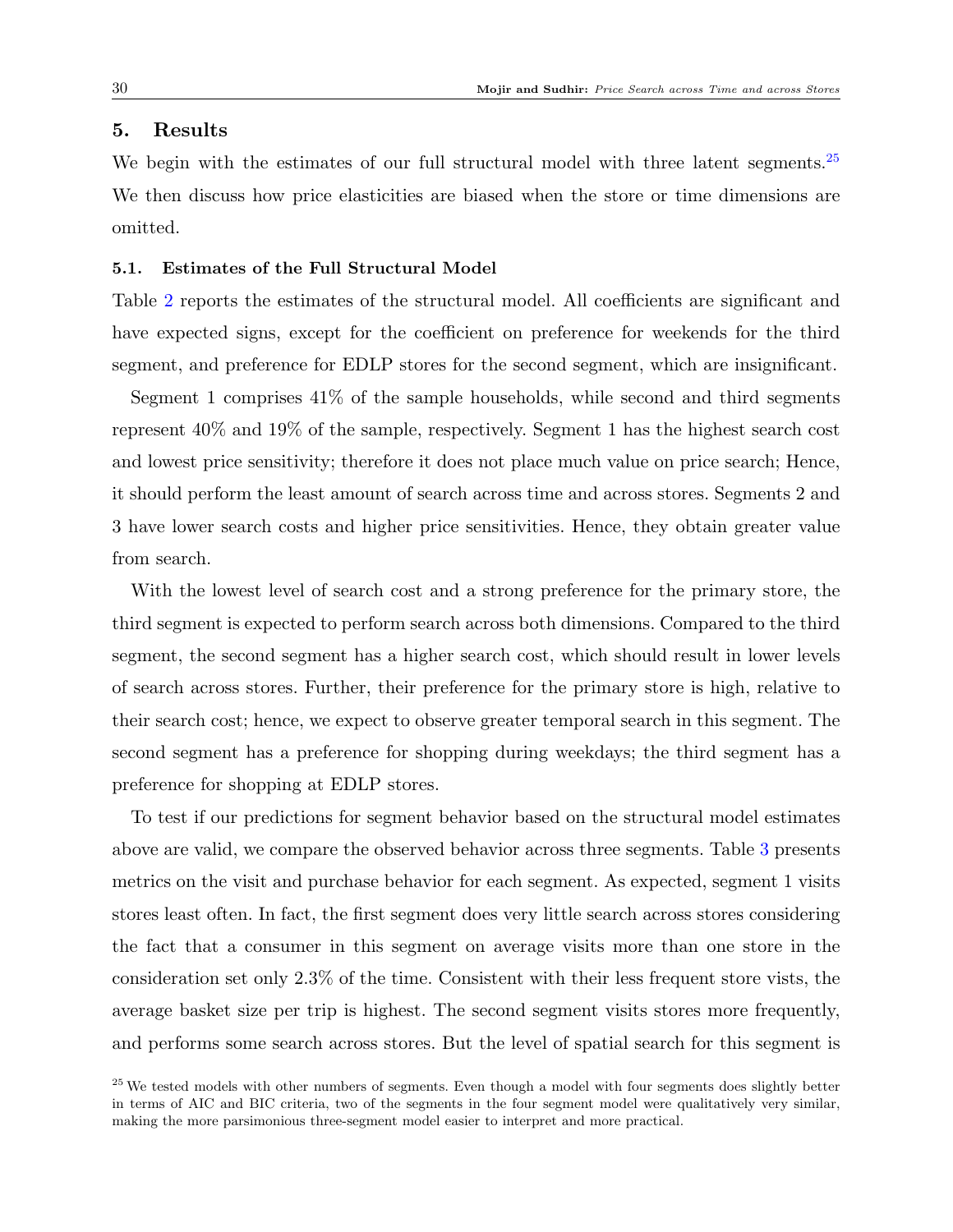<span id="page-31-0"></span>

|                                 | Segment 1   | Segment 2   | Segment 3   |
|---------------------------------|-------------|-------------|-------------|
| Price Sensitivity $(\alpha)$    | $-0.121***$ | $-0.289***$ | $-0.494***$ |
|                                 | (0.006)     | (0.005)     | (0.006)     |
| Marginal Consumption            | 4.204***    | $2.953***$  | $2.240***$  |
| Utility $(\sigma)$              | (0.155)     | (0.097)     | (0.110)     |
| Intercept of Consumption        | $-0.788***$ | $-0.612***$ | $-0.437***$ |
| Utility $(\tau)$                | (0.041)     | (0.031)     | (0.040)     |
| Time Since Last Stock Up        | $0.259***$  | $0.316***$  | $0.196***$  |
| Period $(\eta)$                 | (0.058)     | (0.043)     | (0.054)     |
| Search Cost Intercept $(\iota)$ | $3.350***$  | $2.263***$  | $1.486***$  |
|                                 | (0.012)     | (0.010)     | (0.014)     |
| Travel Time $(\delta)$          | $0.056***$  | $0.056***$  | $0.035*$    |
|                                 | (0.021)     | (0.016)     | (0.020)     |
| Preferred Store $(\psi_1)$      | $1.015***$  | $1.102***$  | $1.312***$  |
|                                 | (0.035)     | (0.026)     | (0.033)     |
| EDLP $(\psi_2)$                 | $0.083***$  | $-0.010$    | $0.198***$  |
|                                 | (0.022)     | (0.019)     | (0.027)     |
| Weekend $(\omega)$              | $-0.338***$ | $0.255***$  | 0.029       |
|                                 | (0.022)     | (0.015)     | (0.018)     |
| <b>Segment Size</b>             | 0.41        | 0.40        | 0.19        |

Table 2 Search model with both store and time dimensions

Standard errors in parentheses

 $*$  p < 0.05,  $*$  p < 0.01,  $*$   $*$  p < 0.001

pretty low compared to the third segment. Their average basket size is in between segments 1 and 3. This is consistent with larger estimated search cost and high preference for the primary store, relative to the search cost. Households in the third segment seem to visit stores most frequently and perform the highest level of search across stores among all three segments and have the lowest basket size pert trip Not surprisingly, there is a negative relationship between median income of the segment and its price sensitivity and share of private labels The third segment, which is the most price sensitive has the lowest median income and the highest share of private label (which has lower average price) and the first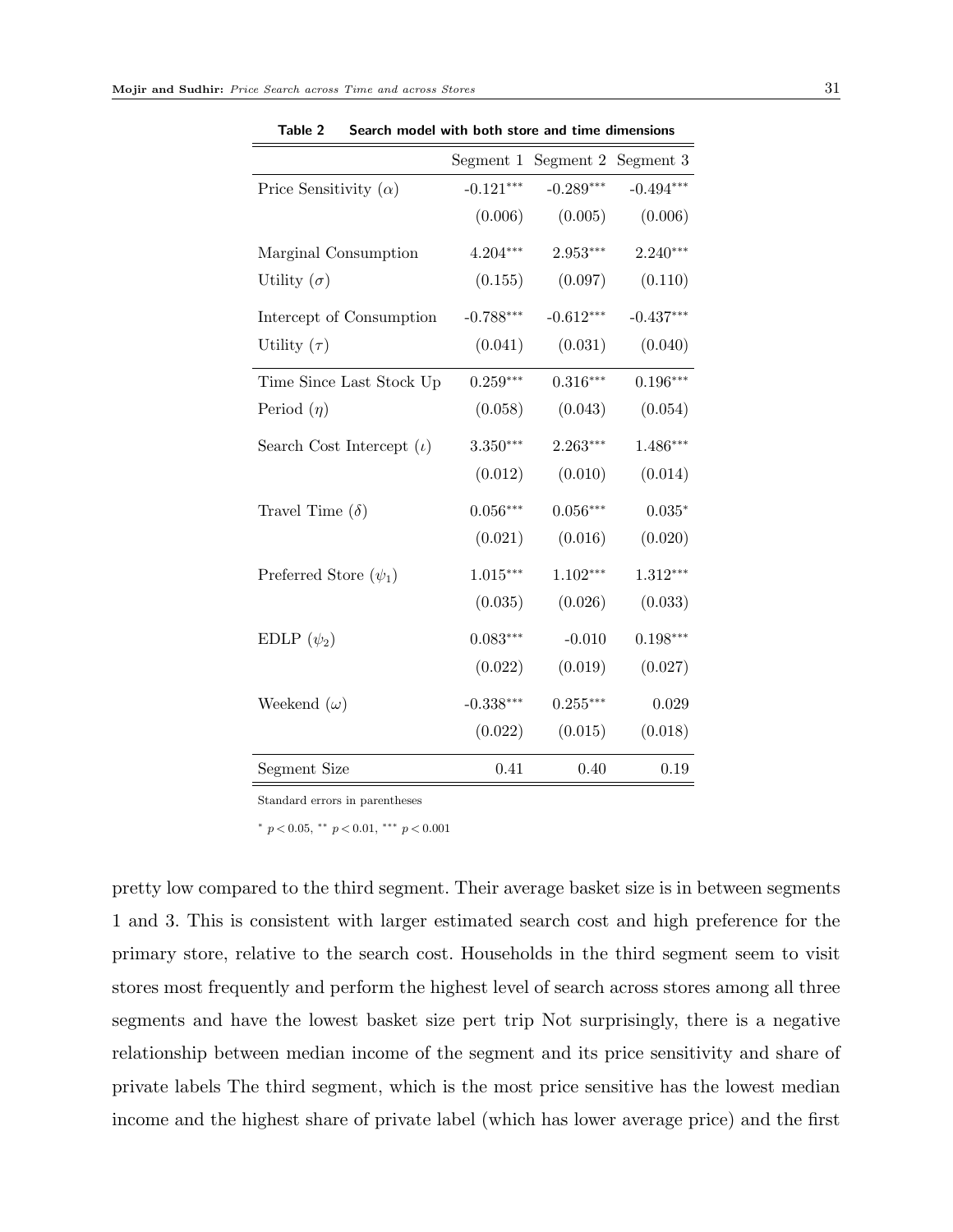<span id="page-32-0"></span>

|                                      | Segment 1 Segment 2 |           | Segment 3 |
|--------------------------------------|---------------------|-----------|-----------|
| Percentage of shopping periods       | $30.3\%$            | 49.2%     | 69.1\%    |
| with at least one store visit        |                     |           |           |
| Percentage of periods with           | $2.3\%$             | $6.5\%$   | 15.0%     |
| more than one store visit            |                     |           |           |
| Percentage of periods with more than | $6.9\%$             | 11.9%     | 20.0%     |
| one store visit conditional on at    |                     |           |           |
| least one store visit                |                     |           |           |
| Average price paid for milk $(\$)$   | 2.99                | 2.95      | 2.82      |
| Share of private labels $(\%)$       | 79.3                | 81.4      | 84.9      |
| Average basket size $(\$)$           | 36.03               | 28.05     | 22.33     |
| Median household income $(\$1000)*$  | 50-60               | $45 - 50$ | $40 - 45$ |

Table 3 Observed behaviors and demographics by segment The figures in this table are calculated based on household-specific segment probabilities (i.e.  $p_g^h$ ) computed in the EM estimation from equation [21.](#page-27-1)

\* Based on a quantile regression of income category on probability of being a member of each segment.

segment, which is the lowest price sensitive, has the highest median income and lowest share of private label.

<span id="page-32-1"></span>Table [4](#page-32-1) reports the search costs in dollar terms for the three segments during weekdays and weekends based on the estimated parameters and price sensitivity.<sup>[26](#page-32-2)</sup> Note that households decide about their search strategy based on the search cost and also their preference for primary store compared to other stores in their consideration set.

| Table 4<br>Search cost estimates |         |                               |        |  |
|----------------------------------|---------|-------------------------------|--------|--|
|                                  |         | Segment 1 Segment 2 Segment 3 |        |  |
| Weekend                          | \$26.29 | \$9.29                        | \$3.29 |  |
| Weekday                          | \$29.08 | \$8.41                        | \$3.23 |  |

Table 4 Search cost estimates

## <span id="page-32-3"></span>5.2. Bias from Omission of Either of the Two Dimensions of Search

As discussed in the introduction, the search cost literature thus far has focused on either the store or temporal dimension, but not both. We investigate how the omission of either of these dimensions can lead to biased estimates of price elasticity.

<span id="page-32-2"></span><sup>&</sup>lt;sup>26</sup> To calculate search cost for each segment we summed the estimate of the search cost intercept, the product of coefficient on travel time and square root of average travel time for each segment. For weekends, we also included in the sum the estimate of the coefficient on weekend dummy. We then divided the sum of coefficients by the estimate of price sensitivity to get dollar value equivalent of search cost.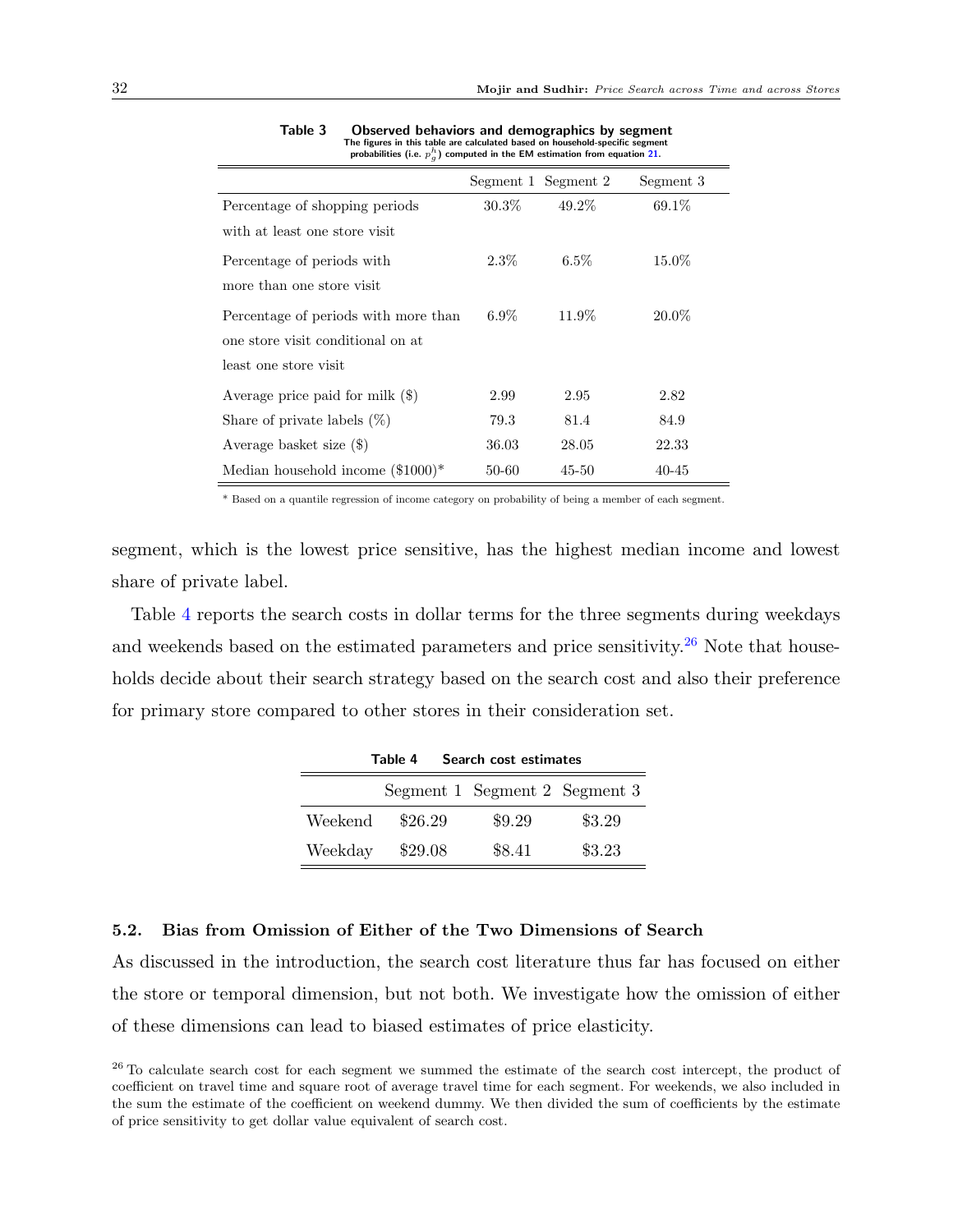We begin by turning off the temporal dimension of search. One straightforward approach to turn off temporal search is to set the discount factor,  $\beta$  in the structural model, to zero. However, in such a model the household would not internalize the utility of the purchased product that would be consumed in the future. Further, inventory also would have no impact on the purchase decision. So in addition to setting  $\beta = 0$ , we (1) include the inventory in the the purchase equation [3](#page-18-1) and (2) modify the consumption utility such that consumer obtains the entire consumption utility for the purchase in the period of purchase by having equation [5](#page-18-2) be simply a factor of purchase quantity.  $27$ 

To investigate potential biases that arise from not modeling the store search dimension, we need a model that keeps the temporal dimension of the framework intact, while making the store visit exogenous. One straightforward approach would be to assume there is only one "virtual" store in each household's consideration set. In that case, each household would have a probability of making a store visit in each time period (which could be modeled as a Markov process), and price expectation for that store will be based on the distribution of prices pooled across all the stores in her consideration set. But in that case, potential differences across stores would be completely ignored. Hence, to turn off the store search, we consider a model similar to [Hartmann and Nair](#page-41-6) [\(2010\)](#page-41-6),but instead of modeling probability of visiting each store format (as in their model), we model probability of visiting each store (i.e. most visited, second most visited, and third most visited store). This allows us to have a much richer specification that models store visit behavior more accurately and yet exogenously, while keeping the temporal dimension of the model intact. Details of the store-only and temporal-only search models and their parameter estimates are presented in online Appendix [F.](#page-35-0)

Table [5](#page-34-0) presents price elasticities for all three models. We find that omitting either the temporal or spatial dimension underestimates the price elasticity.[28](#page-33-1)

We first consider underestimation of price elasticity without temporal search. The direction of the bias is at first blush surprising given that previous research that has focused on

<span id="page-33-0"></span><sup>&</sup>lt;sup>27</sup> We tried two other myopic models; one with only setting  $\beta = 0$ , and another model in which in addition to setting  $\beta = 0$ , we modified consumption utility such that consumer gets utility from the whole purchase in the same period, but without letting inventory influence purchase equation (i.e. (1) mentioned above). The direction of bias remains the same in all the three models.

<span id="page-33-1"></span><sup>&</sup>lt;sup>28</sup> Note that food category elasticities tend to be much smaller than brand elasticities. Overall, our category elasticity estimate for milk is consistent with past research. Reviewing 160 studies on the price elasticity of demand for major food categories [Andreyeva et al.](#page-41-15) [\(2010\)](#page-41-15) find that price elasticities for foods and nonalcoholic beverages ranged from 0.27 to 0.81.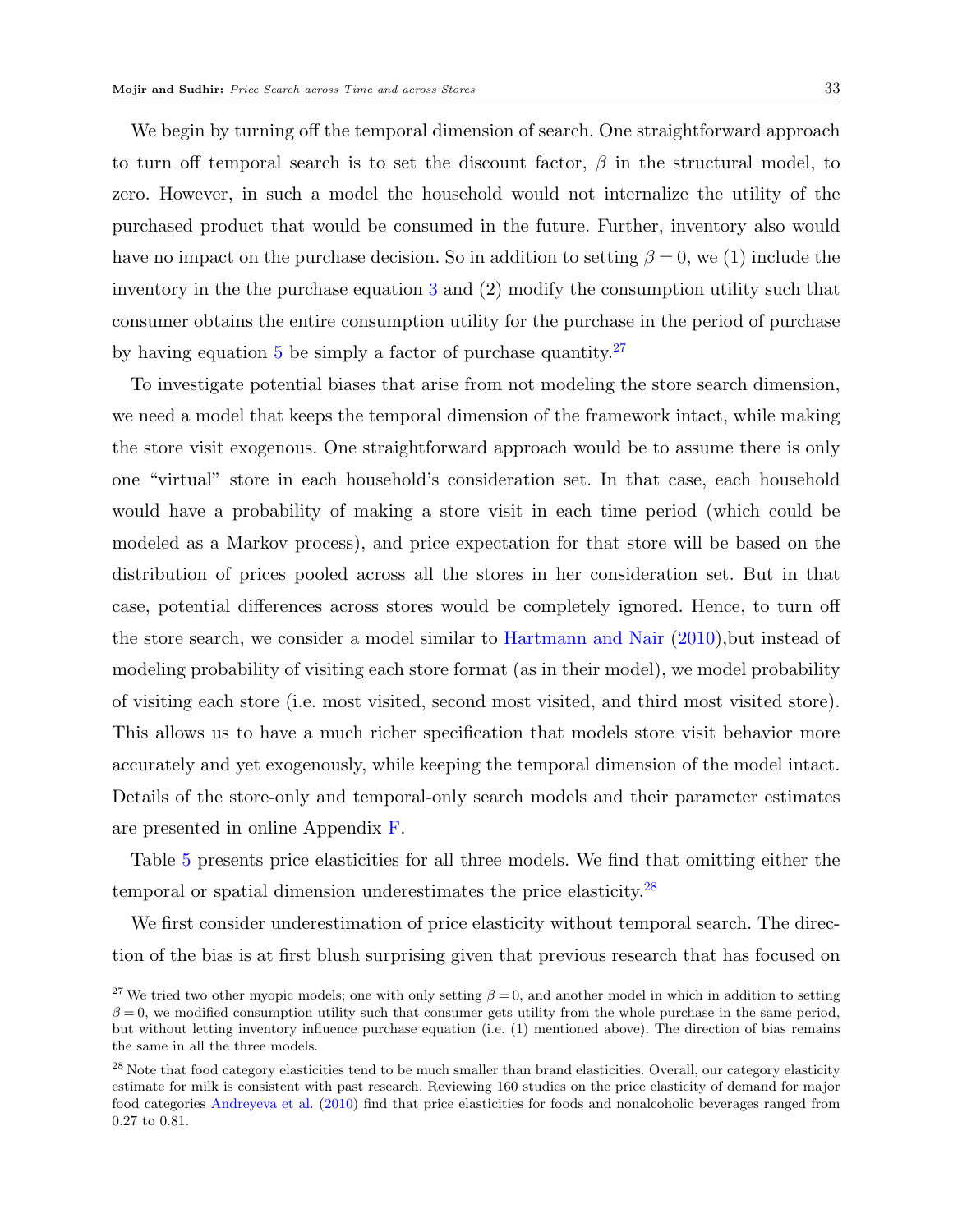<span id="page-34-0"></span>

|                       | Table 5 | <b>Price elasticities</b>                     |           |
|-----------------------|---------|-----------------------------------------------|-----------|
| Segment               |         | Full Model No Temporal Search No Store Search |           |
|                       | $-0.34$ | $-0.002$                                      | $-0.37$   |
| $\mathfrak{D}$        | $-0.80$ | $-0.62$                                       | $-0.43$   |
| 3                     | $-1.24$ | $-1.21$                                       | $-0.47$   |
| Overall               | $-0.70$ | $-0.59$                                       | $-0.41$   |
| $(\% \text{ Change})$ |         | $(-21\%)$                                     | $(-40\%)$ |

Table 5 Price elasticities

the temporal dimension (e.g., [Hendel and Nevo](#page-41-5) [\(2006\)](#page-41-5)) find that price elasticities are overestimated in a myopic model without temporal search. To understand the underestimation of price elasticity, one should consider three main factors that control the household's current decision to purchase; current inventory/current consumption, utility from future consumption/cost of future stockouts, and expectation over future prices (getting a better deal in the future). In a perishable frequently-purchased category like milk, where the consumer cannot stockpile much, when she is low on inventory, the cost of future stockouts can overwhelm potential gains from getting a better price in the future. When we turn off the forward-looking dimension of the model, observing a consumer with a low level of inventory who makes a purchase at a high price (which is fairly common due to limited time span that consumer has to perform temporal search) would be rationalized as low price sensitivity by the myopic model. That is while a forward-looking model would rationalize it as due to the need to avoid a future stockout.

Why is the direction of bias different relative to the previous literature on temporal search? Past research analyzed categories like detergents, razors etc., which have large inter-purchase times due to ease of stockpiling. In such categories, the effect of expectations over future prices (desire to get a better deal in future) is more powerful than that of avoiding stockouts. That is because the frequency of consumption and purchase is lower and consumers can store goods for longer time periods, which gives them more flexibility to perform temporal search without fear of stockouts. Further, in categories like detergents, consumers can more flexibly adjust consumption by shifting wash cycles to after purchase or reducing the amount of detergent they use to reduce the cost of stockouts much more easily than with milk. This can further mute the effect of stockouts. Hence, households purchase less frequently at high prices, because there are enough opportunities to buy at low prices. In that case, a myopic model overestimates price sensitivity. In contrast, in a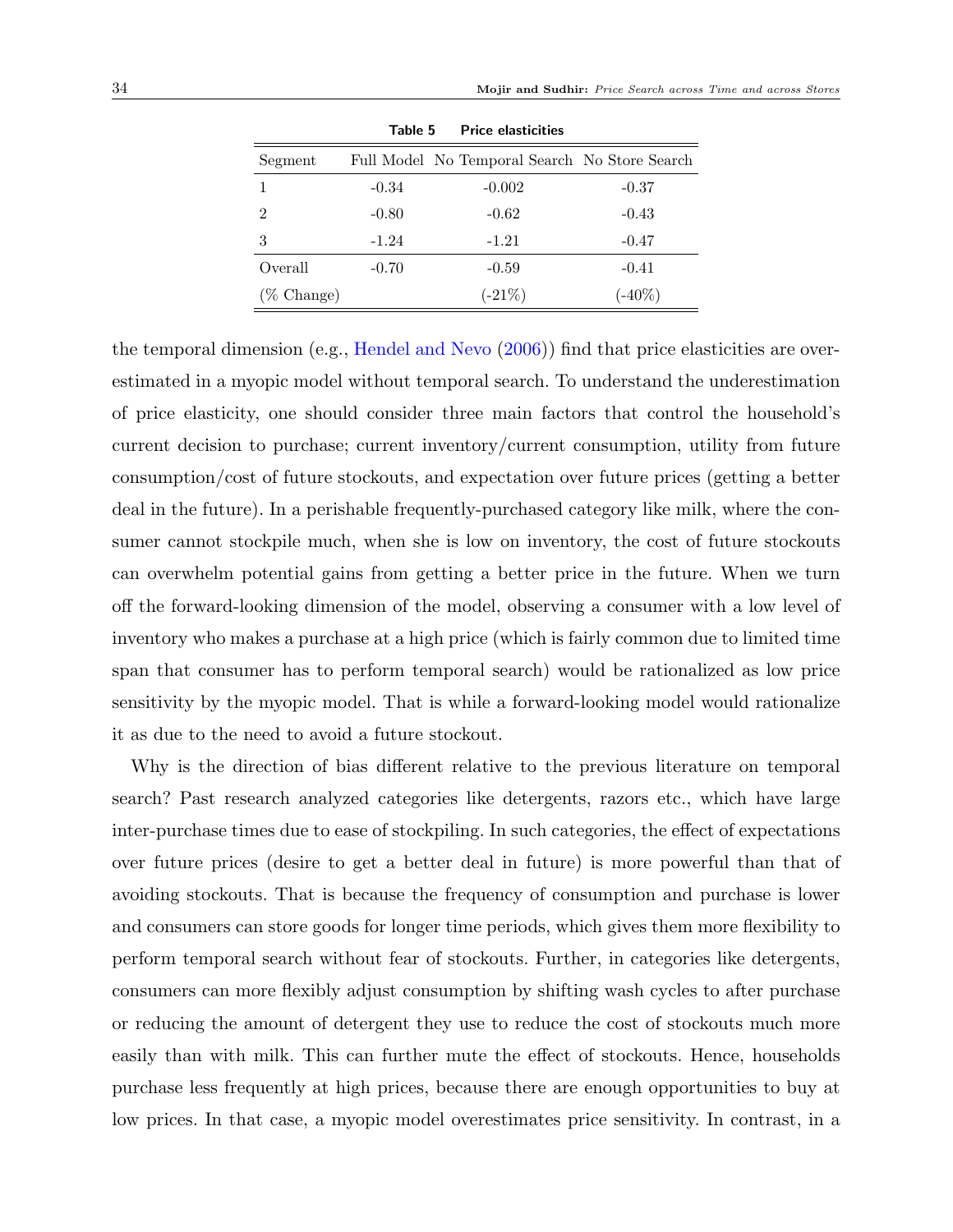perishable category like milk, the frequency of purchase is relatively high at high prices due to fear of a stockout, which leads to underestimation of price sensitivity. The fact that we observe the highest level of bias for the first segment with lowest price sensitivity and highest stockout disutility  $(\tau)$ , compared to the third segment with highest price sensitivity and lowest stockout disutility seem to be consistent with our explanation for the bias.

Next we consider the case where we turn off the store dimension of search and retain the temporal dimension. Here the intuition for the underestimation is more straightforward. When we turn off the store search dimension, we rationalize the purchases at the primary store even at higher prices as due to low price sensitivity rather than due to the search costs that have to be incurred to obtain the lower prices by visiting other stores. This leads to the downward bias.

Our results suggest that the existing literature that has not accounted for endogenous store search may have significantly underestimated price elasticities. However, not accounting for the temporal dimension of search can lead to either overestimation or underestimation depending on the extent to which stockpiling (purchase acceleration) or stockout (loss in consumption utility) effects may be stronger in the category. We conclude that it is important to account for both dimensions to obtain unbiased price elasticities, when search along either or both dimensions are prevalent.

<span id="page-35-0"></span>6. The Impact of Promotional Frequency on Store Loyalty and Profits [Gauri et al.](#page-41-0) [\(2008\)](#page-41-0) documented different combinations of spatial and temporal price search strategies of households in their descriptive analysis. But without a structural model of search across stores and time, they were unable to study the impact of different promotional policies for stores under endogenous search. Using the structural model estimates, we now investigate the impact of changes in promotional frequency on store outcomes.

For the purposes of this counterfactual simulation, we evaluate how *symmetric changes* in promotional frequency lead to asymmetric effects on store visits and profit across primary and non-primary stores. To focus on promotional frequency, we keep the average price level and variance of the distribution constant across various levels of promotional frequency.[29](#page-35-1)

$$
\begin{cases} \varphi p_{\text{promo}} + (1-\varphi) p_{\text{reg}} = \overline{p} \\ \varphi p_{\text{promo}}^2 + (1-\varphi) p_{\text{reg}}^2 = \sigma_p^2 + \overline{p}^2 \end{cases}
$$

<span id="page-35-1"></span><sup>&</sup>lt;sup>29</sup> We do so for a given price average  $\bar{p}$ , variance  $\sigma_p^2$ , and frequency of promotions  $\varphi$ , by solving the following system of equations for regular and promotional price for each price distribution: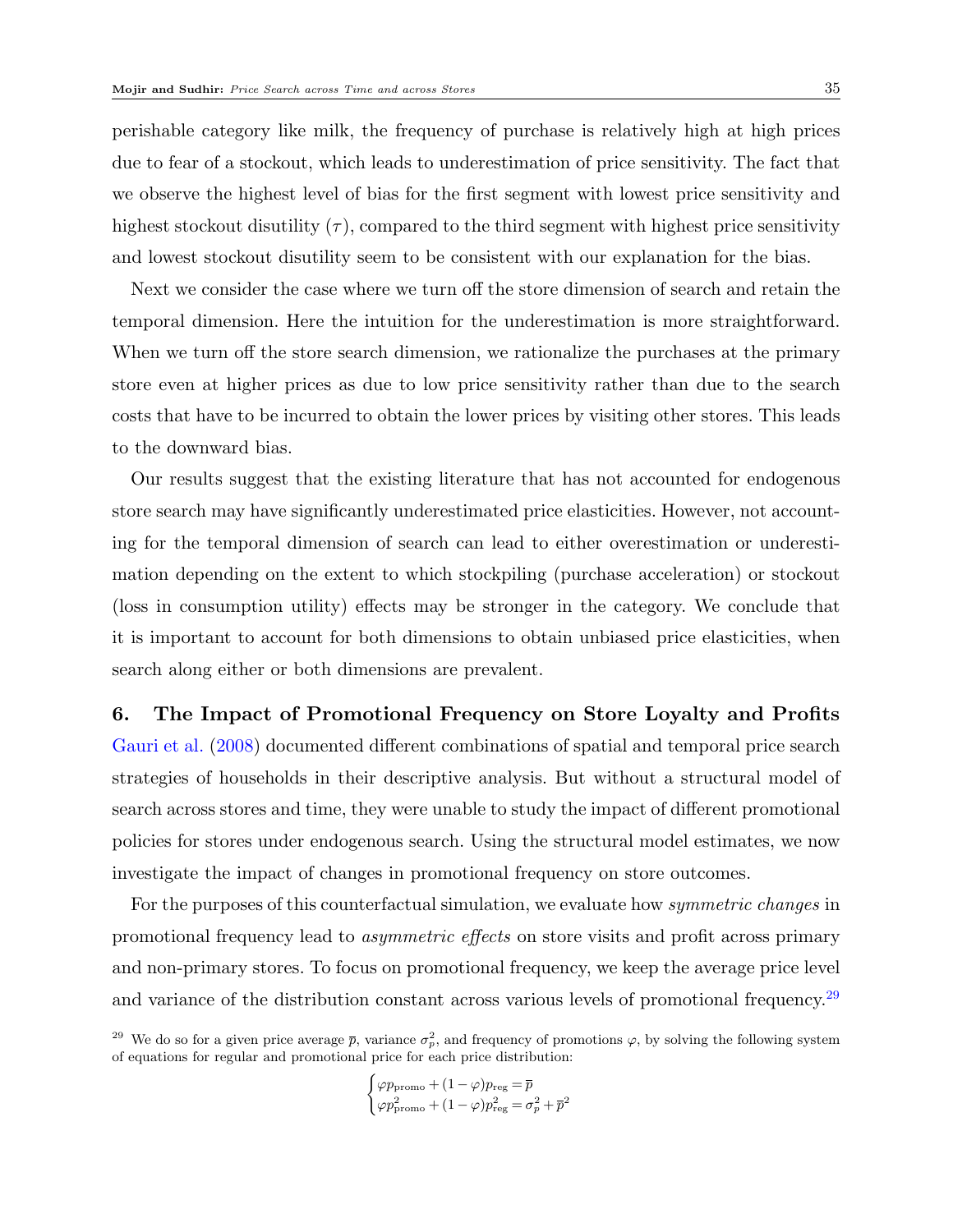Specifically, we vary promotional frequency from once every eight weeks to once every two weeks in one week steps. This translates into an increase in promotion probability from 6.25% to 25% (given a period is  $\frac{1}{2}$  week) with the corresponding promotional depth changing from 71% to 38%. We set the travel time to the primary and non-primary stores to be the average, as observed in the data. Figure [5](#page-36-0) presents a schematic representation of changes in price distribution used in simulations.

<span id="page-36-0"></span>Figure 5 Price distributions used in simulations: from low frequency but deep promotions to high frequency and shallow promotions, while keeping the mean and variance of price constant.



Given this promotional environment, we forward-simulate the behavior of households to compute a number of relevant metrics of loyalty and profits. To obtain stationary estimates with minimal simulation error, we forward-simulate 5000 households for 10,000 periods and average the metrics across households.

Figures [6,](#page-37-0) [7](#page-37-1) and [8](#page-37-2) present changes in the share of primary store visits, average price paid, and profit (at gross margin of 40%) for different promotional frequencies relative to the lowest promotion frequency case of 6.25%, respectively.

Increasing promotional frequency has heterogeneous impact on store loyalty and profits from the three segments. Not surprisingly, the incidental search segment 1—price insensitive and high search cost—does not change much its primary store loyalty in response to changes in promotional frequency and there is very little impact on primary store profits. The temporal search segment 2—price sensitive, but high primary store loyalty—which already exhibited high levels of loyalty to their primary store, does not change much in terms of store loyalty, but interestingly has lower levels of profits for the store as these primary store loyal customers are more often exposed to promotional prices.

The most interesting result is related to the response of the spatio-temporal search segment – with the highest price sensitivity and lowest search cost. This segment is impacted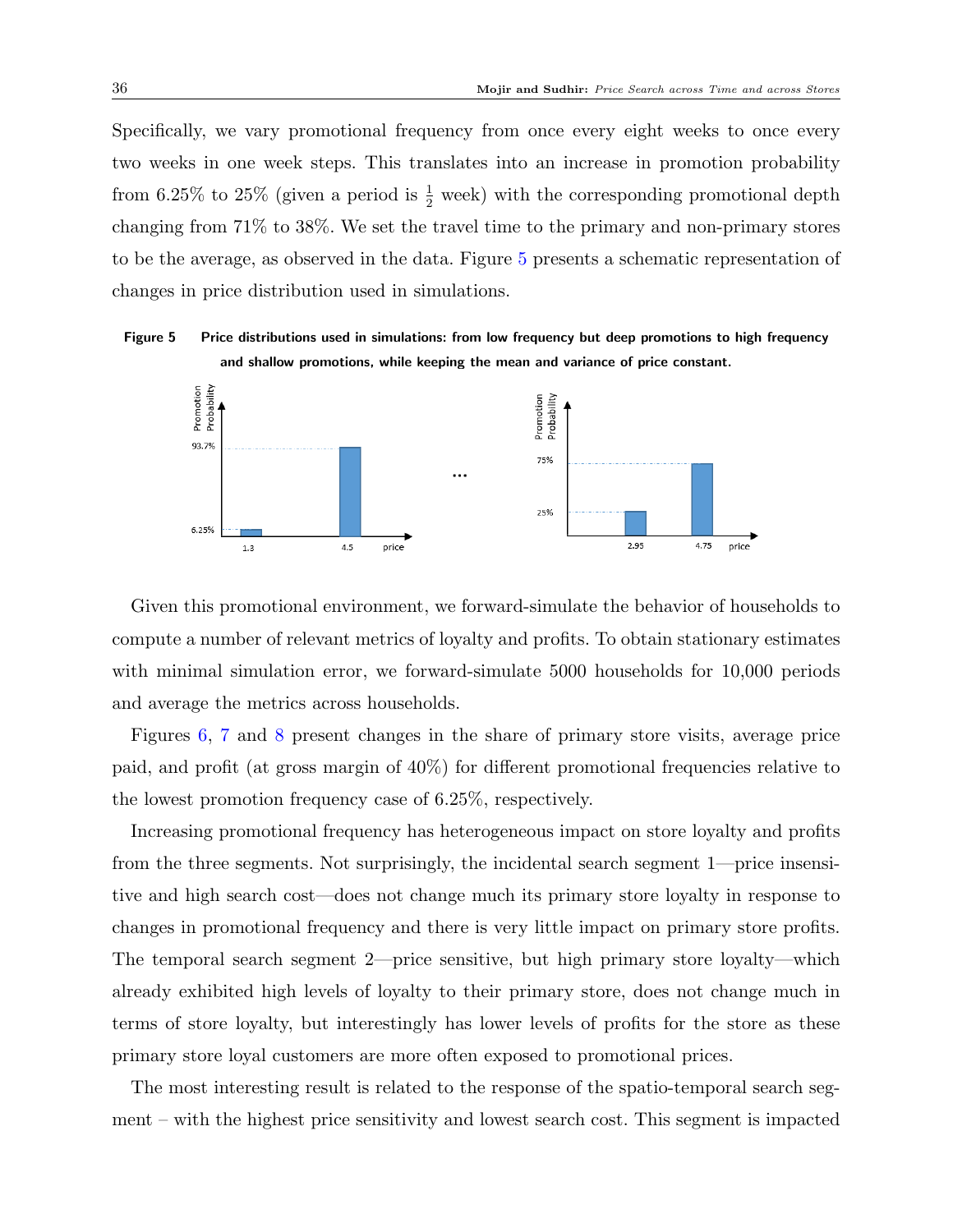<span id="page-37-0"></span>

<span id="page-37-1"></span>

<span id="page-37-2"></span>

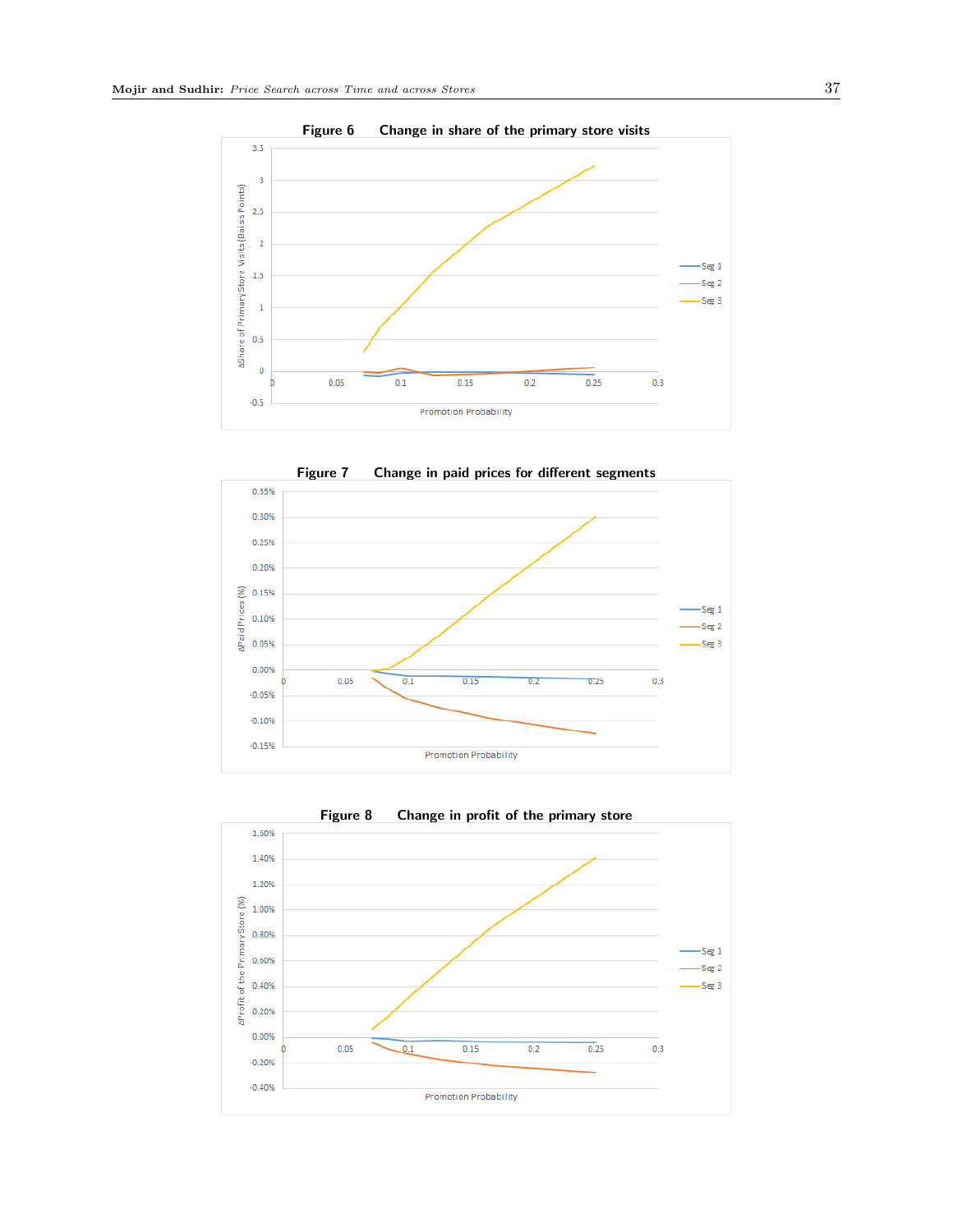the most by higher frequency of price promotions. Not only does their primary store loyalty increase, but overall profits increase as well—as these households have sufficiently high price sensitivity and low search cost for their store visit behavior to be affected by price changes of milk. But the increased frequency (with shallower discounts) causes greater consolidation of milk purchases at the primary store, leading to greater profits for the primary store. We note that though promotions are shallower as promotional frequency increases, the increased primary store loyalty for Segment 3 is not due to lower price variance—which we hold fixed in the simulations.

Thus, the structural model with endogenous search across stores and time is able to generate richer insights on how promotional changes will impact store outcomes. As stores will differ in the composition of households across different segments, our modeling framework can help managers evaluate the impact of alternative price promotion strategies under alternative expectations of competing store reactions.

# <span id="page-38-0"></span>7. Conclusion

This paper introduces a dynamic structural model of search along both the spatial (store) and temporal dimensions, allowing for discrete unobserved heterogeneity. The model nests a finite horizon model of search across stores within an infinite horizon model of search across time. We use an iterative approach based on EM-algorithm in combination with an MPEC formulation of the dynamic model to obtain estimates of the structural model, accommodating discrete heterogeneity.

We calibrate the model using household purchases in the milk category where consumers purchase often and there is limited stockpiling due to the perishable nature of the good even if there are promotions. We find different search strategies along the spatial and temporal dimensions by different segments as a function of their search costs, price sensitivity and relative preference for the primary store. We demonstrate that not accounting for either spatial or temporal dimension of search can result in substantial biases in the estimates. Our analysis on the milk category helps to provide a more nuanced sense on the direction of the bias that arises from ignoring consumers' forward-looking behavior relative to the existing literature which focused on temporal search using highly stockpilable categories such as detergents. Our results suggest that the direction of the bias by omitting the temporal dimension is determined by the relative frequency of purchase and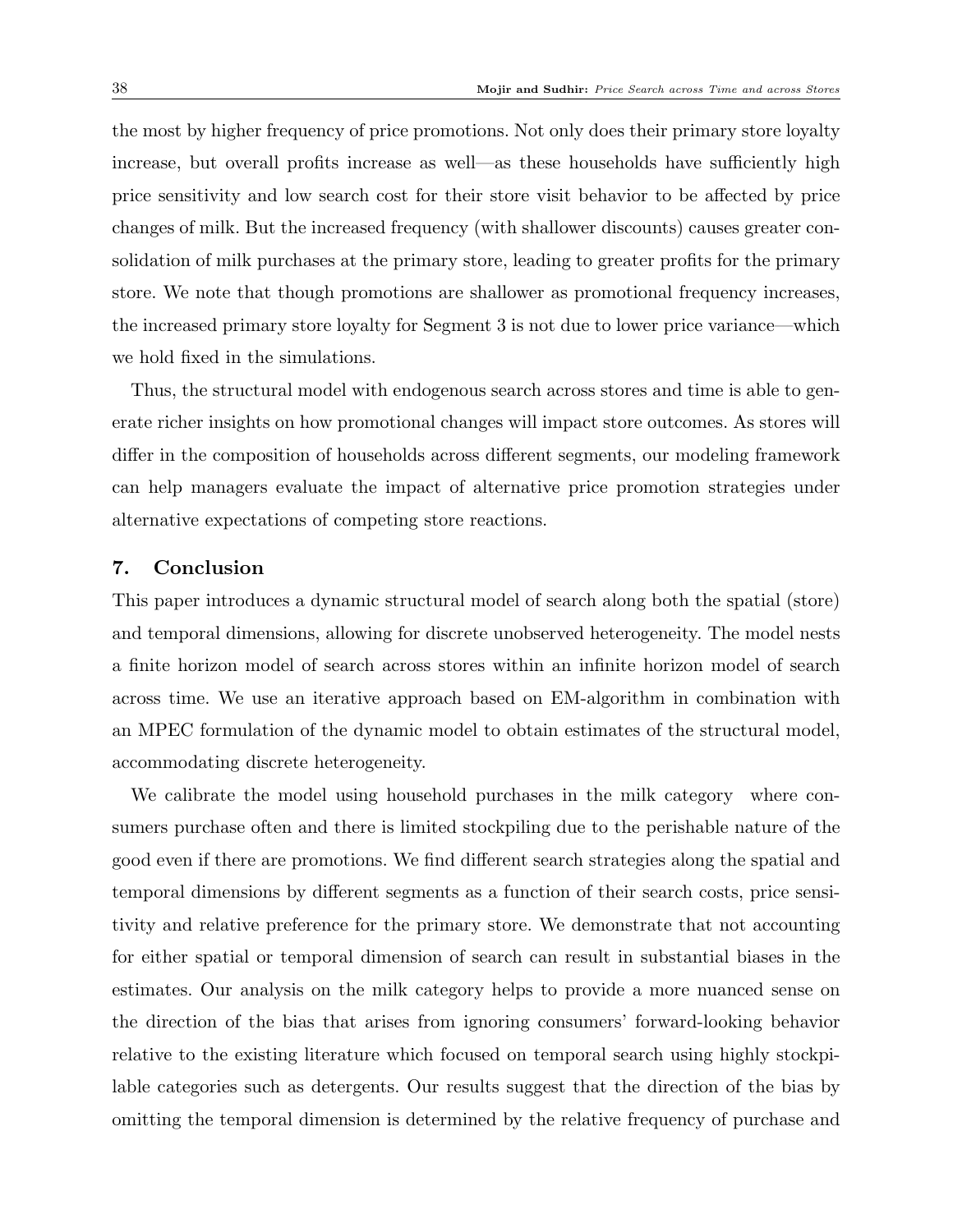frequency of promotions, which impacts the relative costs of stockpiling and stockouts. When frequency of promotions is greater than the frequency of purchases as in laundry detergents, omitting the temporal dimension leads to overestimation of price elasticities. However, when the frequency of promotions is comparable to the frequency of purchases (due to inability to stockpile) as in the milk category, omission of the temporal dimension leads to underestimation of price sensitivities because the stockout avoidance motivation is stronger.

Finally, we evaluate the substantive question of how price promotions impact store loyalty by varying the frequency and depth of price promotions symmetrically across all stores, keeping the mean and variance of prices fixed. The effects vary across segments. Interestingly we found little change in loyalty among the incidental and temporal search segments, but the highest increase in loyalty to the primary store among the spatiotemporal search segment, which had the highest price sensitivity and lowest search costs.

Our analysis is an initial foray in modeling search across stores and across time. We believe there is more opportunity for both theoretical and empirical work in a joint model of search along both dimensions. A theoretical model that characterizes equilibrium pricing when both dimensions of search are present can help gain more insight into how the two dimensions interact to generate marketplace outcomes both on the consumer and firm side.

This paper suggests that the nature of biases in omitting the time dimension of search can be category specific; a systematic investigation of how these biases affect different categories can be valuable for retailers and academics seeking to understand the role of retail promotions and consumer behavior. Finally, we found that store differentiation, search cost and temporal search interact to impact household search strategies and outcomes such as store loyalty.

Further, while our analysis has been for a frequently purchased category, it should be valuable to apply our framework to one-time purchases of durable goods to gain insight into the nature of search across stores and across time in such categories. Also, given our focus on price variation in one focal category (milk); we only controlled for the store's price positioning strategy (e.g., EDLP/Hi-Lo) in how it impacts store visits and search. Future research can explore how price positioning endogenously impacts consumer store search especially as it relates to store choice as a function of basket level price variation. Overall, our dynamic structural model of spatiotemporal search should provide the impetus to ask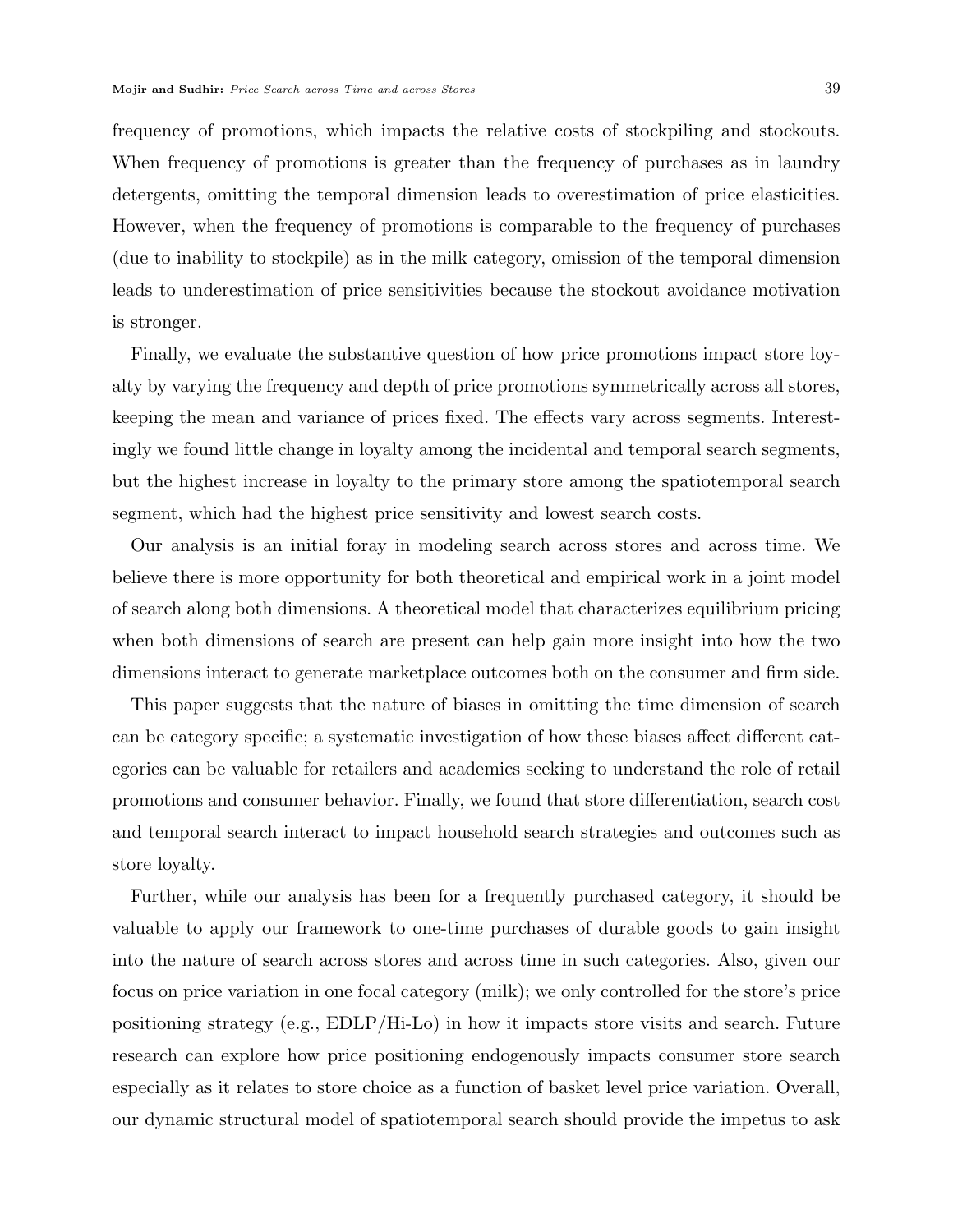additional questions about how market outcomes change as a function of category characteristics, store promotional strategies, price positioning and store locational configurations.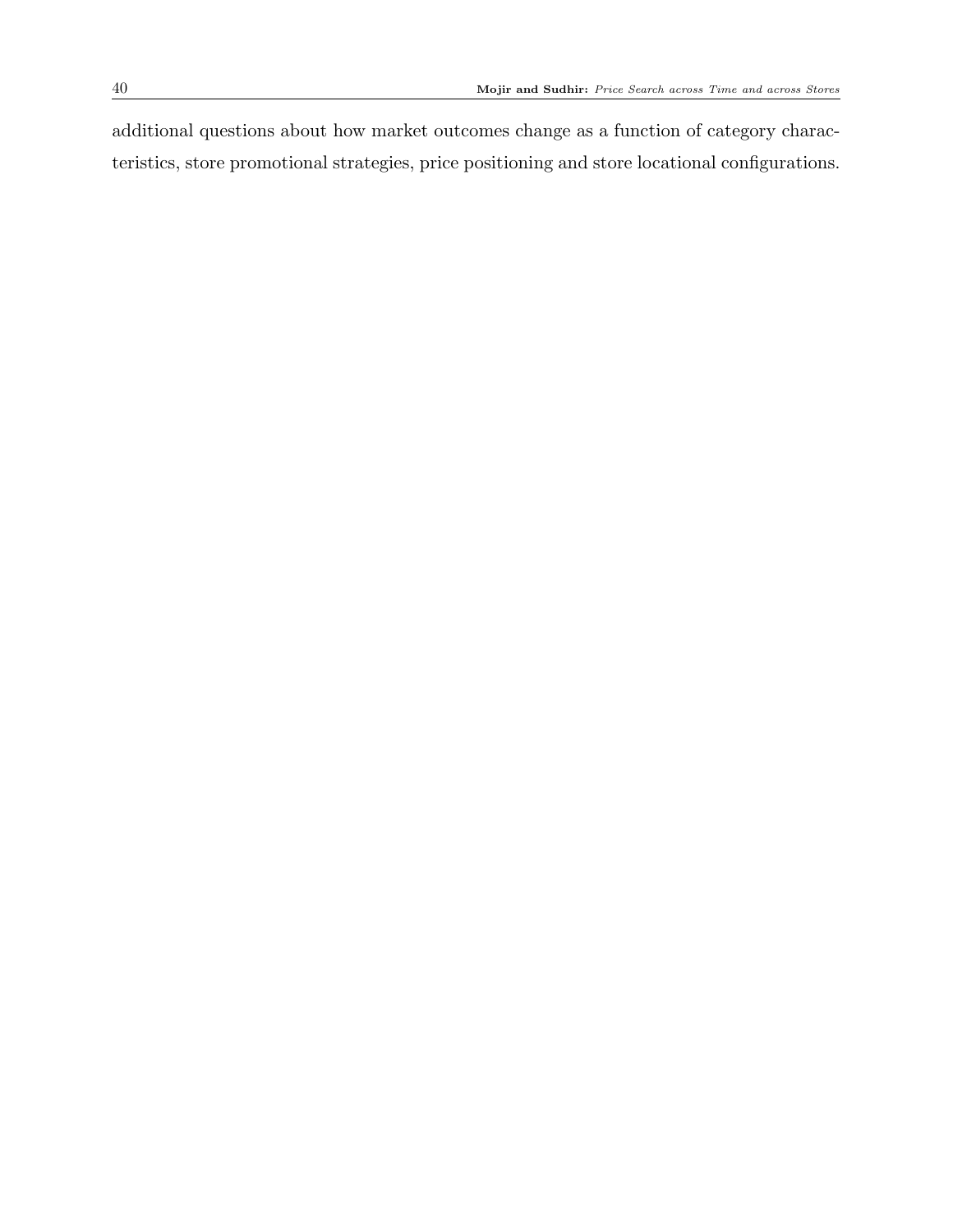# <span id="page-41-15"></span>References

- Andreyeva T, Long MW, Brownell KD (2010) The impact of food prices on consumption: A systematic review of research on the price elasticity of demand for food. American Journal of Public Health.
- <span id="page-41-11"></span>Arcidiacono P, Jones JB (2003) Finite mixture distributions, sequential likelihood and the em algorithm. Econometrica 71(3):933–946.
- <span id="page-41-8"></span>Bell DR, Ho TH, Tang CS (1998) Determining where to shop: fixed and variable costs of shopping. Journal of Marketing Research 35(3):352–369.
- <span id="page-41-3"></span>Besanko D, Winston WL (1990) Optimal price skimming by a monopolist facing rational consumers. Management Science 36(5):555–567.
- <span id="page-41-12"></span>Briesch RA, Chintagunta PK, Fox EJ (2009) How does assortment affect grocery store choice? Journal of Marketing research 46(2):176–189.
- <span id="page-41-7"></span>Ching A, Erdem T, Keane M (2009) The price consideration model of brand choice. Journal of Applied Econometrics 24:393–420.
- <span id="page-41-13"></span>Chung DJ, Steenburgh T, Sudhir K (2013) Do bonuses enhance sales productivity? a dynamic structural analysis of bonus-based compensation plans. Marketing Science 33(2):165–187.
- <span id="page-41-2"></span>Conlisk J, Gerstner E, Sobel J (1984) Cyclic pricing by a durable goods monopolist. The Quarterly Journal of Economics 99(3):489–505.
- <span id="page-41-1"></span>De los Santos B, Hortacsu A, Wildenbeest MR (2012) Testing models of consumer search using data on web browsing and purchasing behavior. American Economic Review 102(6):2955–80.
- <span id="page-41-4"></span>Erdem T, Imai S, Keane MP (2003) Brand and quantity choice dynamics under price uncertainty. *Quanti*tative Marketing and economics 1(1):5–64.
- <span id="page-41-16"></span>Everitt BS, Hand DJ (1981) Finite Mixture Distributions (Springer).
- <span id="page-41-10"></span>Fox EJ, Hoch SJ (2004) Cherry-picking. Journal of Marketing 77(S2):S25–S60.
- <span id="page-41-9"></span>Fox EJ, Montgomery AL, Lodish LM (2005) Consumer shopping and spending across retail formats. The Journal of Business 69(1):46–62.
- <span id="page-41-14"></span>Frederick S, Loewenstein G, O'donoghue T (2002) Time discounting and time preference: A critical review. Journal of economic literature 40(2):351–401.
- <span id="page-41-0"></span>Gauri DK, Sudhir K, Talukdar D (2008) The temporal and spatial dimensions of price search: Insights from matching household survey and purchase data. Journal of marketing research 45(2):226–240.
- <span id="page-41-6"></span>Hartmann WR, Nair HS (2010) Retail competition and the dynamics of demand for tied goods. Marketing Science 29(2):366–386.
- <span id="page-41-5"></span>Hendel I, Nevo A (2006) Measuring the implications of sales and consumer inventory behavior. Econometrica 74(6):1637–1673.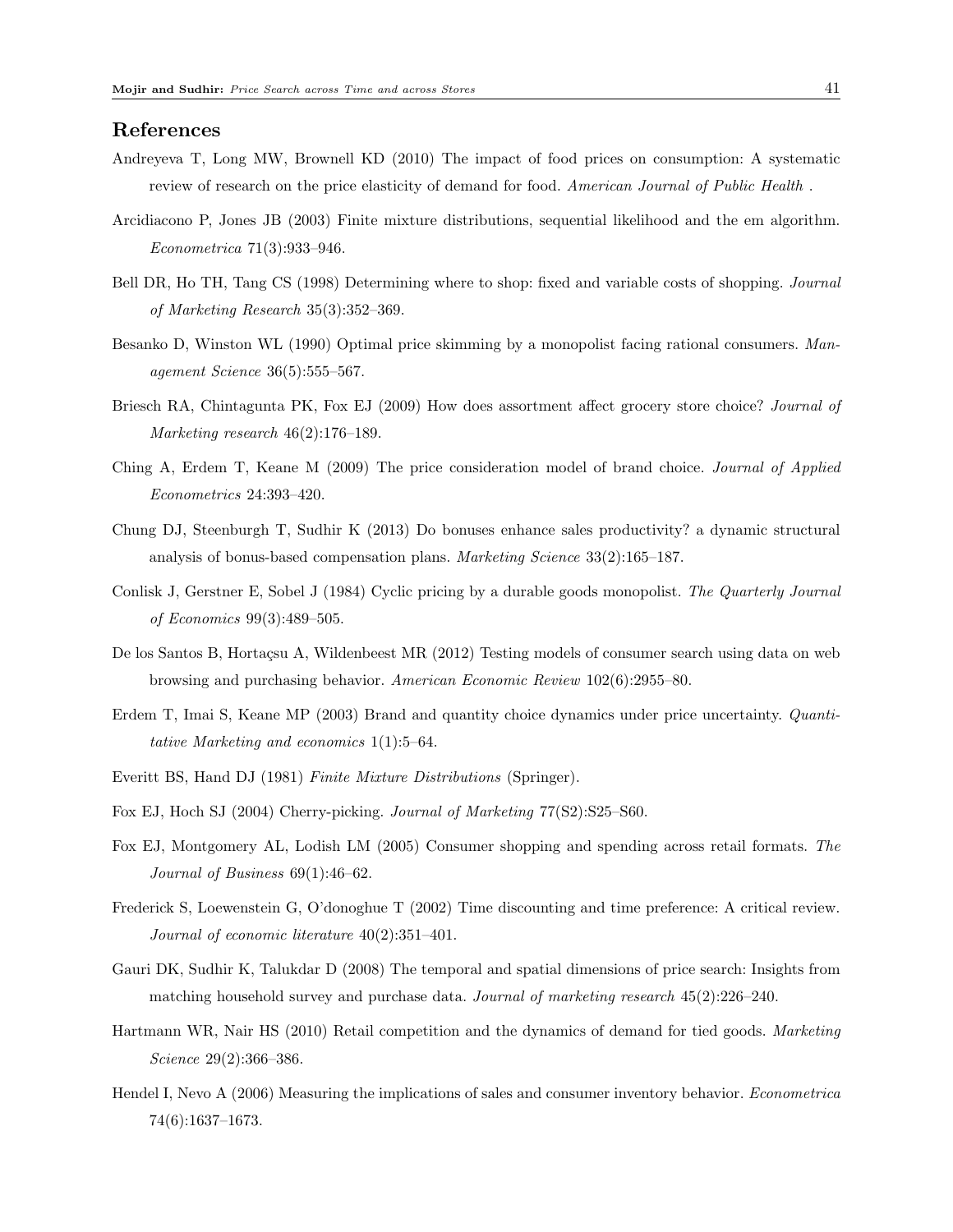- <span id="page-42-9"></span>Hong H, Shum M (2006) Using price distributions to estimate search costs. The RAND Journal of Economics 37(2):257–275.
- <span id="page-42-6"></span>Honka E (2014) Quantifying search and switching costs in the U.S. auto insurance industry. The RAND Journal of Economics 45(4):847–884.
- <span id="page-42-10"></span>Honka E, Chintagunta P (2017) Simultaneous or sequential? search strategies in the U.S. auto insurance industry. Marketing Science 36(1):21–42.
- <span id="page-42-16"></span>Khan R, Misra K, Singh V (2015) Will a fat tax work? *Marketing science*  $35(1):10-26$ .
- <span id="page-42-7"></span>Kim JB, Albuquerque P, Bronnenberg BJ (2010) Online demand under limited consumer search. Marketing science 29(6):1001–1023.
- <span id="page-42-8"></span>Koulayev S (2009) Estimating demand in search markets: the case of online hotel bookings .
- <span id="page-42-14"></span>Leszczyc PTP, Sinha A, Timmermans HJ (2000) Consumer store choice dynamics: an analysis of the competitive market structure for grocery stores. Journal of Retailing 76(3):323–345.
- <span id="page-42-1"></span>McCall JJ (1970) Economics of information and job search. The Quarterly Journal of Economics 113–126.
- <span id="page-42-5"></span>Mehta N, Rajiv S, Srinivasan K (2003) Price uncertainty and consumer search: A structural model of consideration set formation. Marketing science 22(1):58–84.
- <span id="page-42-2"></span>Mortensen DT (1970) Job search, the duration of unemployment, and the phillips curve. The American Economic Review 60(5):847–862.
- <span id="page-42-12"></span>Neslin SA, Henderson C, Quelch J (1985) Consumer promotions and the acceleration of product purchases. Marketing science 4(2):147–165.
- <span id="page-42-4"></span>Roberts JH, Lattin JM (1991) Development and testing of a model of consideration set composition. Journal of Marketing Research 429–440.
- <span id="page-42-18"></span>Rust J (1987) Optimal replacement of GMC bus engines: an empirical model of Harold Zurcher. Econometrica 999–1033.
- <span id="page-42-11"></span>Salop S, Stiglitz JE (1982) The theory of sales: A simple model of equilibrium price dispersion with identical agents. The American Economic Review 72(5):1121–1130.
- <span id="page-42-13"></span>Seiler S (2013) The impact of search costs on consumer behavior: A dynamic approach. Quantitative Marketing and Economics 11(2):155–203.
- <span id="page-42-0"></span>Stigler GJ (1961) The economics of information. Journal of political economy 69(3):213–225.
- <span id="page-42-17"></span>Su CL, Judd KL (2012) Constrained optimization approaches to estimation of structural models. Econometrica 80(5):2213–2230.
- <span id="page-42-15"></span>Ursu RM (2018) The power of rankings: Quantifying the effect of rankings on online consumer search and purchase decisions. Marketing Science .
- <span id="page-42-3"></span>Weitzman ML (1979) Optimal search for the best alternative. Econometrica: Journal of the Econometric Society 641–654.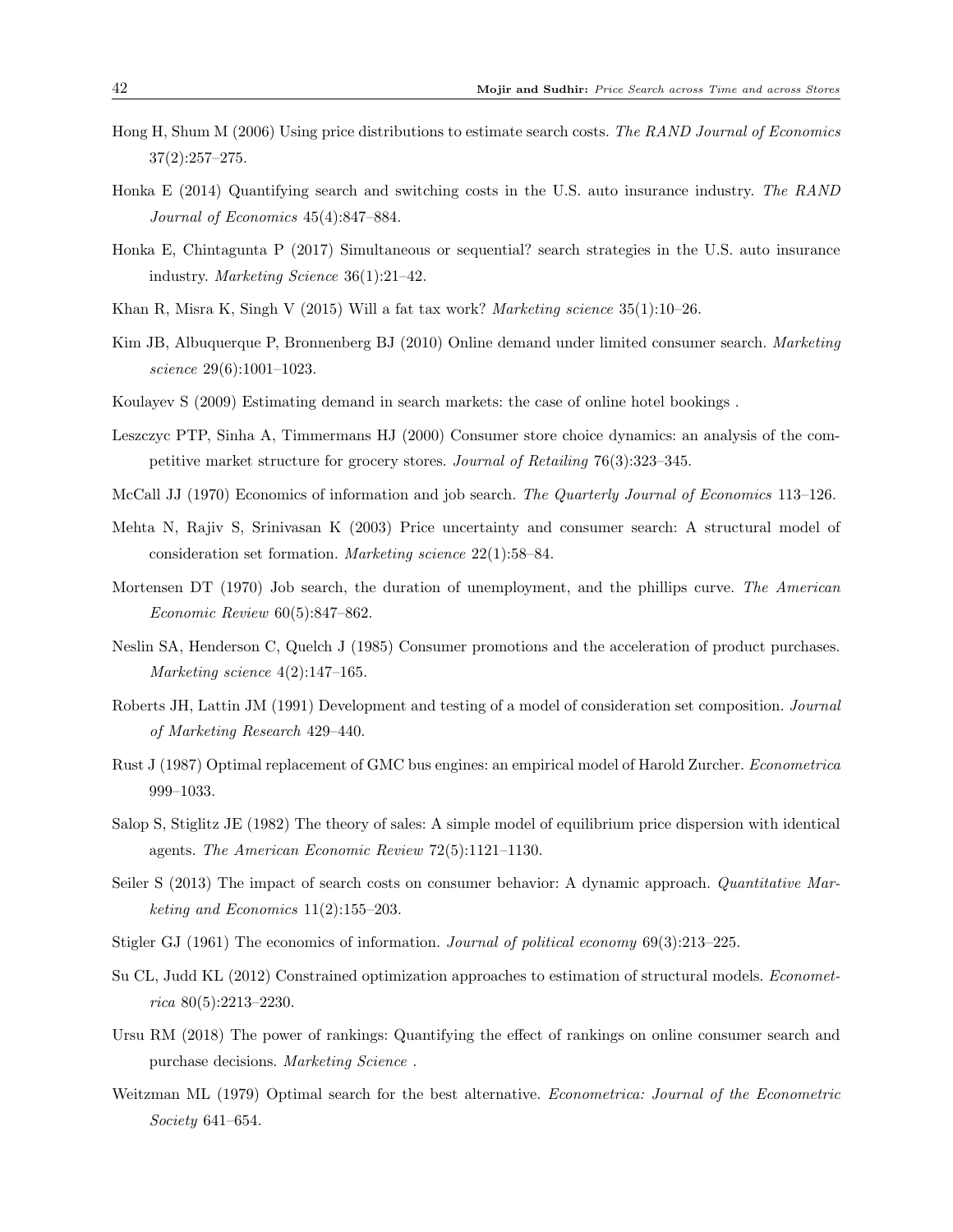<span id="page-43-0"></span>Yao S, Mela CF, Chiang J, Chen Y (2012) Determining consumers' discount rates with field studies. Journal of Marketing Research 49(6):822–841.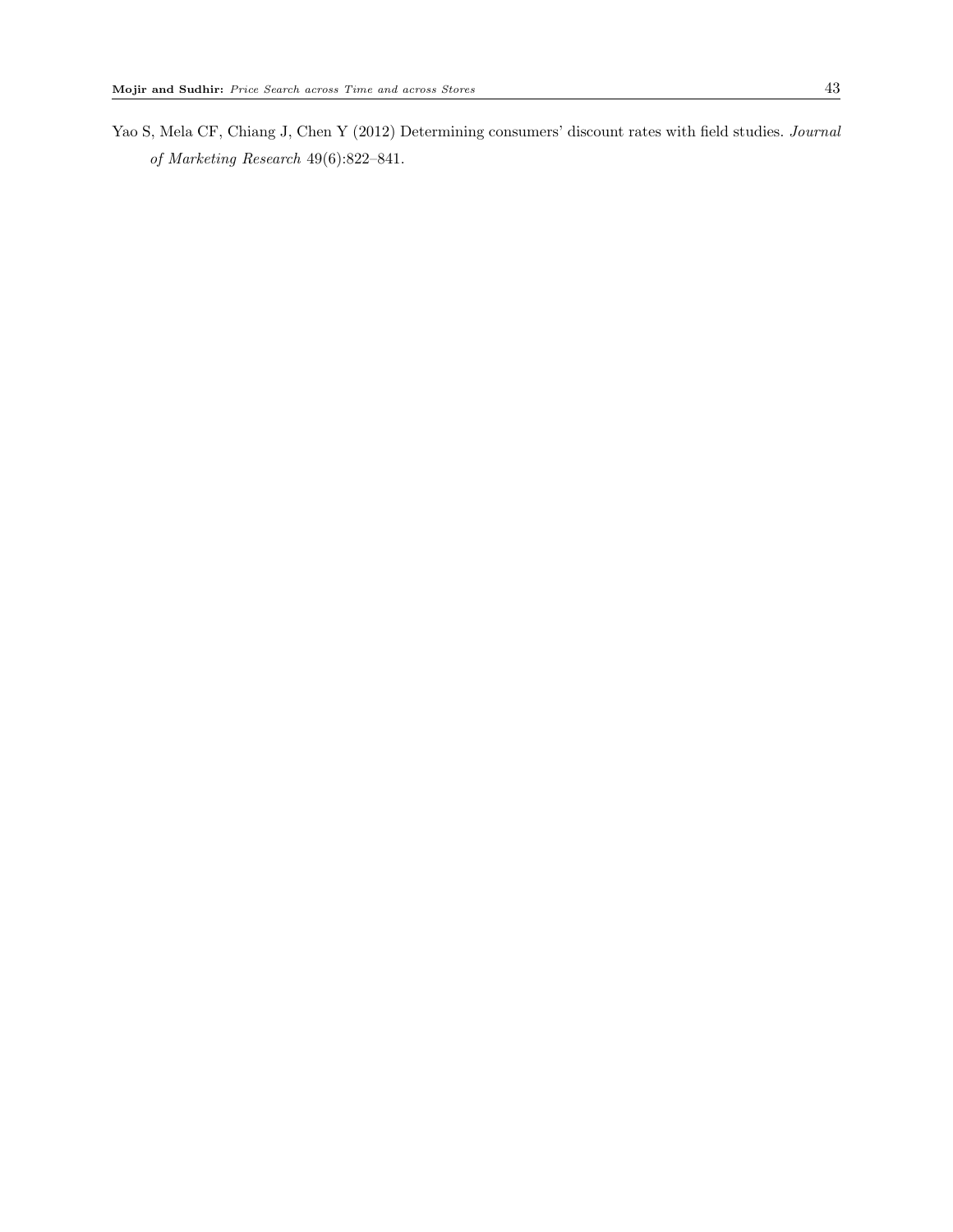#### Appendix

# A. Choice of Milk Category for Analysis

To select a category for the analysis, we wanted a category with high penetration, high levels of spend and share of customer basket. Table  $A1$  shows the top ten product modules<sup>[30](#page-44-1)</sup> ranked based on average share of household spending. Soft drinks had the highest share of basket and average spending, but the large number of brands and varieties in this category made it a difficult category for studying category choice. Milk had the second highest share of total household spending at 3.3% and the highest penetration level. In terms of the frequency of price promotions, on average, milk has been purchased on promotion 17% of the times. While this number shows an opportunity for consumers to save in this category by searching over time, it is smaller compared to a category like soft drinks, mostly due to its perishability and the higher cost of stockout.

<span id="page-44-0"></span>

|        | Rank Product Module                    |          |        |      | Avg. Share Avg. Spending $(\hat{\mathbf{s}})$ Penetration $\%$ Purchased on Promotion |
|--------|----------------------------------------|----------|--------|------|---------------------------------------------------------------------------------------|
| 1      | Soft drinks (carbonated & low calorie) | 4.81%    | 117.42 | 87%  | 39%                                                                                   |
| $^{2}$ | Dairy - milk - refrigerated            | 3.39%    | 79.63  | 88%  | 17%                                                                                   |
| 3      | Cigarettes                             | 2.70%    | 88.66  | 17%  | 6%                                                                                    |
| 4      | Cereal - ready to eat                  | $2.60\%$ | 60.01  | 81\% | 32%                                                                                   |
| 5      | Bakery - bread - fresh                 | $2.10\%$ | 49.00  | 87%  | 22%                                                                                   |
| 6      | Cookies                                | $1.54\%$ | 35.72  | 73%  | 26%                                                                                   |
|        | Ice cream - bulk                       | 1.44\%   | 32.67  | 66%  | 43%                                                                                   |
| 8      | Soup - canned                          | 1.29%    | 30.14  | 69%  | 30%                                                                                   |
| 9      | Candy - chocolate                      | $1.26\%$ | 28.76  | 63%  | 28%                                                                                   |
| 10     | Water - bottled                        | 1.23%    | 30.45  | 48%  | 21%                                                                                   |

Table A1 Average share of top ten most-spent product modules across households\*

\* A few households spend large amounts (some in excess of \$10,000) on cigarettes. If we drop such outlier households, cigarettes drop out and fruit drinks enters the list at No. 10. Penetration figures are based on at least a \$10 spend in the category during the year of data. The last column reports the average share of purchase occasions where a household purchases the item on promotion.

# B. Reduced-Form Regressions

Here we present the results of our reduced-form regressions meant to show the effect of milk inventory on store visit decisions. These regressions are not conditional on visiting a store. The results of similar regressions that condition on store visit practically remain the same, even though the exact value of estimates change.

<span id="page-44-1"></span> $30$  Nielsen categorizes products into 10 departments, about 125 product groups, and about 1100 product modules. The product group level include products from a variety of modules. Promotions usually happen at product module level and hence is the right level for our purposes. Note that milk would still be among top ten groups even if the analysis was at the product group level.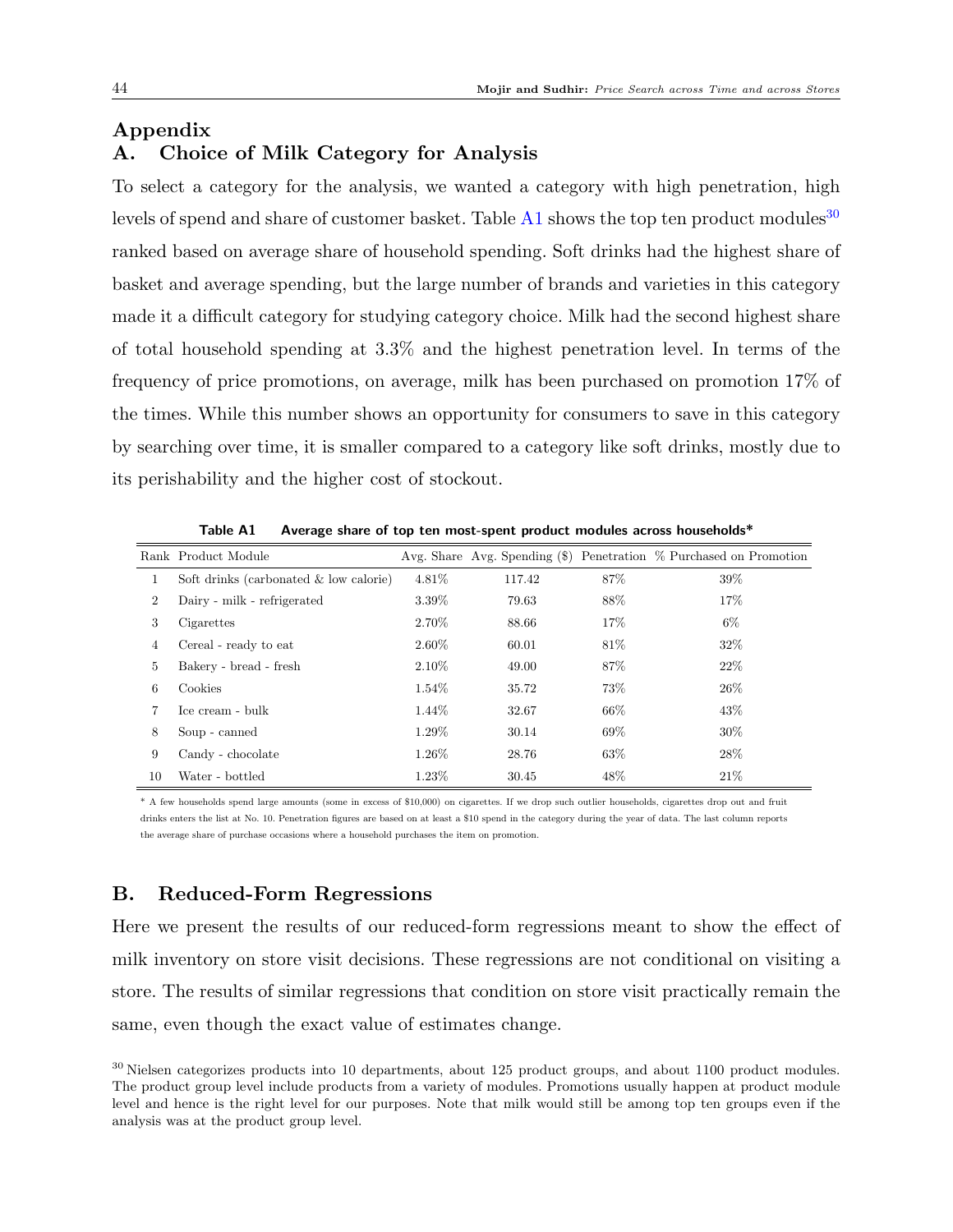|                                           | Visiting Store with Cheapest Milk |         | Visiting Multiple Stores |         |
|-------------------------------------------|-----------------------------------|---------|--------------------------|---------|
| Milk Inventory                            | $-0.037***$                       | (0.006) | $-0.038***$              | (0.009) |
| Periods Since Last Stockup Visit 0.027*** |                                   | (0.003) | $0.045***$               | (0.004) |
| Observations                              | 54805                             |         | 53787                    |         |
| FE                                        | Yes                               |         | Yes                      |         |

Table B1 The effect of milk inventory on the likelihood of visiting store with the lowest milk prices, and also visiting multiple stores in the same time period

Standard errors in parentheses

\*  $p < 0.1$ , \*\*  $p < 0.05$ , \*\*\*  $p < 0.01$ 

The first regression considers the likelihood of visiting the store with cheapest milk as a function of number of time periods since last stockup visit and inventory of milk. The second regression considers the likelihood of making multiple store visits in the same time period. Both regressions show that inventory of milk can affect store visit decisions (i.e. the lower the inventory of milk, the higher the likelihood of visiting multiple stores in the same time period, or visiting the store with the lowest average milk price).

# C. Store Types: Consumer Choice, Pricing and Promotion

In this section, we describe how consumers choose between EDLP and Hi-Lo Stores. We also describe sample promotional schedules of Hi-Lo stores to give a sense of the price variance.

## C.1. Share of EDLP and Hi-Lo Stores

EDLP stores make up 11.3% of all the stores in the consideration set of the households in our sample. Histogram of EDLP percentages for each consumer in the sample is provided below.

## C.2. Promotion Schedules of Hi-Lo Stores

We describe the promotion schedules at 3 Hi-Lo Stores to give the reader a sense of the nature of price promotions seen by the households. Since each household's price expectations is driven by the stores in their individual consideration set, these illustrative graphs suggest that there is enough identifying variation in terms of promotion to estimate the model across all the households in our sample.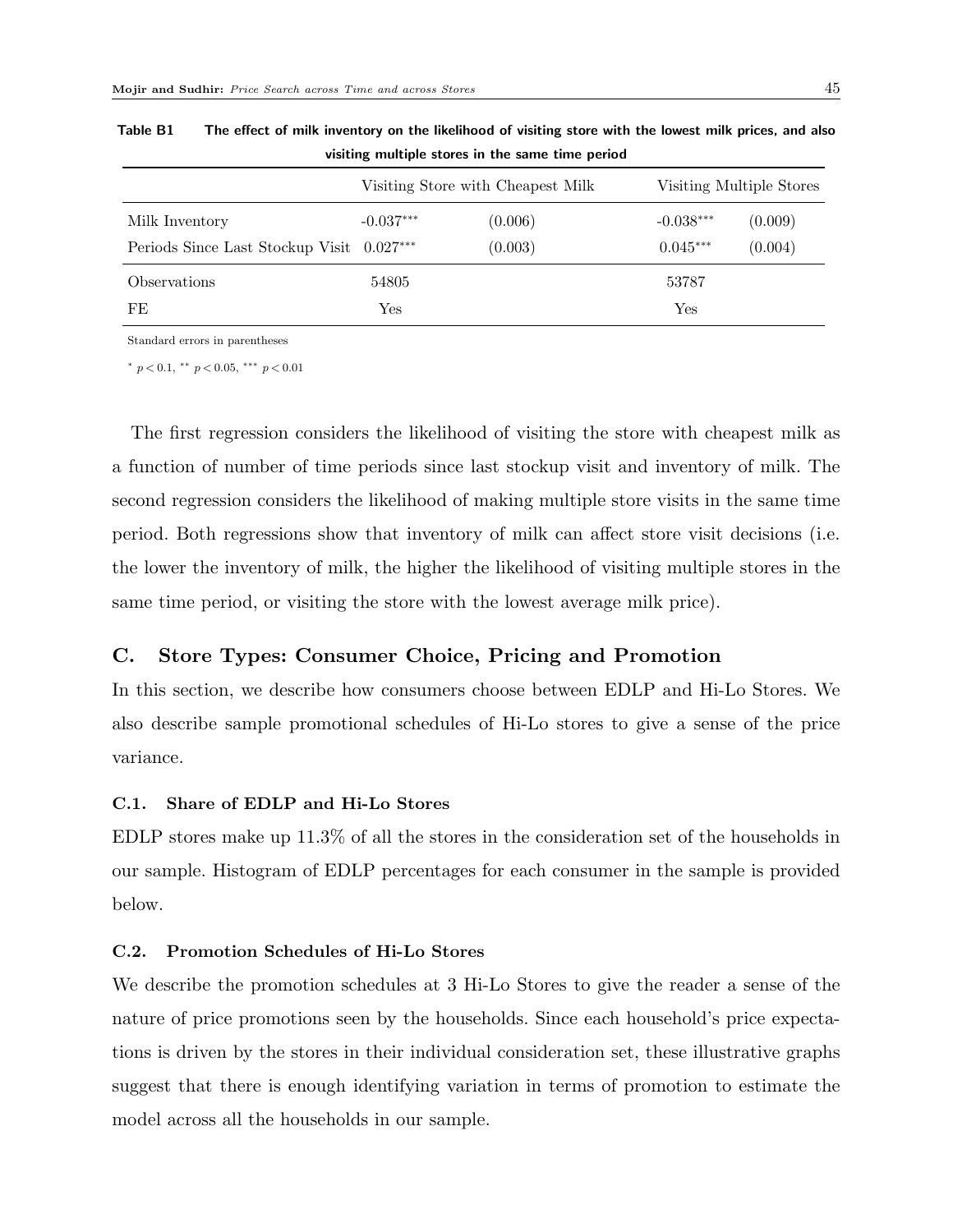

Figure C1 Histogram of number of EDLP stores in each HH's consideration set



### C.3. Choice between EDLP and Hi-Lo Stores

Conditional on having both EDLP and Hi-Lo in the consideration sets, there seems to be a fair level of heterogeneity among households between how they alternate between HiLo and EDLP stores. Figure [C3](#page-47-0) shows the histogram of share of EDLP store visits among households that have both EDLP and HiLo stores in their consideration set.

# D. Constructing Price Data

For periods when a household makes a purchase in the milk category, we use the paid price. When the household does not purchase in the category, we consider the price for each household's relevant brand. Depending on the household's buying behavior, described in section [2.1](#page-7-2) of the paper, this could be either the store brand, the most-purchased national brand, or the cheapest available brand.

To get data on prices when a household in our panel does not make a purchase, we supplement our panel data with retail scanner data from Nielsen, provided by Kilts Center for Marketing at the University of Chicago. There are two challenges in using the data: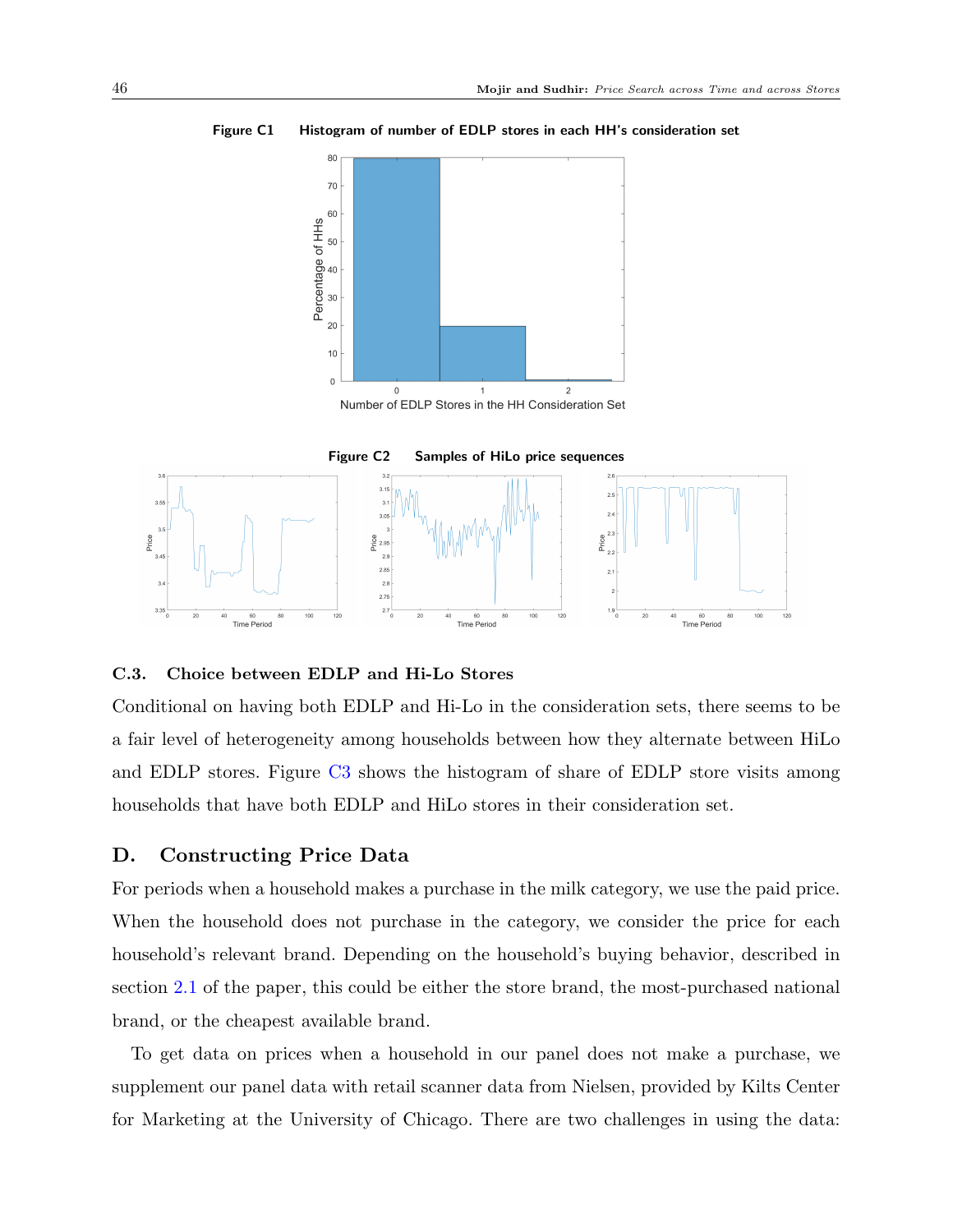<span id="page-47-0"></span>Figure C3 Histogram of share of EDLP store visits from HH's total visits, conditional on having both EDLP and HiLo stores in their consideration set.



(i) the unique store identifier code in the Chicago data is different from that in our panel data.[31](#page-47-1) (ii) some stores in our panel data are not available in the Chicago dataset.

To address the first issue, we match stores in our panel data set with that in the retail scanner data using retailer code, first three digits of zip code, and unique identification number of the household in the sample who buys from each store. In cases where we find more than one store matching the same retailer name and area (zip3), we take average of price across those stores. This is equivalent to assuming that pricing is set at region level rather than individual store level. For stores with the same chain name, this seems to be a reasonable assumption, given institutional practice. To address the second issue, we take the following steps. First, if we do not observe price data for any of the stores in a household's consideration set, we drop that household. Second, if we have data on price in the retail scanner data for at least one of the stores in a household's consideration set, we keep the household in the sample, but impute price data for stores that are not observed in the scanner data, using observed prices (and their distribution) in the panel data, when a panelist in the sample makes a purchase from the store. Such stores tend to be second or third stores for the household with limited purchases from them; hence this does not affect many observations. Further, due to overlaps among households' consideration sets of stores and the fact that most households purchase private labels most of the time, we often observe store prices even for periods when a household in the sample has not paid a visit to a store, as another household has bought the item from the store.

<span id="page-47-1"></span><sup>&</sup>lt;sup>31</sup> As the panel data provided by Kilts Center does not provide address or full zip code of each store, which is needed to calculate travel time between each household and corresponding stores, we need to use the panel dataset provided by Nielsen for this paper.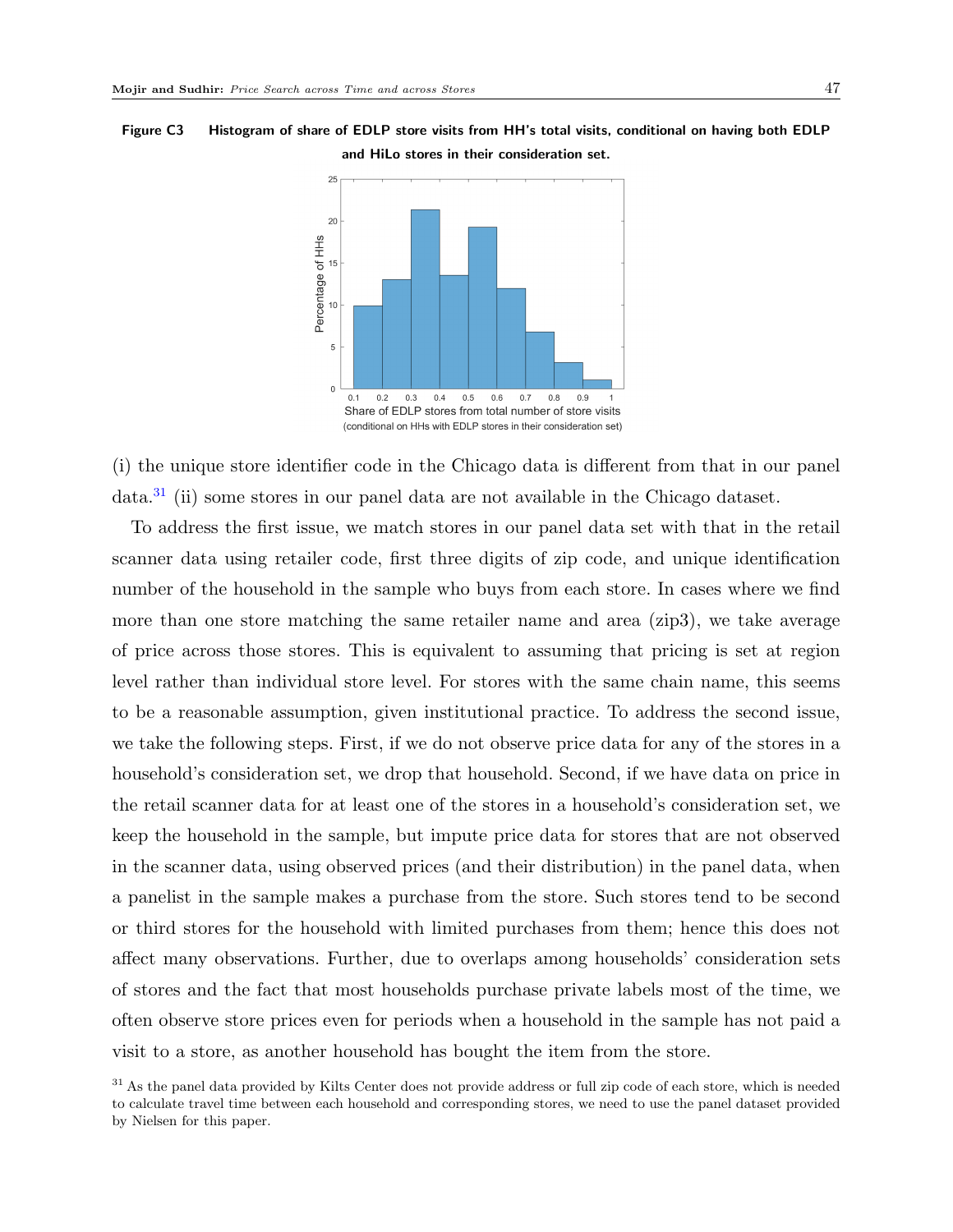# E. Derivation of the Conditionally-Group-Averaged Log-Likelihood

In this appendix, we derive equation [20,](#page-27-0) which we call conditionally-group-averaged loglikelihood from the unconditionally-group-averaged log-likelihood. That is, we want to show that the following two maximization problems are equivalent. This is an adaptation of what is presented in [Arcidiacono and Jones](#page-41-11) [\(2003\)](#page-41-11), and [Everitt and Hand](#page-41-16) [\(1981\)](#page-41-16) to our specific problem.

$$
\max_{\Theta} \prod_{h=1}^{H} \left( \sum_{g=1}^{G} p_g L_{h|g} \left( \underbrace{\mathbb{E} V_h^v, \mathbb{E} V_h^p, \bar{v}_h^p, \bar{v}_h^v; x_h^v, x_h^p, \Delta_h, p}_{X}, \Theta \right) \right) \tag{E.1}
$$

is equivalent to

$$
\max_{\Theta} \sum_{h=1}^{H} \sum_{g=1}^{G} Pr(g | \underbrace{x_h^v, x_h^p, \Delta_h, p}_{Y}; \hat{\Theta}) ln(L_{h|g} (\underbrace{\mathbb{E} V_h^v, \mathbb{E} V_h^p, \bar{v}_h^v, \bar{v}_h^v, x_h^v, x_h^p, \Delta_h, p}_{X}, \Theta))
$$
(E.2)

We start with taking the log of the first equation and writing its first order conditions. To simplify the notation, we denote all the arguments in  $L$  with  $X$ , and all the arguments in the conditional probability with  $Y$  (shown above):

$$
\sum_{h=1}^{H} \frac{\partial \log(\sum_{g=1}^{G} p_g L_{h|g}(X_h, \Theta))}{\partial \theta_s} = \sum_{h=1}^{H} \frac{p_s \partial L_{h|s}(X_h, \Theta)/\partial \theta_s}{\sum_{g=1}^{G} p_g L_{h|g}(X_h, \Theta)} \qquad \forall s = 1, ..., G
$$
 (E.3)

From Bayes's theorem:

$$
Pr(s|Y_h; \Theta) = \frac{p_s L_{h|s}(X, \Theta)}{\sum_{g=1}^{G} p_g L_{h|g}(X, \Theta)}
$$
(E.4)

Substituting  $p_s$  from above into the first order condition, we will get:

$$
\sum_{h=1}^{H} Pr(s|Y_h; \Theta) \frac{\partial L_{h|s}(X_h, \Theta)/\partial \theta_s}{L_{h|s}(X_h, \Theta)} = \sum_{h=1}^{H} Pr(s|Y_h; \Theta) \frac{\partial log(L_{h|s}(X_h, \Theta))}{\partial \theta_s} = 0 \qquad \forall s = 1, ..., G
$$
\n(E.5)

This is the first order condition for:

$$
\max_{\Theta} \sum_{h=1}^{H} \sum_{g=1}^{G} Pr(g|Y_h; \hat{\Theta}) ln(L_{h|g}(X_h, \Theta))
$$
\n(E.6)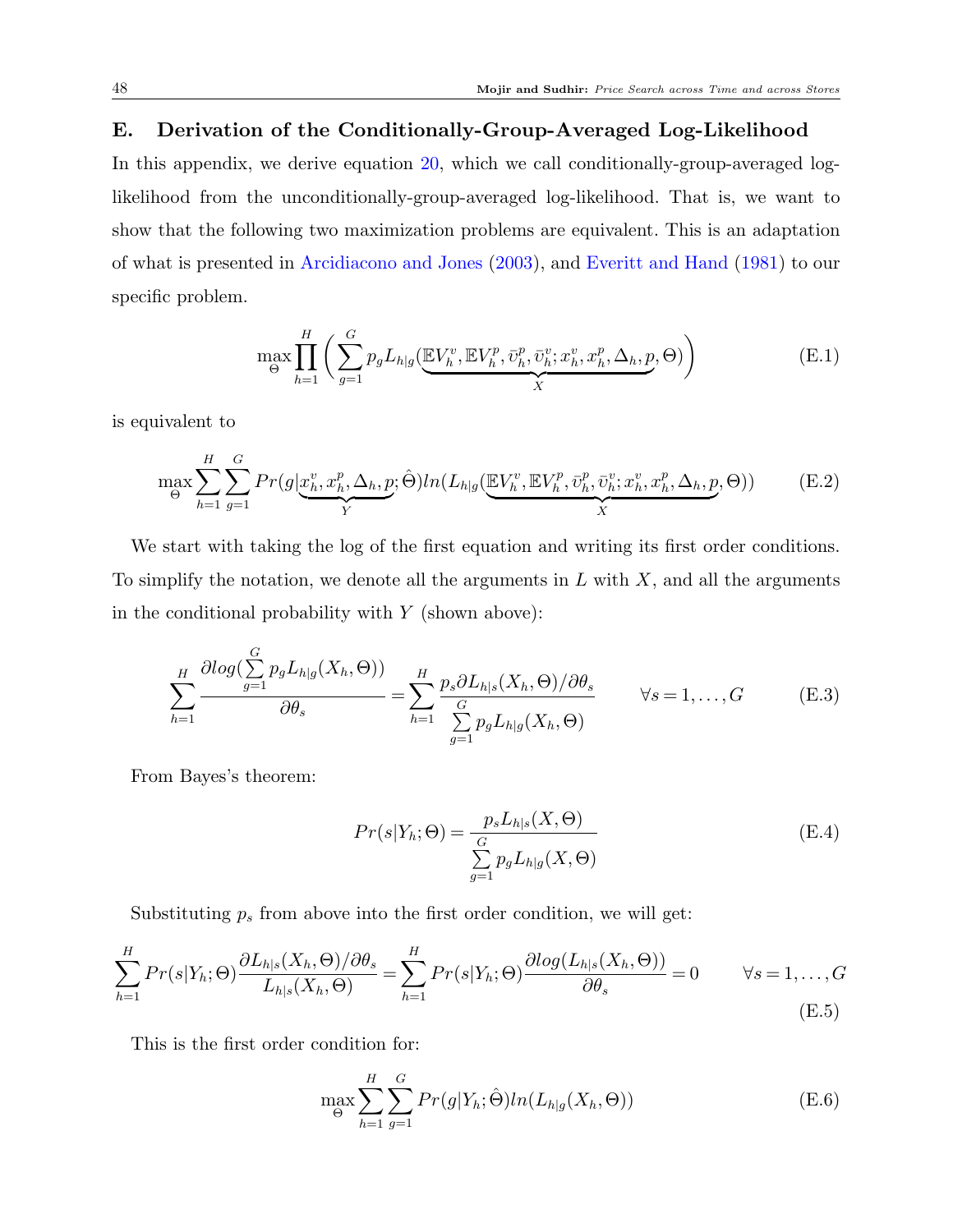# F. One-Dimensional Models

In this appendix, we describe details of our implementation and also present raw estimates for temporal-only and spatial-only models for which we have presented price elasticities in section [5.2.](#page-32-3)

#### F.1. The Temporal-Only Model

For the temporal-only model in section [5.2,](#page-32-3) we follow [Hartmann and Nair](#page-41-6) [\(2010\)](#page-41-6) in assuming that store visits are exogenous and conditional on visit, consumer decides about whether to make a purchase in the focal category during that visit. We model the probability  $\phi_{ht}$ , that household  $h$  visits store  $k$  at time  $t$  as follows.

$$
\phi_{ht}(k) = \frac{\exp(\mu_{hk} + \rho \mathbb{I}_{ht-1}(k))}{\sum_{m \in \{0\} \cup \Omega_{ht}} \exp(\mu_{hm} + \rho \mathbb{I}_{ht-1}(m))}
$$
(F.1)

Where  $\mathbb{I}_{ht}(k)$  is an indicator function that equals one if household h visits store k at time t and zero otherwise.

We can write the choice-specific value function for making a purchase as follows:

$$
v_{htk1}^p(x_{htk}^p) = \overline{u}_{ht}^p + u_{ht}^c + \beta \sum_{k \in \{0\} \cup \Omega_h} \phi_{ht+1}(k) \mathbb{E} V_{ht+1k}^p + \varepsilon_{htk1} = \overline{v}_{htk1}^p + \varepsilon_{htk1}
$$
 (F.2)

The first summand captures the flow utility of purchase, while the second summand captures the flow utility of consumption. The third term sums over expected value of maximum value that could be gained in potential purchase in the remaining stores in the consideration set, weighted by probability of visiting each store,  $\phi_{htk}$ , and finally the last term is a structural error shock similar to that in the full model. Similarly, we can write the value of not making a purchase as:

$$
v_{htk0}^p(x_{htk}^p) = u_{ht}^c + \beta \sum_{k \in \{0\} \cup \Omega_h} \phi_{ht+1}(k) \mathbb{E} V_{ht+1k}^p = \overline{v}_{htk0}^p + \varepsilon_{htk0}
$$
 (F.3)

Based on the above choice-specific value functions, we can write the expected value of purchase decision as follows:

$$
\mathbb{E}V_{htk}^{p}(x_{ht}^{p}) = \mathbb{E}_{x_{htk}^{p}, \varepsilon_{htk1}, \varepsilon_{htk0} | \varepsilon_{htk1}, \varepsilon_{htk0}} \{ \max[v_{htk1}^{p}, v_{htk0}^{p}] \}
$$
\n
$$
= \int_{x_{htk}^{p}} \log[\exp(\bar{v}_{htk1}^{p}) + \exp(\bar{v}_{ht0}^{p})] dP(x_{htk}^{p})
$$
\n(F.4)

Using the above expressions, we can write choice probabilities and likelihood function similar to the main model. Table [F1](#page-50-0) presents the parameter estimates.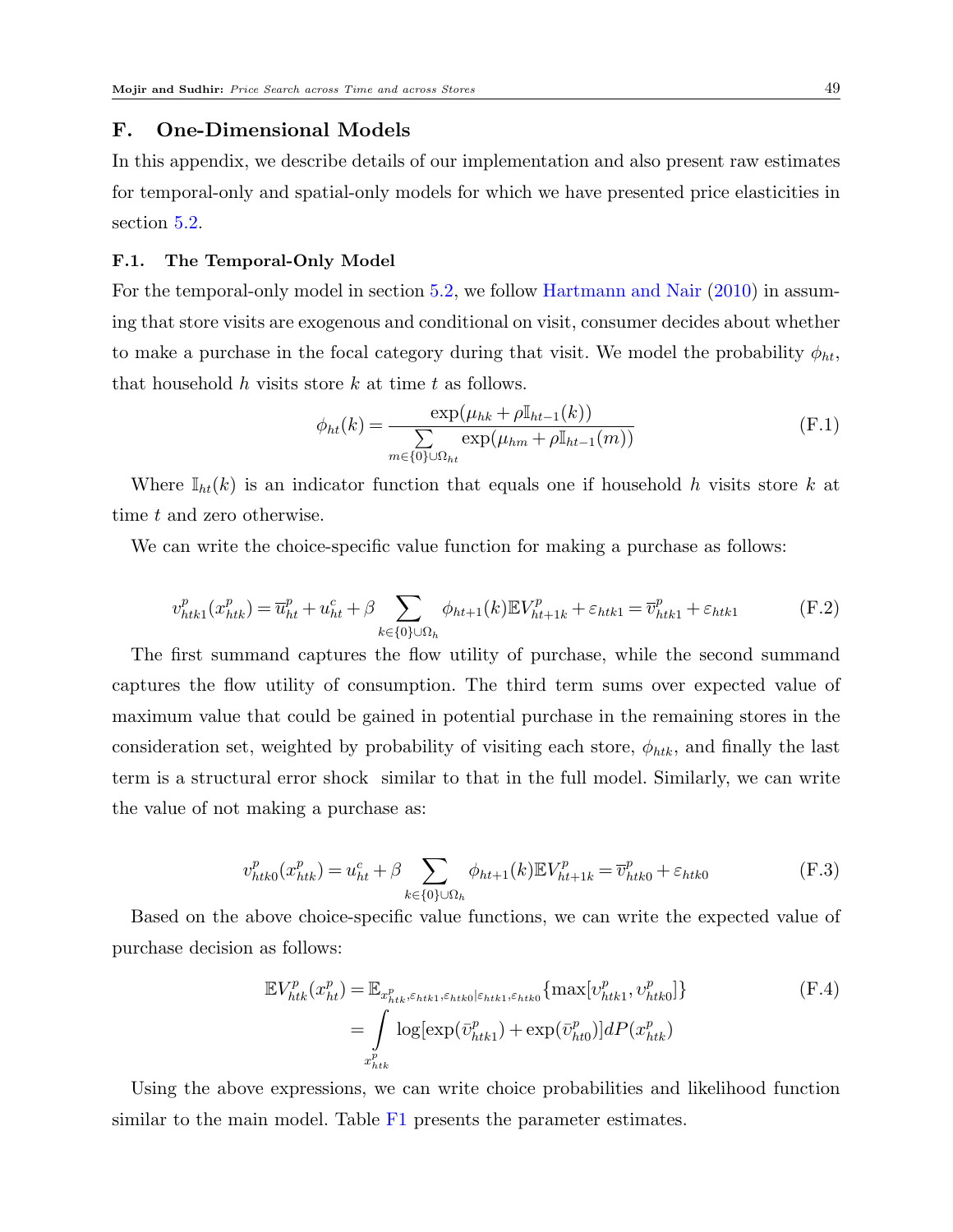<span id="page-50-0"></span>

|                                   | Segment 1    | Segment 2    | Segment 3    |
|-----------------------------------|--------------|--------------|--------------|
|                                   | $-0.1885***$ | $-0.223***$  | $-0.265***$  |
| Price Sensitivity( $\alpha$ )     | (0.0096)     | (0.0065)     | (0.0076)     |
| Marginal Consumption              | $9.6571***$  | $6.1282***$  | 3.4197***    |
| Utility $(\sigma)$                | (1.1821)     | (0.2641)     | (0.1268)     |
| Intercept of Consumption          | $-1.6602***$ | $-1.2361***$ | $-0.7868***$ |
| Utility $(\tau)$                  | (0.211)      | (0.0673)     | (0.0676)     |
| First Store Visit                 | $-1.702***$  | $-0.6107***$ | $0.4569***$  |
| Intercept $(\mu_1)$               | (0.0189)     | (0.012)      | (0.0185)     |
| Second Store Visit                | $-1.7359***$ | $-0.7533***$ | $0.4205***$  |
| Intercept( $\mu_2$ )              | (0.021)      | (0.0164)     | (0.0244)     |
| Third Store Visit                 | $-1.6306***$ | $-0.7169***$ | $0.3818***$  |
| Intercept( $\mu_3$ )              | (0.0348)     | (0.0322)     | (0.0414)     |
|                                   | $-0.1112***$ | $-0.3747***$ | $0.2387***$  |
| Store Visit Persistence( $\rho$ ) | (0.0171)     | (0.0117)     | (0.0161)     |
| Segment Size                      | 0.39         | 0.43         | 0.18         |

Table F1 Search model with only time dimension

#### F.2. The Spatial-Only Model

For the myopic model, we made the following changes in the full model:

- 1. We set the discount factor to zero (i.e.  $\beta = 0$ ).
- 2. We set the consumption utility to be  $u_h^c = \sigma(q \sum_{n=1}^{N_h} y_{hn})$ . That is, the household gets the utility from consuming the whole purchased amount during the time period at once.[32](#page-50-1)
- 3. We modified equation [3](#page-18-1) to include the effect of the inventory carried over from the past on purchase likelihood. This is the level of inventory either at the end of the previous time period, or at the end of the previous stage in the same time period. Note that in this case, even though we need to keep track of the inventory, and its transition follows the same rules as in the full model, the level of inventory that is

<span id="page-50-1"></span><sup>&</sup>lt;sup>32</sup> Note that compared to the full model, the utility from consumption does not have an intercept in this case. Since most of the households purchase one unit in each period and in this case the whole purchased amount is assumed to be consumed in the same period, there will be very little variation in consumed quantity across households and time. That makes identification of two parameters for the consumption utility extremely difficult. In the full model, however, variation in households' consumption rates helps with the identification.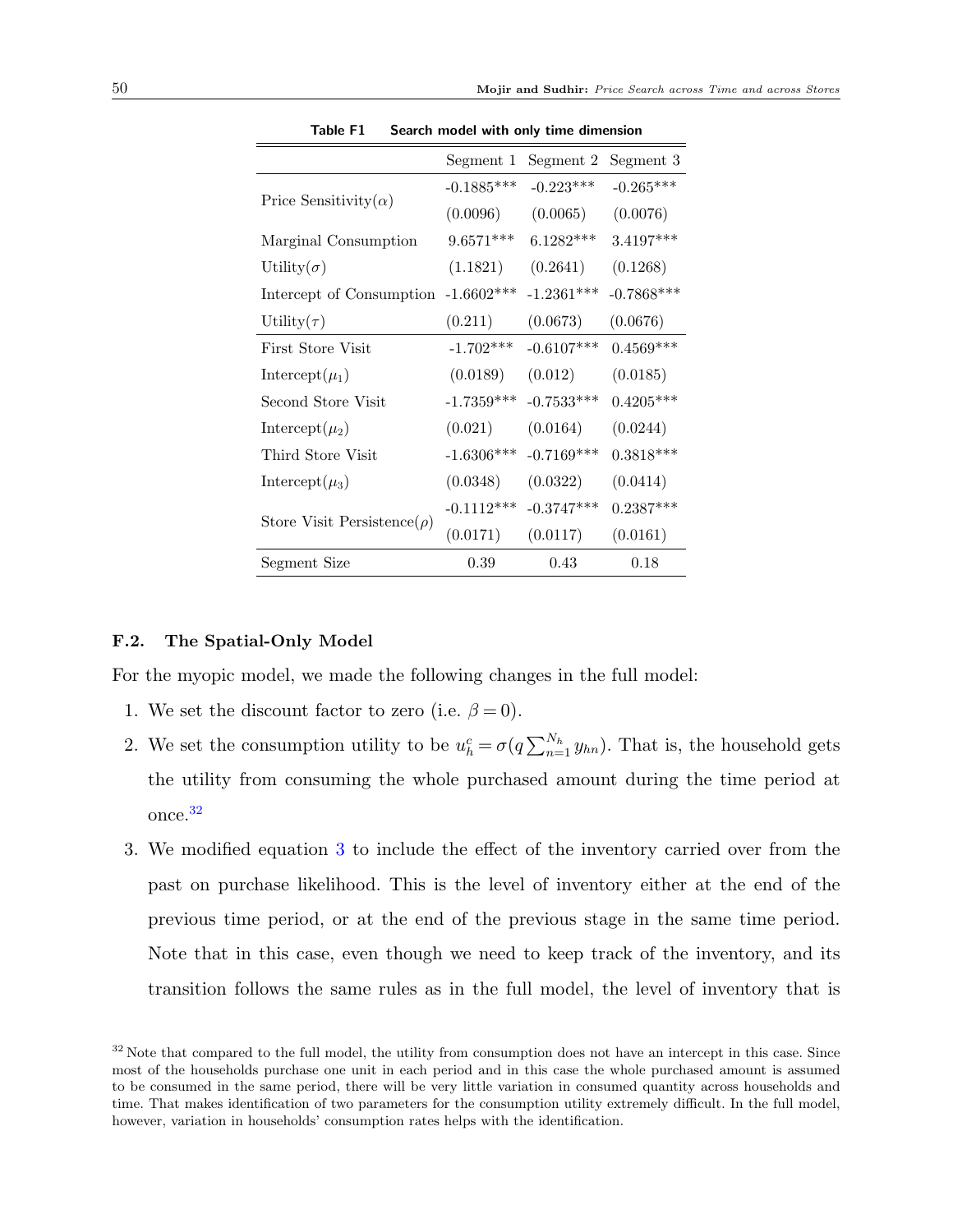carried over from the past does not influence consumption utility.

$$
u_{nnk1}^p(x_{hk}^p) = \begin{cases} \alpha_h p_k + \gamma_h i_h' + \varepsilon_{nnk1}^p & \text{if } n = 1\\ \alpha_h p_k + \gamma_h i_{hn-1} + \varepsilon_{nnk1}^p & \text{if } n > 1 \end{cases}
$$

<span id="page-51-0"></span>Here,  $i'_h$  is the level of inventory at the end of the previous time period, and  $i_{hn-1}$ is the level of inventory at the end of the previous stage, after taking into acccount potential purchases in the previous stages.

|                                 | Segment 1    | Segment 2    | Segment 3    |
|---------------------------------|--------------|--------------|--------------|
| Price Sensitivity $(\alpha)$    | $-0.0015$    | $-0.2214***$ | $-0.4613***$ |
|                                 | (0.0074)     | (0.0081)     | (0.0096)     |
| Past Inventory                  | $-0.2309***$ | $-0.0816***$ | $-0.0636***$ |
| Coefficient $(\gamma)$          | (0.008)      | (0.0106)     | (0.0105)     |
| Consumption Utility $(\sigma)$  | $0.3702***$  | $0.1985***$  | $-0.0319$    |
|                                 | (0.0245)     | (0.0461)     | (0.038)      |
| Time Since Last Stock Up        | $0.3067***$  | 0.0513       | 0.0159       |
| Period $(\eta)$                 | (0.0453)     | (0.0521)     | (0.0452)     |
| Search Cost Intercept $(\iota)$ | 2.2673***    | 2.5977***    | $1.4755***$  |
|                                 | (0.0111)     | (0.012)      | (0.0117)     |
| Travel Time $(\delta)$          | $0.1461***$  | $0.0942***$  | 0.0083       |
|                                 | (0.0181)     | (0.0196)     | (0.0182)     |
| Preferred Store $(\psi_1)$      | $1.4148***$  | $0.8843***$  | $0.9144***$  |
|                                 | (0.0294)     | (0.03)       | (0.031)      |
| EDLP $(\psi_2)$                 | 0.0117       | $-0.1071***$ | $-0.0001$    |
|                                 | (0.0204)     | (0.0214)     | (0.0233)     |
| Weekend $(\omega)$              | 0.0154       | $-0.0318$    | $0.0801***$  |
|                                 | (0.0163)     | (0.0198)     | (0.0161)     |
| Segment Size                    | 0.34         | 0.42         | 0.24         |

Table F2 Search model with only store dimension

Standard errors in parentheses

<sup>∗</sup> p < 0.05, ∗∗ p < 0.01, ∗∗∗ p < 0.001

Table [F2](#page-51-0) presents parameter estimates for the myopic model. We also estimated a model with only the first item in the above list, and another model with making the first two changes in the above list (i.e. the whole inventory gets consumed at the end of each period